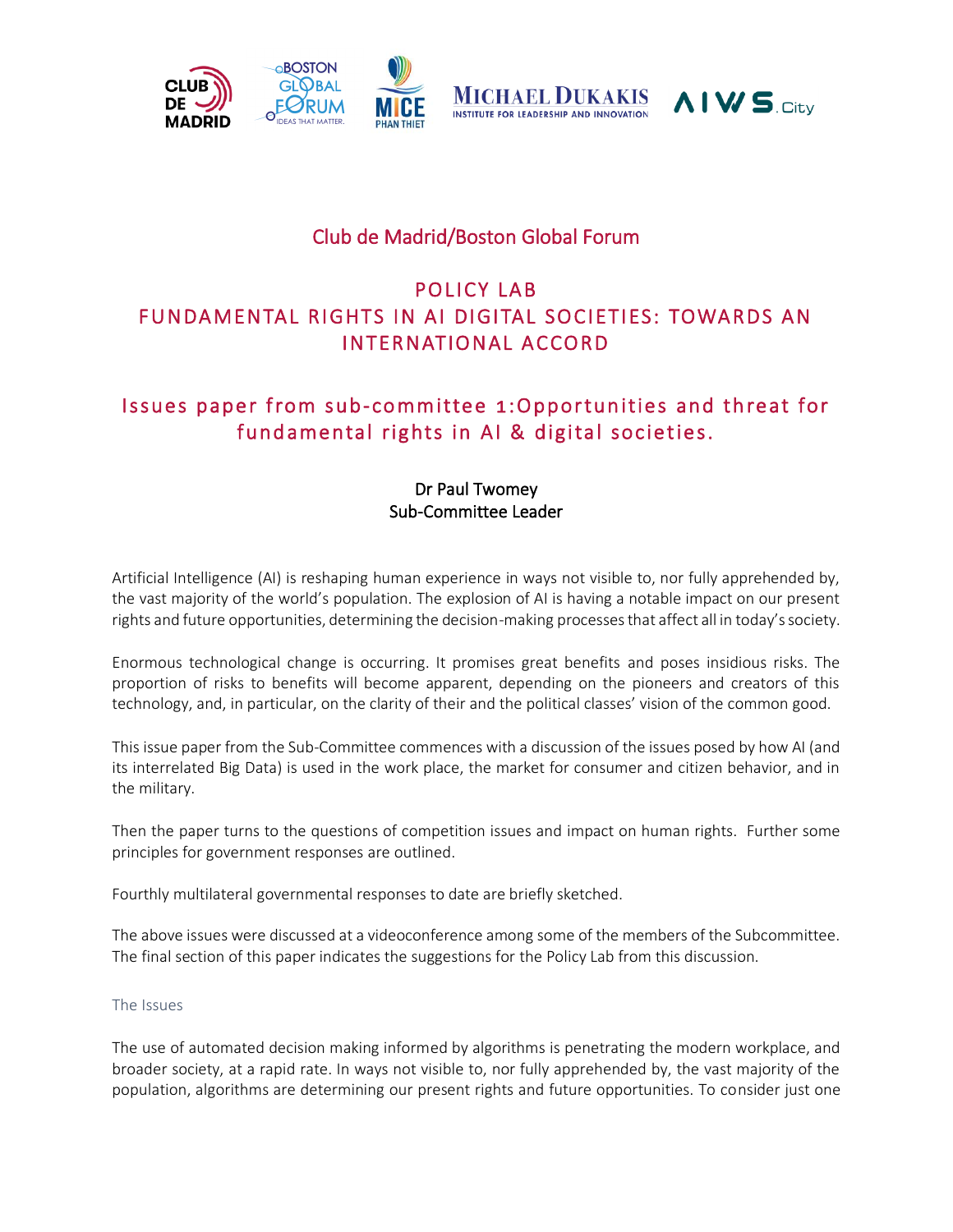

aspect of everyday life, automobile transportation, these algorithms help us drive our cars, determine whether we can get a loan to buy them, decide which roads should be repaired, identify if we have broken the rules of the road and even determine whether we should be imprisoned if we have (see Angwin et al. 2016).

#### **Benefits**

Big data and AI can provide many benefits. They can assemble and consider more data points than humans can incorporate and often provide less biased or clearer outcomes than humans making decisions.

Examples include the prevention of medical errors to increasing productivity and reducing risks in the workplace. Even in the explicitly human function of the human resources department, machine learning can improve job descriptions and provide more "blind" recruitment processes, which can both increase the pool of qualified candidates and boost recruitment of non-conventional applicants.<sup>1</sup> Written well, algorithms can be more impartial and pick up patterns people may miss, in this and other applications. Many commentators point to the productivity benefits of AI. For instance, analysis by Accenture of 12 developed economies indicates that AI could double annual economic growth rates in 2035: "The impact of AI technologies on business is projected to increase labor productivity by up to 40 percent and enable people to make more efficient use of their time" (Purdy and Daugherty 2016). The World Bank is exploring the benefits of AI for development and in uses from predicting migration patterns to reducing poverty.<sup>2</sup> Others identify farming, resource provision and health care as sectors in the developing economies that will benefit greatly from the application of AI (see Ovenden 2016).

#### Impact on Employment

Much has been made of the impact of AI and related robotics on jobs, especially since Carl Benedikt Frey and Michael A. Osborne's 2013 paper estimating that 47 percent of jobs in the United States were "at risk" of being automated in the next 20 years. Debate has ensued on the exact nature of this impact: the full or partial erosion of existing job tasks, the impacts across sectors and across developed, emerging and developing economies. Forecasting such effects is inherently difficult. But a recent summary from the McKinsey Global Institute reflects a midway analysis.

Automation technologies including artificial intelligence and robotics will generate significant benefits for users, businesses, and economies, lifting productivity and economic growth. The extent to which these technologies displace workers will depend on the pace of their development and adoption, economic growth, and growth in demand for work. Even as it causes declines in some occupations, automation will change many more — 60 percent of occupations have at least 30 percent of constituent work activities that could be automated. It will also create new occupations that do not exist today, much as technologies of the past have done…

Our scenarios across 46 countries suggest that between almost zero and one-third of work activities could be displaced by 2030, with a midpoint of 15 percent. The proportion varies widely across countries, with advanced economies more affected by automation than developing ones, reflecting higher wage rates and thus economic incentives to automate….

<sup>1</sup> See firms like Textio ( https://www.textio.com/ ) and Pymetrics (https://www.pymetrics.com).

<sup>2</sup> See www.measuredev.org/.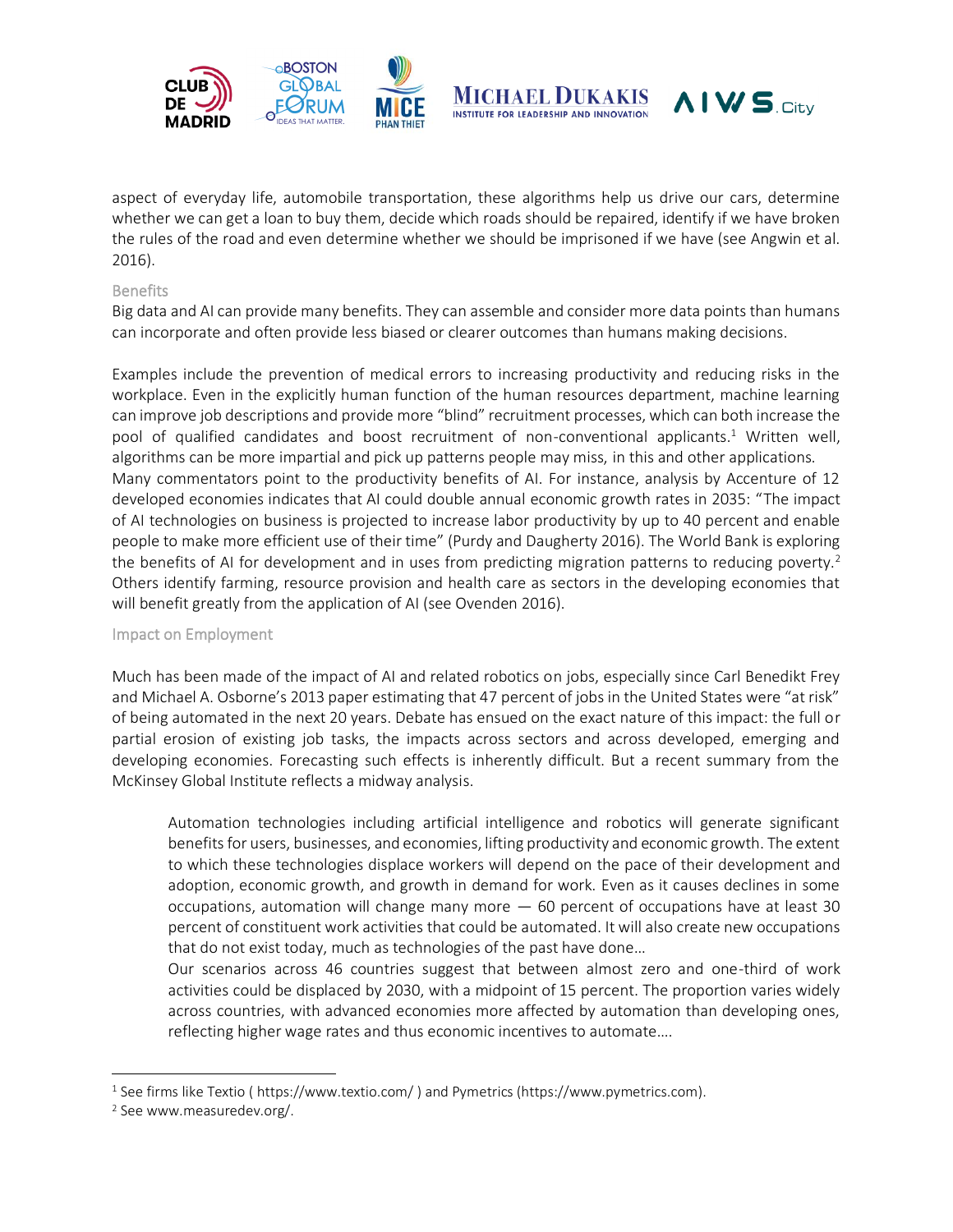

Even if there is enough work to ensure full employment by 2030, major transitions lie ahead that could match or even exceed the scale of historical shifts out of agriculture and manufacturing. Our scenarios suggest that by 2030, 75 million to 375 million workers (3 to 14 percent of the global workforce) will need to switch occupational categories. Moreover, all workers will need to adapt, as their occupations evolve alongside increasingly capable machines. (Manyika et al. 2017, vi)

Whatever the specifics, the results are clearly going to be very significant for G20 economies and their citizens. And, if the rate of adoption continues to outpace previous major technological adoptions,<sup>3</sup> the scale of social dislocation is likely to be greater  $-$  which provides even more reason for the G20 to work now on a framework for AI adoption.

#### Risk of Bias

Code is written by humans and its complexity can accentuate the flaws humans naturally bring to any task.

Bias in the writing of algorithms, as a product of human endeavour, is inevitable, and can have chilling effects on individual rights, choices and the application of worker and consumer protections. Algorithms incorporate built-in values and serve business models, which may lead to unintended biases, discrimination or economic harm.<sup>4</sup> Compounding this problem is the fact that algorithms are often written by relatively inexperienced programmers who may not have a correct picture of the entire application or a broad experience of a complex world. The dependency of the workplace on algorithms imparts tremendous power to those who write them. These programmers may not even be aware of this power or the potential harm that an incorrectly coded algorithm could do. Researchers have discovered bias in the algorithms for systems used for university admissions, human resources, credit ratings, banking, child support systems, social security systems and more. Because the complex market of interacting algorithms continues to evolve, it is also likely that existing algorithms that may have been innocuous yesterday will have significant impact tomorrow.

AI is subject to two significant types of bias:

- bias in its coding (both in design and development), or
- selection bias in or distortion/corruption of its data inputs.

Either type can result in significantly flawed results delivered under the patina of "independent" automated decision making.

#### The Criticality of Truly Applicable and Accurate Data Inputs

While much contemporary commentary has focused on the question of bias, the long experience of software development teaches that the proper scope, understanding and accuracy of data have dominant impacts on the efficacy of programming. In simple terms, "garbage in, garbage out." This relationship is

<sup>&</sup>lt;sup>3</sup> See discussion in Lohr (2017).

<sup>4</sup> For instance, media reports (see, for example, Wexler 2017) have pointed out clear racial bias resulting from reliance on sentencing algorithms used by many US courts.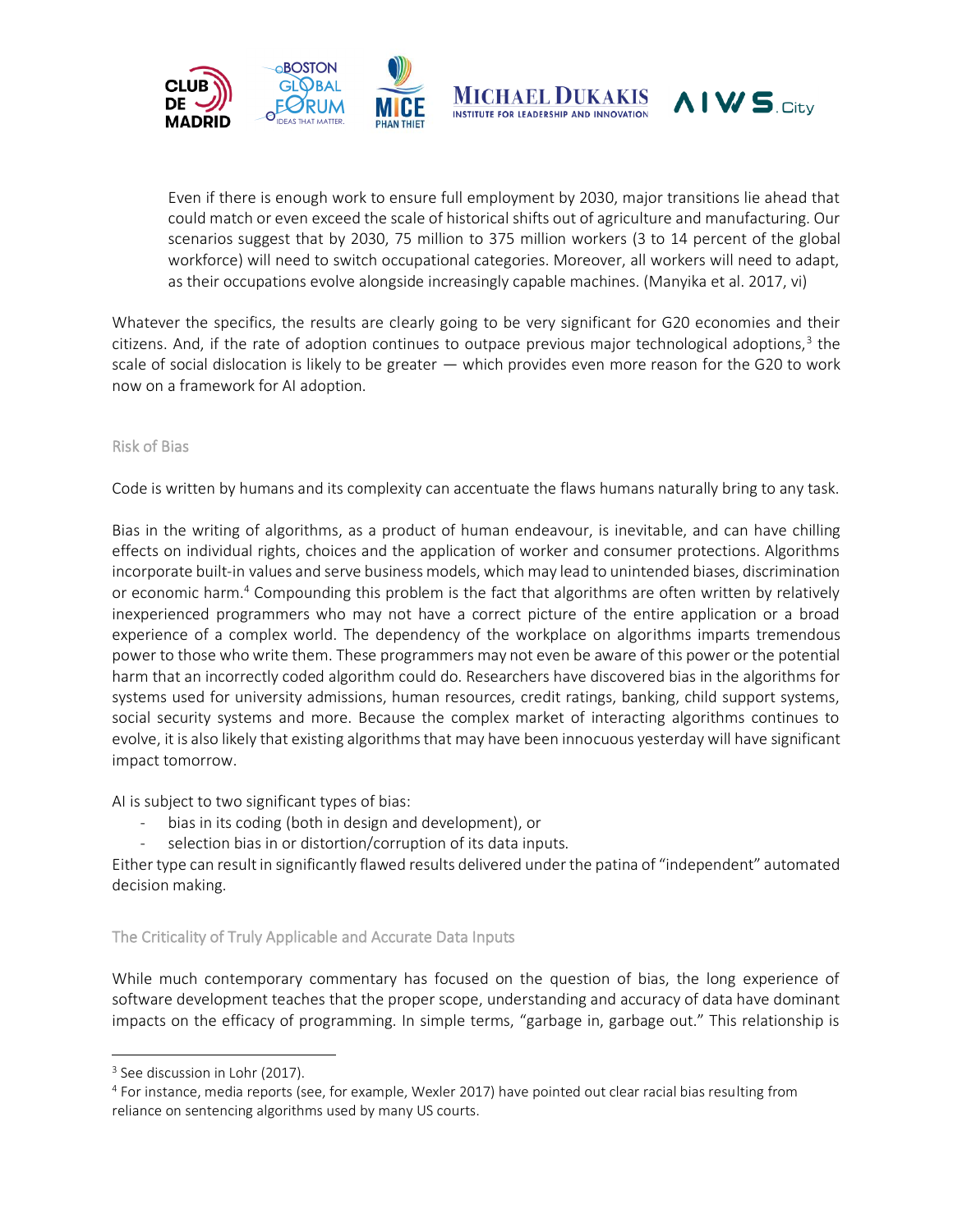

particularly true with AI. AI is a process of machine learning — or, more accurately, machine teaching. The inaccuracies in data often come from reflections of human biases or human judgments about what data sets tell us. The establishment of training data and training features is at the heart of AI. As Rahul Barghava (2017) says, "In machine learning, the questions that matter are 'what is the textbook' and 'who is the teacher.' "The more scrutiny these can receive, the more likely that the data will be fit for purpose. To consider one example, some local governments in the United States have been making more use of algorithmic tools to guide responses to potential cases of children at risk. Some of the best implementations involve widespread academic and community scrutiny on their purpose, process and data. The evidence is that these systems can be more comprehensive and objective than the different biases people display when making high-stress screenings. But even then, the data accuracy problem emerges: "It is a conundrum. All of the data on which the algorithm is based is biased. Black children are, relatively speaking, over-surveilled in our systems, and white children are under-surveilled. Who we investigate is not a function of who abuses. It's a function of who gets reported."<sup>5</sup> Sometimes the data is just flawed. But the more scrutiny it receives,

the better it is understood. In the workplace, workers often have the customer and workflow experience to help identify such data accuracy challenges.

Acceptance of data inputs to AI in the workplace is not just a question of ensuring accuracy and fit for purpose. It is also one of transparency and proportionality.

The crisis surrounding Facebook, over Cambridge Analytica's illicit procurement of millions of its users' private data to inform data-targeting strategies in the 2016 US presidential election, has shown that there is a crisis in ethics and public acceptance in the data collection companies. Among the many issues raised by that scandal, a subset includes:

- a realization of the massive collection of data beyond the comprehension of the ordinary user;
- the corporate capacity to collate internal and external data and analyze it to achieve personally recognizable data profiles of users, which the users neither knew about nor explicitly approved;
- the collecting of people's data without any contractual or other authority to do so; and
- the lack of transparency in the data collection processes, sources, detail, purposes and use.

These issues are more urgent when they have a direct impact on people's working lives. It is important, to meet the pressing needs of data accuracy and worker confidence, that employees and contractors have access to the data being collected for enterprise AI, and, in particular, for workplace AI. Data quality improves when many eyes have it under scrutiny. Furthermore, to preserve their workplace morale, workers need to be sure that their own personal information is being treated with respect and in accordance with laws on privacy and labour rights.

#### *Including Community Interests*

The present discussion about the ethics of data gathering and algorithmic decision making has focused on the rights of individuals. The principles for the adoption of AI need to include an expression of the policy concerns of the community as a whole, as well as those of individuals. For instance, the individual right of intellectual property protection may need to be traded off against the community interest in nondiscrimination (which is also an individual's human right) and, hence, a requirement for greater

<sup>5</sup> Erin Dalton, deputy director of Allegheny County's Department of Human Services, quoted in Hurley (2018).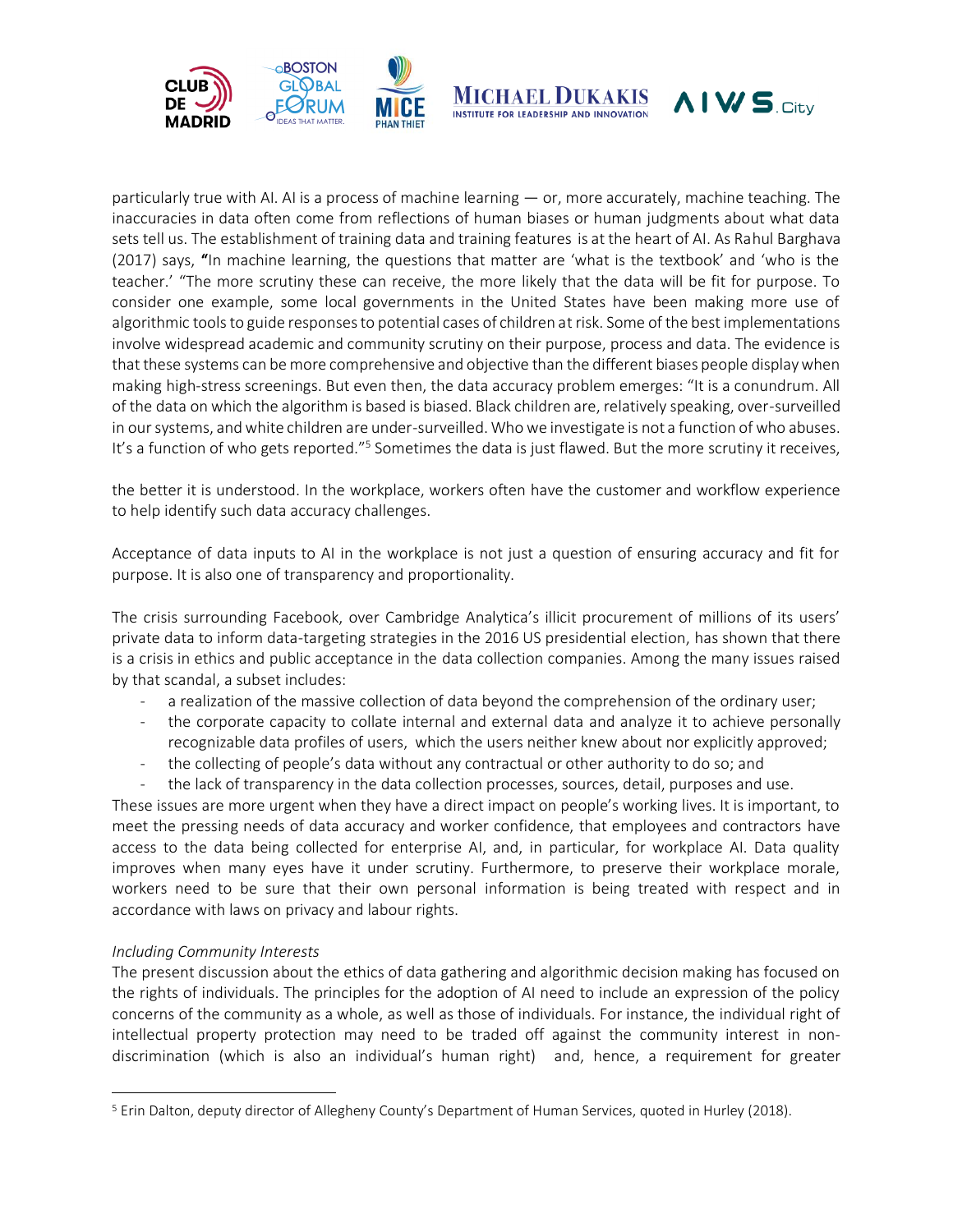

transparency as to the purpose, as well as the inputs and outputs, of a particular algorithmic decisionmaking tool.

#### *Risk of Further Marginalization of the Vulnerable*

AI, at its heart, is a system of probability analysis for presenting predictions about certain possible outcomes. Whatever the use of different tools for probability analysis, the problem of outliers remains. In a world run by algorithms, the outlier problem has real human costs. A society-level analysis of the impact of big data and AI shows that their tendency toward profiling and limited-proof decisions results in the further marginalization of the poor, the Indigenous and the vulnerable (see Obar and McPhail 2018).

One account reported by Virgina Eubanks (2018, 11) explains how interrelated systems reinforce discrimination and can narrow life opportunities for the poor and the marginalized:

What I found was stunning. Across the country, poor and working-class people are targeted by new tools of digital poverty management and face life-threatening consequences as a result. Automated eligibility systems discourage them from claiming public resources that they need to survive and thrive. Complex integrated databases collect their most personal information, with few safeguards for privacy or data security, while offering almost nothing in return. Predictive models and algorithms tag them as risky investments and problematic parents. Vast complexes of social service, law enforcement, and neighborhood surveillance make their every move visible and offer up their behavior for government, commercial, and public scrutiny.

This excerpt highlights the issue of unintended consequences, particularly costly when they impact the marginalized. It is unlikely that the code-writers of the systems described above started off with the goal "let's make life more difficult for the poor." However, by not appreciating the power of the outcome of the semi-random integration of systems — each system narrowly incented by the desired outcomes for the common and the privileged — that is exactly what these programmers did.

The same concerns apply to the workplace. As one example, at first glance it may appear intuitive to record how far an applicant lives from the workplace for an algorithm designed to determine more likely longterm employees. But this data inherently discriminates against poorer applicants dependent on cheaper housing and public transport. As another, AI written around a narrow definition of completed output per hour may end up discriminating against slower older employees, whose experience is not reflected in the software model.

Over the past few decades, many employers have adopted corporate social responsibilities, partly in the recognition that their contribution to society is more than just profitability. As the AI revolution continues, it is essential that a concerted effort be made to ensure that broader societal responsibilities are not unwittingly eroded through the invisible operation of narrowly written deterministic algorithms that reinforce each other inside and beyond the enterprise.

Big data and AI should not result in some sort of poorly understood, interlinked algorithmic Benthamism, where the minority is left with diminished life opportunities and further constrained autonomy.

Humans Are Accountable for AI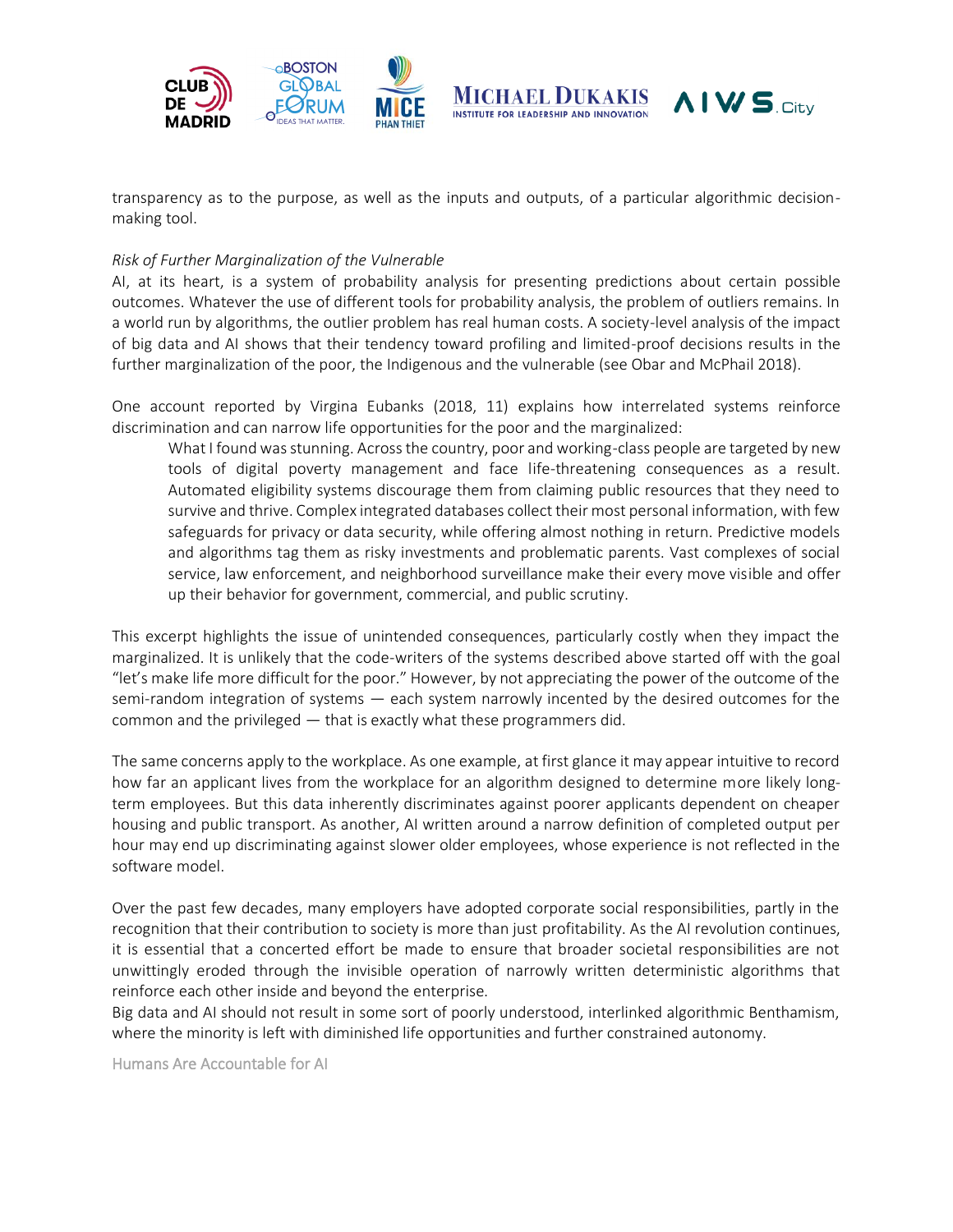

There is a tendency by some to view AI, because of its complex and opaque decision making, as being separate from other products made by humans, and a unified entity unto itself. Such a notion is a grave error and one that fails to understand the true role of the human within the algorithm. It is essential to emphasize the human agency within the building, populating and interpretation of the algorithm. Humans need to be held accountable for the product of algorithmic decision making. As Lorena Jaume-Palasí and Matthias Spielkamp (2017, 6-7) state:

The results of algorithmic processes…are patterns identified by means of induction. They are nothing more than statements of probability. The patterns identified do not themselves constitute a conclusive judgment or an intention. All that patterns do is suggest a particular (human) interpretation and the decisions that follow on logically from that interpretation. It therefore seems inappropriate to speak of "machine agency", of machines as subjects capable of bearing "causal responsibility"...While it is true that preliminary automated decisions can be made by means of algorithmic processes (regarding the ranking of postings that appear on a person's Facebook timeline, for example), these decisions are the result of a combination of the intentions of the various actors who (co-)design the algorithmic processes involved: the designer of the personalization algorithm, the data scientist who trains the algorithm with specific data only and continues to co-design it as it develops further and, not least, the individual toward whom this personalization algorithm is directed and to whom it is adapted. All these actors have an influence on the algorithmic process. Attributing causal responsibility to an automated procedure  $-$  even in the case of more complex algorithms — is to fail to appreciate how significant the contextual entanglement is between an algorithm and those who co-shape it.

#### A Human-centric Model Is Essential for Acceptance of AI and to Ensure a Safe AI Future

Hundreds of technical and scientific leaders have warned of the risk of integrated networks of AI superseding human controls unless governments intervene to ensure human control is mandated in AI development. The British physicist Stephen Hawking spoke of the importance of regulating AI: "Unless we learn how to prepare for, and avoid, the potential risks, AI could be the worst event in the history of our civilization. It brings dangers, like powerful autonomous weapons, or new ways for the few to oppress the many" (quoted in Clifford 2017); further, he warned, "it would take off on its own, and re-design itself at an ever increasing rate. Humans, who are limited by slow biological evolution, couldn't compete, and would be superseded" (quoted by Cellan-Jones 2014).

More specifically within the workplace, big data and AI could result in a new caste system imposed on people by systems determining and limiting their opportunities or choices in the name of the code-writers' assumptions about the best outcome for the managerial purpose. One can imagine an AI-controlled recruitment environment where the freedom of the person to radically change careers is punished by algorithms only rewarding commonly accepted traits as being suitable for positions.

AI should not be allowed to diminish the ability of people to exercise autonomy in their working lives and in determining the projection of their own life paths. This autonomy is an essential part of what makes us human. As UNI Global Union (2018, 9) says, in the deployment of these technologies, workplaces should "show respect for human dignity [and] privacy and the protection of personal data should be safeguarded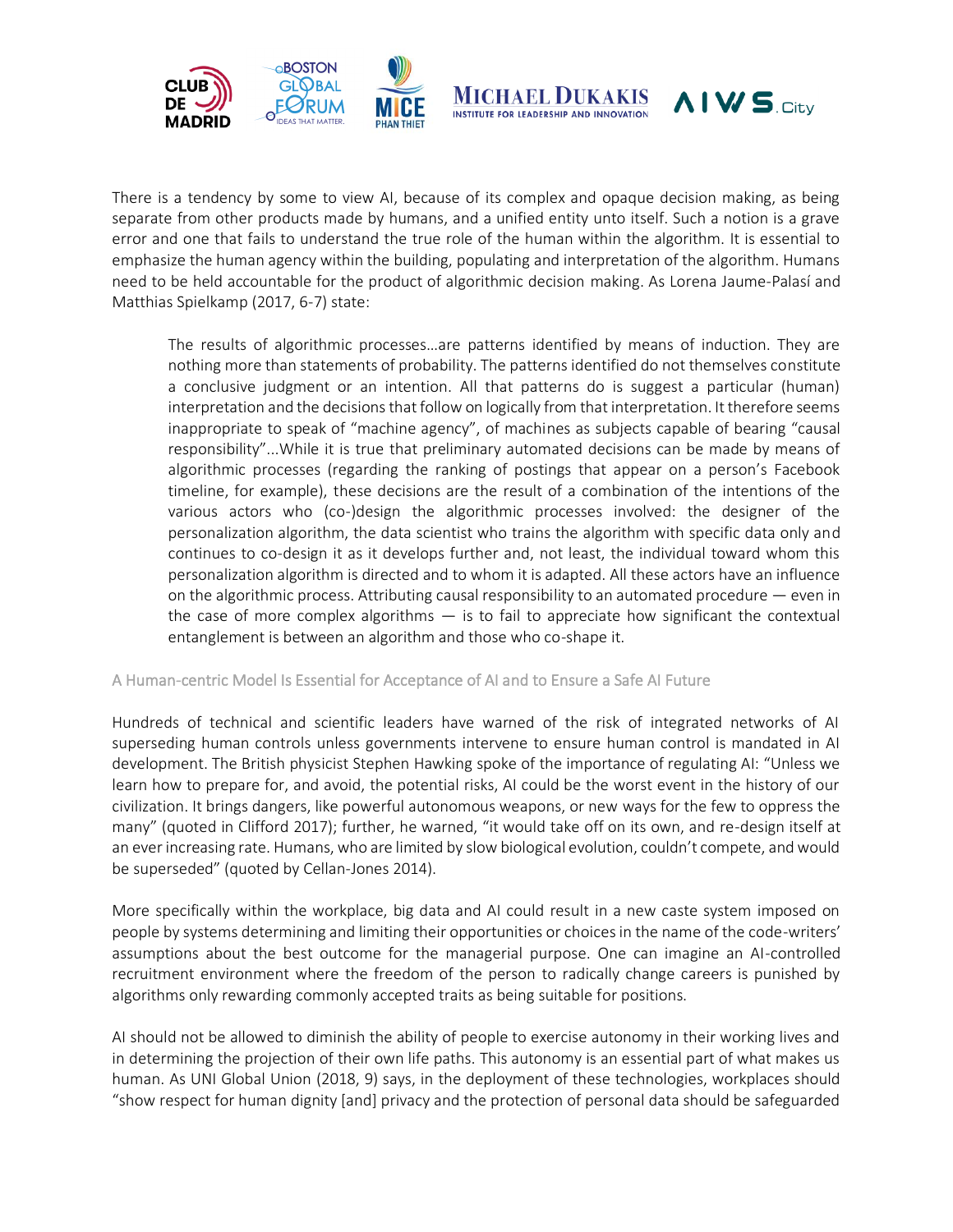

in the processing of personal data for employment purposes, notably to allow for the free development of the employee's personality as well as for possibilities of individual and social relationships in the work place."

Microsoft (2018, 136) has called for a "human-centered approach" to AI. This approach is important not only to control AI's potential power, but to ensure — particularly in the workplace, including the gig economy — that AI serves the values and rights humans have developed as individuals in societies over the last centuries.

As *The Economist* (2018, 13) has concluded: "The march of AI into the workplace calls for trade-offs between privacy and performance. A fairer, more productive workforce is a prize worth having, but not if it shackles and dehumanises employees. Striking a balance will require thought, a willingness for both employers and employees to adapt, and a strong dose of humanity."

#### The Need to temper AI and related Big Data Manipulation of Users and Citizens

A long standing tenet of public policy in both advanced and emerging economies is that where an economic actor is in a position to manipulate a consumer – in a position to exploit the relative vulnerabilities or weaknesses of a person in order to usurp their decision making– society requires their interests to be aligned and punishes acts that are seen as out of alignment of the interests of the person. Individuals in some relationships, for example between priests-parishioners, lawyers-clients, doctors-patients, teachersstudents, therapists-patients, etc., are vulnerable to manipulation through the intimate data collected by the dominant actor, and these types of relationships are governed such that the potential manipulator is expected to act in accordance with the interests of the vulnerable party. We regularly govern manipulation that undermines choice, such as when negotiating contracts under duress or undue influence, or when contractors act in bad faith, opportunistically, or unconscionably. The laws in most countries void such contracts.

When manipulation works, the target's decision making is usurped to pursue the interests of the manipulator; and the tactic is never known by the target. Some commentators rightly compare manipulation to coercion (Susser, Roessler, and Nissenbaum 2019). For coercion, a target's interests are overtly overridden by force and the target knows about the threat and coercion. Manipulation, on the other hand, overrides a target's choice subversively. Both seek to overtake the authentic choice of the target and just choose different tactics. In this way, manipulation has the goals of coercion and the deception of fraud. And offline, we regulate manipulation similar to the way we regulate coercion and fraud: to protect consumer choice-as-consent and preserve the autonomy of the individual.

Online actors, such as data aggregators, data brokers, and ad networks, can not only predict what we want and how badly we need it but can also leverage knowledge about when an individual is vulnerable to making decisions in the interest of the firm. Recent advances in hyper-targeted marketing allows firms to generate leads, tailor search results, place content, and develop advertising based on a detailed picture of their target. Aggregated data on individuals' concerns, dreams, contacts, locations, and behaviors allows marketers to predict what consumers should want and how to best sell to them. It allows firms to predict moods, personality, stress levels, health issues, etc. – and potentially use that information to undermine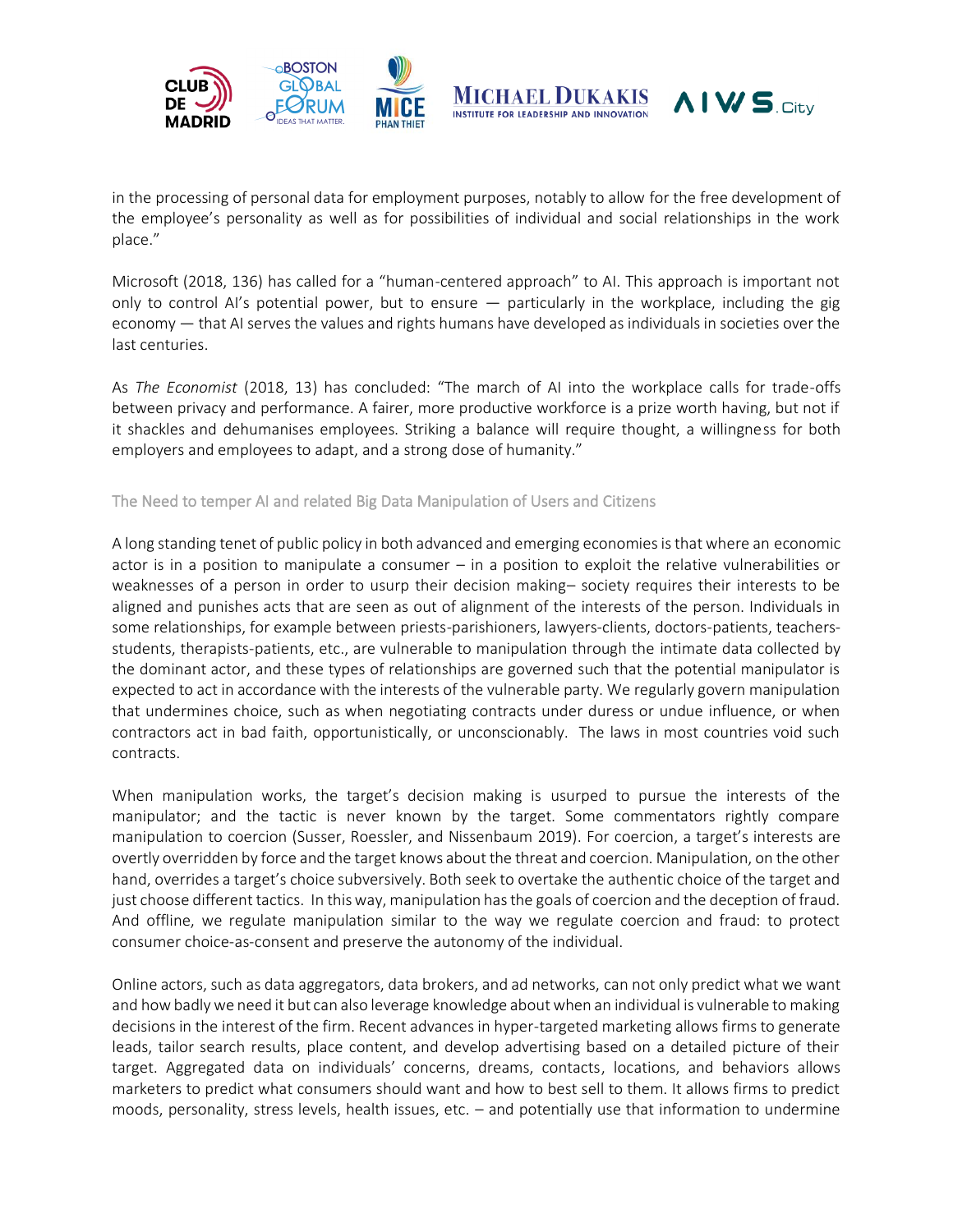

the decisions of consumers. In fact, Facebook recently offered advertisers the ability to targets teens when they are 'psychologically vulnerable.'

All this information asymmetry between users and data aggregators has sky-rocketed in recent years.

The data collection industry is not new. Data brokers like Acxiom and ChoicePoint have been aggregating consumers' addresses, phone numbers, buying habits and more from offline sources and selling them to advertisers and political parties for decades. But the Internet has transformed the space. The scope and intimacy of the data collection and the purposes for which it is sold and used is rarely comprehended by users.

One reason for this is that much of the data is collected in a non-transparent way and mostly in a manner that people would not consider covered by contractual relationships. Many Internet users, at least in developed countries, have some understanding that the search engines and the e-commerce engines collect data on what sites they have visited and that this data is used to help tailor advertising to them. But most have little idea of just how extensive this commercial surveillance is. A recent analysis of the terms and conditions of the big US platforms shows that they collect 490 different types of data on each user.<sup>6</sup> A recent study of 1 million web sites showed that nearly all of them allow third party web trackers and cookies to collect user information to track page usage, purchase amounts, browsing habits, etc. Trackers send personally identifiable information such as user's name, address, and email and spending details. These latter allow the data aggregators to then de-anonymize much of the data they collect (Englehardt and Narayanan 2016, Libert, 2015).

But cookies are only one of the mechanism used to collect data on people. Both little known data aggregators and the big platforms draw huge amounts of information from cell towers, the use of the devices themselves, many of the third party apps running on the user's device, Wi-Fi access, as well as public data sources and third party data brokers.

As the New York Times recently reported:

Every minute of every day, everywhere on the planet, dozens of companies — largely unregulated, little scrutinized — are logging the movements of tens of millions of people with mobile phones and storing the information in gigantic data files. The Times Privacy Project obtained one such file [which] holds more than 50 billion location pings from the phones of more than 12 million Americans as they moved through several major cities... Each piece of information in this file represents the precise location of a single smartphone over a period of several months…It originated from a location data company, one of dozens quietly collecting precise movements using software slipped onto mobile phone apps.<sup>7</sup>

<sup>6</sup> See the publicly available data at https://mappingdataflows.com/

 $7$  "One nation, tracked An investigation into the smartphone tracking industry from Times Opinion" [https://www.nytimes.com/interactive/2019/12/19/opinion/location-tracking-cell](https://www.nytimes.com/interactive/2019/12/19/opinion/location-tracking-cell-phone.html?searchResultPosition=8)[phone.html?searchResultPosition=8](https://www.nytimes.com/interactive/2019/12/19/opinion/location-tracking-cell-phone.html?searchResultPosition=8)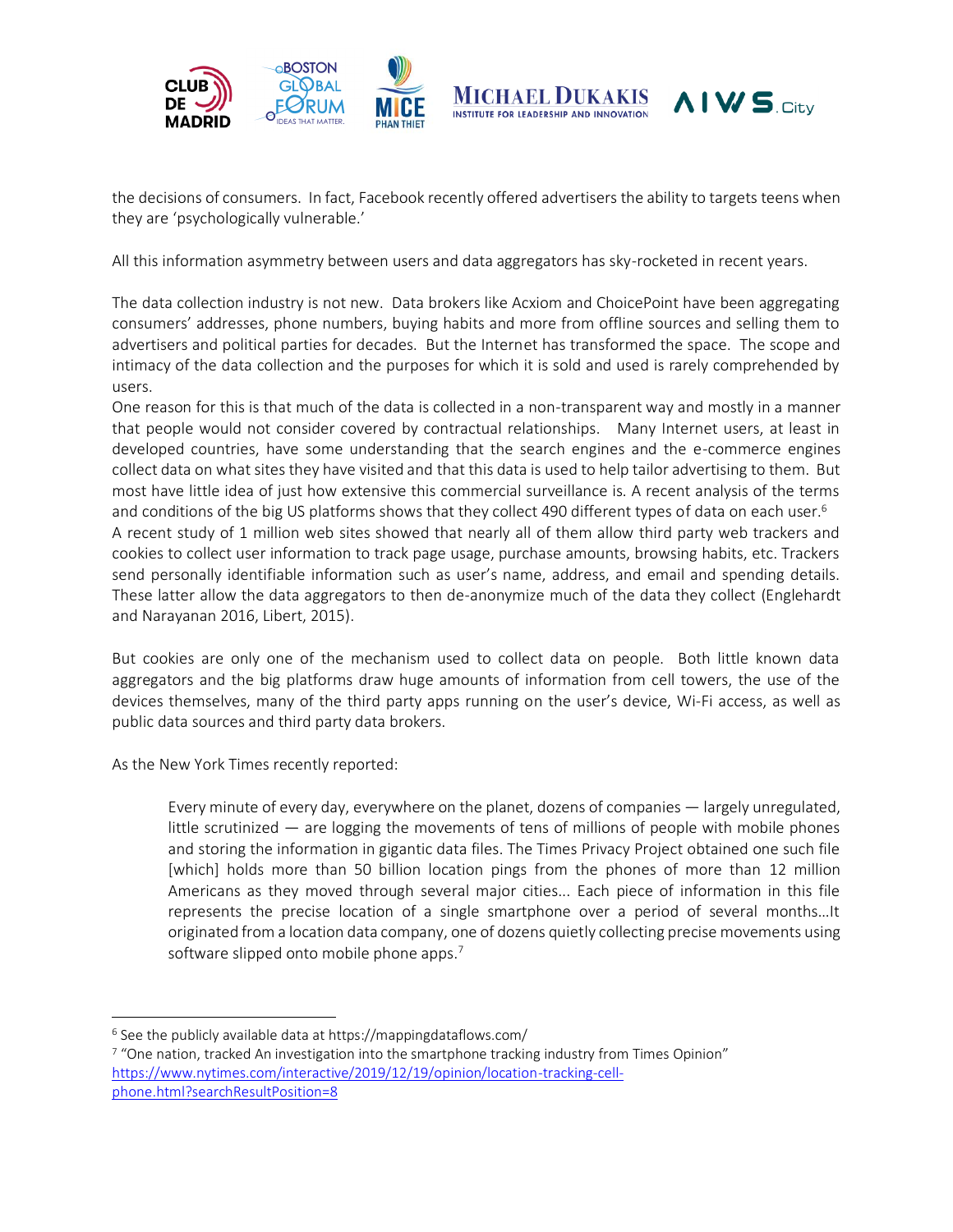

An indication of the scale and complexity of the collection and transfer of user data among web sites can be gleaned from the following diagram. Devised by David Mihm, a noted expert on search engine optimization, it shows the data feeds contributing to the US online local search ecosystem.<sup>8</sup>



It is data collection networks and markets like these, invisible to the vast majority of the people whose personal data is being collected, which enable Cambridge Analytica (of the 2016 US Presidential election fame) to claim that it holds to have up to five thousand data points on every adult in the US.<sup>9</sup>

AI in the military

<sup>8</sup> https://whitespark.ca/blog/understanding-2017-u-s-local-search-ecosystem/

<sup>9</sup> See "MPs grill data boss on election influence", 27 February 2018 http://www.bbc.com/news/technology-43211896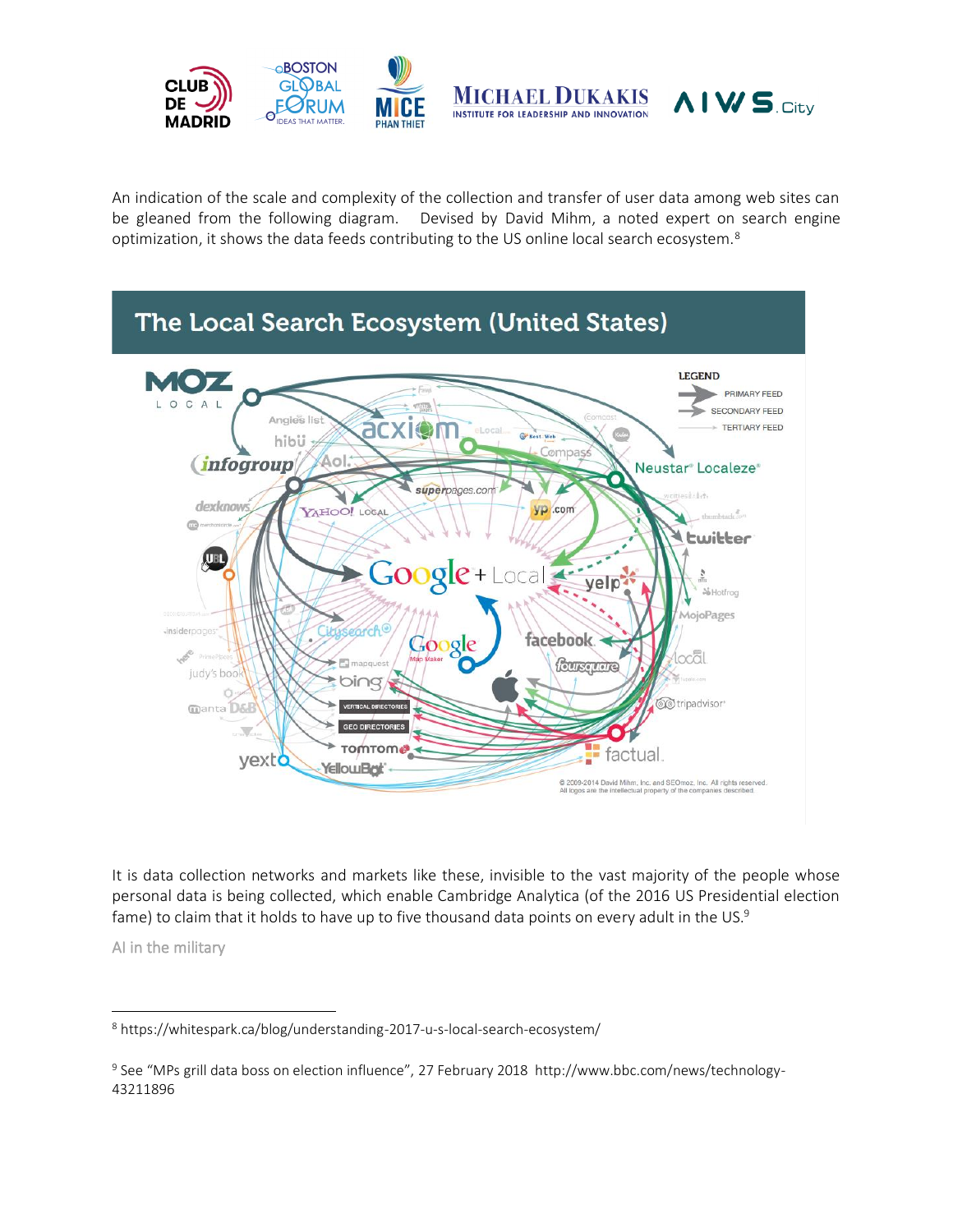

In 2015, a group of leading AI researchers and investors signed an open letter warning of the dangers of autonomous weapons. "The key question for humanity today is whether to start a global AI arms race or to prevent it from starting. If any major military power pushes ahead with AI weapon development, a global arms race is virtually inevitable."<sup>10</sup> Today, many nations are pushing to apply AI for military advantage. While the phrase "AI arms race" is misleading – AI is a general technology enabler rather than a weapons system in itself – the rush to deploy it brings with it real risks. As Paul Scharre has written, "The widespread adoption of military AI could cause warfare to evolve in a manner that leads to less human control and to warfare becoming faster, more violent, and more challenging in terms of being able to manage escalation and bring a war to an end. Additionally, perceptions of a "race" to field AI systems before competitors do could cause nations to cut corners on testing, leading to the deployment of unsafe AI systems that are at risk of accidents that could cause unintended escalation or destruction."<sup>11</sup>

Partly in response to at least some of these concerns, the US Department of Defense adopted in 2020 a set of AI ethical principles encompassing five major areas:

- 1. Responsible. DoD personnel will exercise appropriate levels of judgment and care, while remaining responsible for the development, deployment, and use of AI capabilities.
- 2. Equitable. The Department will take deliberate steps to minimize unintended bias in AI capabilities.
- 3. Traceable. The Department's AI capabilities will be developed and deployed such that relevant personnel possess an appropriate understanding of the technology, development processes, and operational methods applicable to AI capabilities, including with transparent and auditable methodologies, data sources, and design procedure and documentation.
- 4. Reliable. The Department's AI capabilities will have explicit, well-defined uses, and the safety, security, and effectiveness of such capabilities will be subject to testing and assurance within those defined uses across their entire life-cycles.
- 5. Governable. The Department will design and engineer AI capabilities to fulfill their intended functions while possessing the ability to detect and avoid unintended consequences, and the ability to disengage or deactivate deployed systems that demonstrate unintended behavior.<sup>12</sup>

But when the issue of limiting the development of autonomous weapons systems has arisen for international discussion, there has been no consensus on legal action to limit their use. Such a limitation could be achieved through a new protocol to the Convention on Conventional Weapons (CCW), which has discussing this concern since 2014. While most states have recognised the need to retain some form of human control over these weapons, neither the United States nor Russia is willing to enter yet into negotiations of a limitations agreement.

<sup>&</sup>lt;sup>10</sup> "Autonomous Weapons: An Open Letter from AI & Robotics Researchers," Future of Life Institute, 2015, [https://futureoflife.org/open-letter-autonomous-weapons/?cn-reloaded=1.](https://futureoflife.org/open-letter-autonomous-weapons/?cn-reloaded=1)

<sup>11</sup> Paul Scharre, "Debunking the AI race myth", *Texas National Security Review*, Volume 4, Issue 3, (Summer 2021) pp 121-132, at p 122.

<sup>12</sup> https://www.defense.gov/Newsroom/Releases/Release/Article/2091996/dod-adopts-ethical-principles-forartificial-intelligence/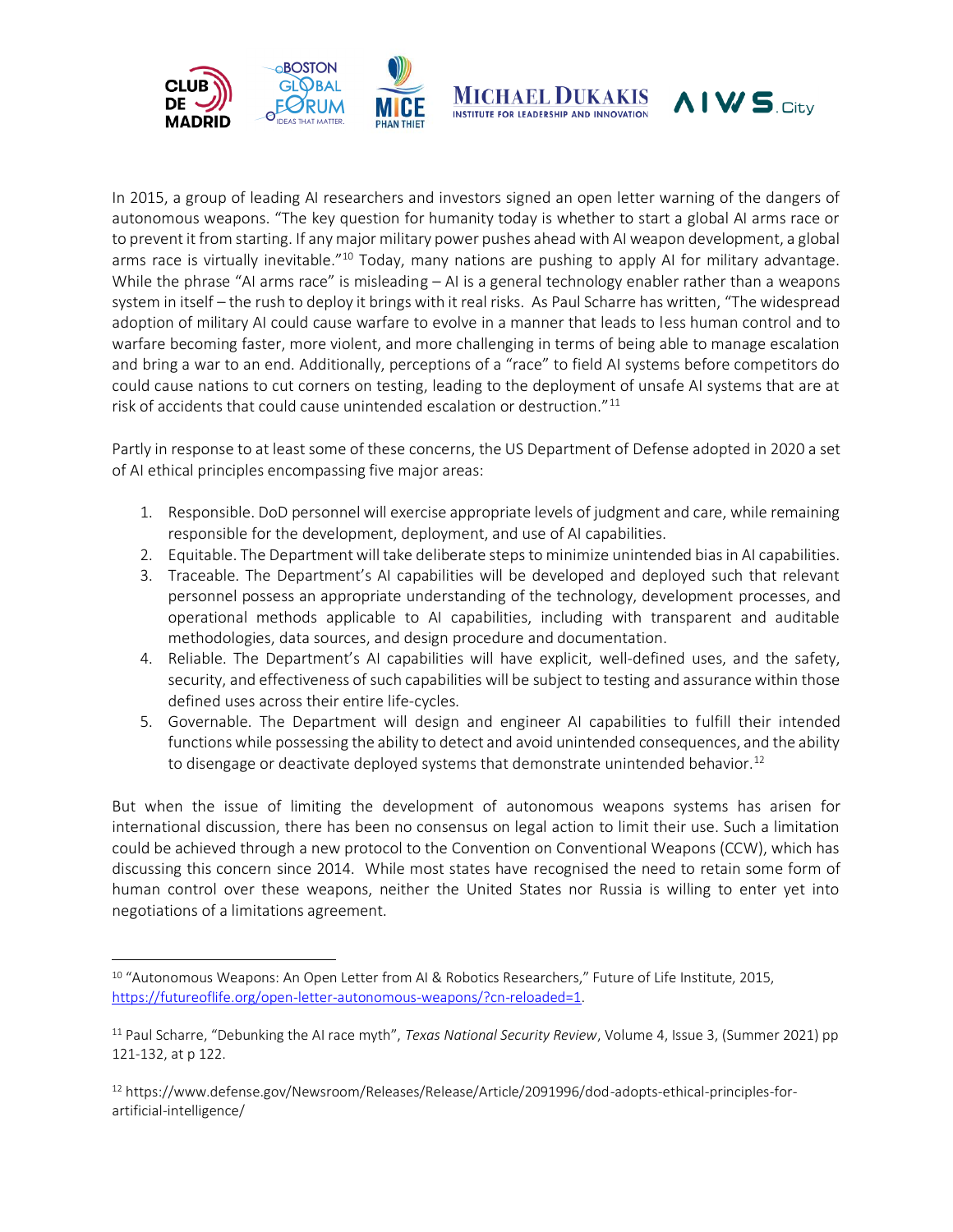

#### 2 Impact on Rights

Protection against discrimination<sup>13</sup>

Our colleague Dr. Jutta Treviranus has written that one area that requires further emphasis is the tendency for machine learning to amplify, accelerate and automate existing discrimination against minorities and outliers. This inevitably occurs even when there is no bad intent or bias on the part of the developers or implementers. It is a diffuse effect that exponentially increases with each iteration and with each machine learning training session. This is not addressed by ensuring proportional representation and closing data gaps. It is not addressed by current AI ethics auditing tools that compare treatment of a specific protected identity group with treatment of the population as a whole, $14$  or elimination of obvious human bias. The problem pre-dates AI, and big data analytics. The origin is in the principle of majority rules, evidence based on statistical reasoning and decisions based on probability. Prior to big data and AI there was a greater possibility of the determination of reasonable exceptions. Automated decisions remove this possibility and current AI ethics measures only make it harder to argue mistreatment. The impact is exponentially accelerated and amplified.

One group that feels the impact most is people with disabilities.<sup>15</sup> The only common data footprint of disability is sufficient difference from the mean that systems do not address your needs. Disability is at the outer edge of every justice seeking group, at the same time it is the world's largest minority.<sup>116</sup>It has no bounded definition and because of stigma associated with disability, people often do not self-identify. Many people with disabilities represent an 'n' of one. People with disabilities tend to be the extreme small minorities and outliers in any population data set. The impacts of disability complexly compound through all aspects of life, including poverty, education, work, health, digital inclusion, etc. Scientific evidence and determinants of scientific "truth" for the general population tends to be wrong if you have a disability. Decisions guided by data will likely rule against you. The extreme injustice of this is that the more critical your needs, and the better off the general population is, the more likely your needs will not be addressed. The trivial needs of the many will overpower the critical needs of the few in majority-rules decision systems. The accelerating drift of data sets means the situation worsens as AI becomes more pervasive.

People with disabilities are most vulnerable to data abuse and misuse and current privacy protections do not work. Because of the uniqueness of the data footprint, people with disabilities can be easily reidentified with any aggregation of data. At the same time differential privacy removes the unique data needed to serve the needs of someone with a disability.

<sup>&</sup>lt;sup>13</sup> My thanks to Jutta Treviranus for this section on discrimination.

<sup>14</sup> <https://www.brookings.edu/research/auditing-employment-algorithms-for-discrimination/>

<sup>&</sup>lt;sup>15</sup> Treviranus, J., Gupta, A., (2020). Inclusive Designed Artificial Intelligence. In Schaffers, H. Vartianen, M., Bus, J., *Digital Innovation and Societal Change*. River Publishers, London, UK.

<sup>&</sup>lt;sup>16</sup> Trewin, S., Basson, S., Muller, M., Branham, S., Treviranus, J., Gruen, D., Hebert, D., Lyckowski, N. and Manser, E., 2019. Considerations for AI fairness for people with disabilities. AI Matters, 5(3), pp.40-63.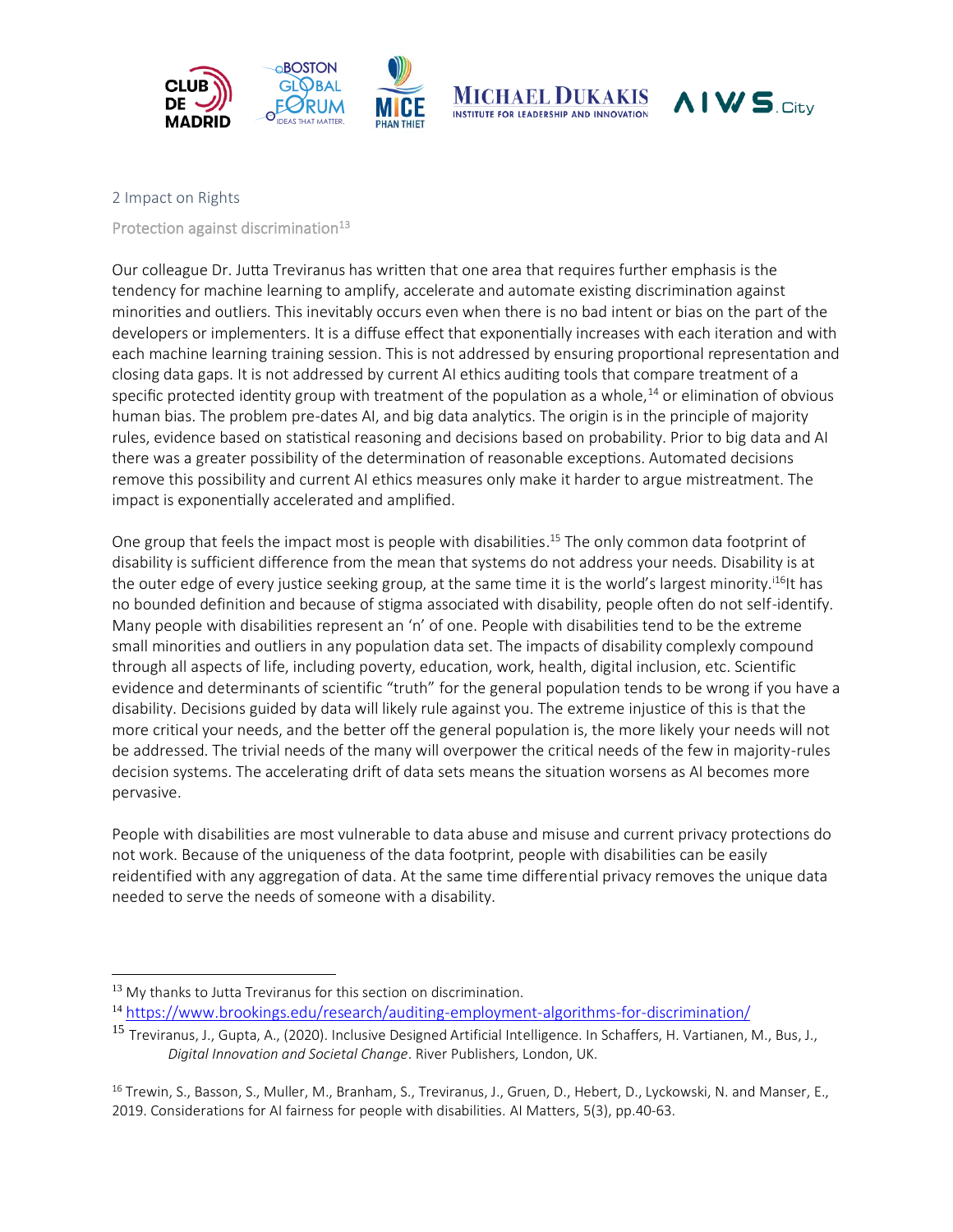

There is a discriminatory hierarchy even within disability. The more you are at the margins, the harder it is to use personalization systems intended to meet your needs. Every learning model tends toward a mean. To train the model to serve your unique needs requires a great deal of "swimming upstream." Thus "struggling students" are less likely to be served by instructional tutors.<sup>17</sup> Individuals whose speech differs greatly from the norm have greater difficulty using speech recognition systems and people who are blind but live in greater poverty will not be able to use pattern recognition systems intended to replace vision.

(The beneficial examples listed in the paper do not address the bias against disability in hiring systems. Behavioural science has many of the built-in biases of other data analytics systems. Even if the assessments are made accessible in systems such as "Pymetrics," the accessible systems will be more complex and involve more cognitive load.)

The only means to address the discriminatory drift is to support bottom-up data with user-controlled post-hoc aggregation.<sup>18</sup> To protect privacy, intelligence would be on the personal device. Individuals and communities would co-create the data applications. Data aggregation could be stewarded by cooperative data trusts.<sup>19</sup>

A compromise measure would be mandatory periodic data refresh, to fight both dataset pollution and the discriminatory drift. The application of AI to assist in decisions or filter individuals should require a disability impact assessment. A disability impact assessment will be an indicator of treatment of all forms of difference. Data nutrition labels<sup>20</sup> and systems that signal when AI guidance is likely not to apply within a given decision instance would help to reduce the risk of false positive security decisions or critical decisions in health or education.

The current shortcomings of even ethical AI, namely difficulty addressing the unexpected, and difficulty transferring to new contexts, would benefit from more diversity-supportive decision systems. The greatest diversity is at the margins of a data set. Thus, addressing the barriers and discrimination against people with disabilities would be beneficial to the entire population.

#### Competition Issues

Barriers to entry exist in many AI driven digital markets due to network effects (the value of services rise with the number of users), first mover and scale advantages in accumulating machine learning training data sets, and a range of other factors. The treatment of the resulting power asymmetries should be treated

<sup>17</sup> Treviranus, J. (2021). Learning to Learn Differently. In: Holmes, W. (ed) *Ethics of AIED. Who Cares?*" Taylor & Francis Group, Oxon, UK.

<sup>&</sup>lt;sup>18</sup> Tchernavskij, P. (2019). Designing and Programming Malleable Software (Doctoral dissertation, Université Paris-Saclay (ComUE)).

<sup>19</sup> https://ec.europa.eu/jrc/communities/sites/jrccties/files/micheli.pdf

<sup>20</sup> https://datanutrition.org/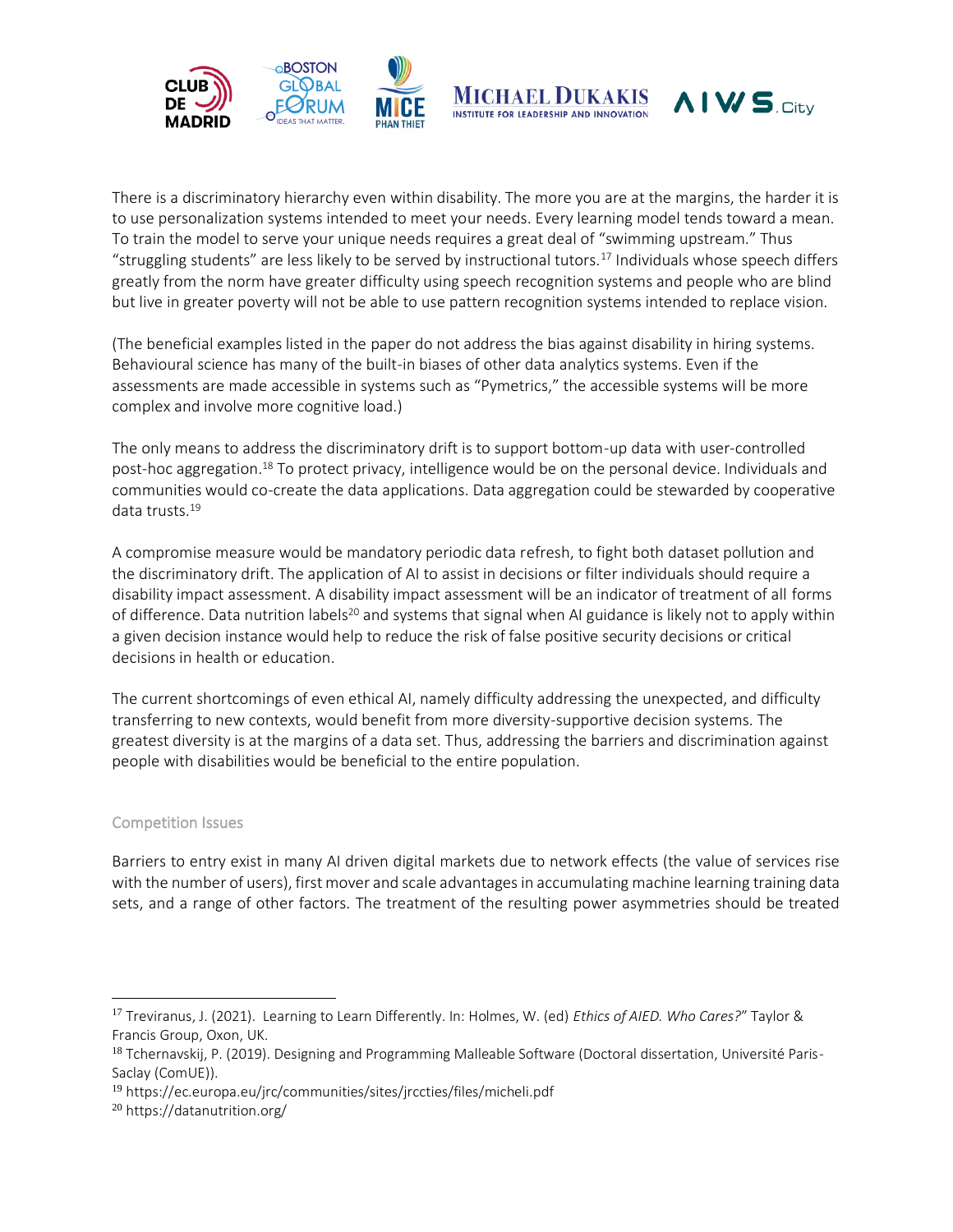

more analogously to the regulation of natural monopolies offline.<sup>21</sup> Many jurisdictions, including the EU (via the Digital Services Act), have begun the process of investigations and accompanying legislative reform to re-establish the conditions for effective competition in these markets.

Many have also promoted the collection of large data sets under public commons rules to achieve a number of objectives:

- restore agency to people regarding how their data is circulated and used recognising that people often have a range of desires that include but are not limited to the commercial sphere,
- help to increase the amount and quality of data potentially available to all firms, not just the largest technology platforms, to build a more level playing field, boosting competition in line with competitiveness goals, values and fundamental rights.

One country where authorities are moving to reduce big platform/AI players' market power is China. The ongoing shake-up of the Tech sector is partly driven by a sense that big data sets should be more freely available to smaller players in the market, as well as competing state owned enterprises. As *The Economist* noted on 14 August 2021:

As a guiding principle, the vice-premier, Liu He, recently stated that China is moving into a new phase of development that prioritises social fairness and national security, not the growth-at-allcosts mentality of the past 30 years…

Start with data. Europe and some American states, such as California, have devised laws that seek to protect consumers from the misuse of their personal information by large companies. China has put similar rules in place; in some cases they are more severe than in the West. But Chinese regulators are going further. In a largely ignored, jargon-filled policy paper from the State Council, China's cabinet, in April last year, data were named as a "factor of production" alongside capital, labour, land and technology…

China's new data policy remains a work in progress. The Data Security Law will come into force on September 1st and the Personal Information Protection Law is due to be adopted by China's rubber-stamp parliament soon. It is unclear how they will be enforced, though data specialists intuit that many types of data currently held by internet giants could eventually be traded on government-backed and private exchanges. Ant, for example, is already being prodded by authorities to open up its vast stores of personal financial data to state-owned companies and smaller tech rivals.<sup>22</sup>

<sup>21</sup> For a summary of the literature on the regulation of natural monopolies, see Joskow (2007). For a recent analysis, see Ducci (2020).

<sup>22</sup> "What Tech does China want", *The Economist*, August 14, 2021. https://www.economist.com/business/whattech-does-china-want/21803410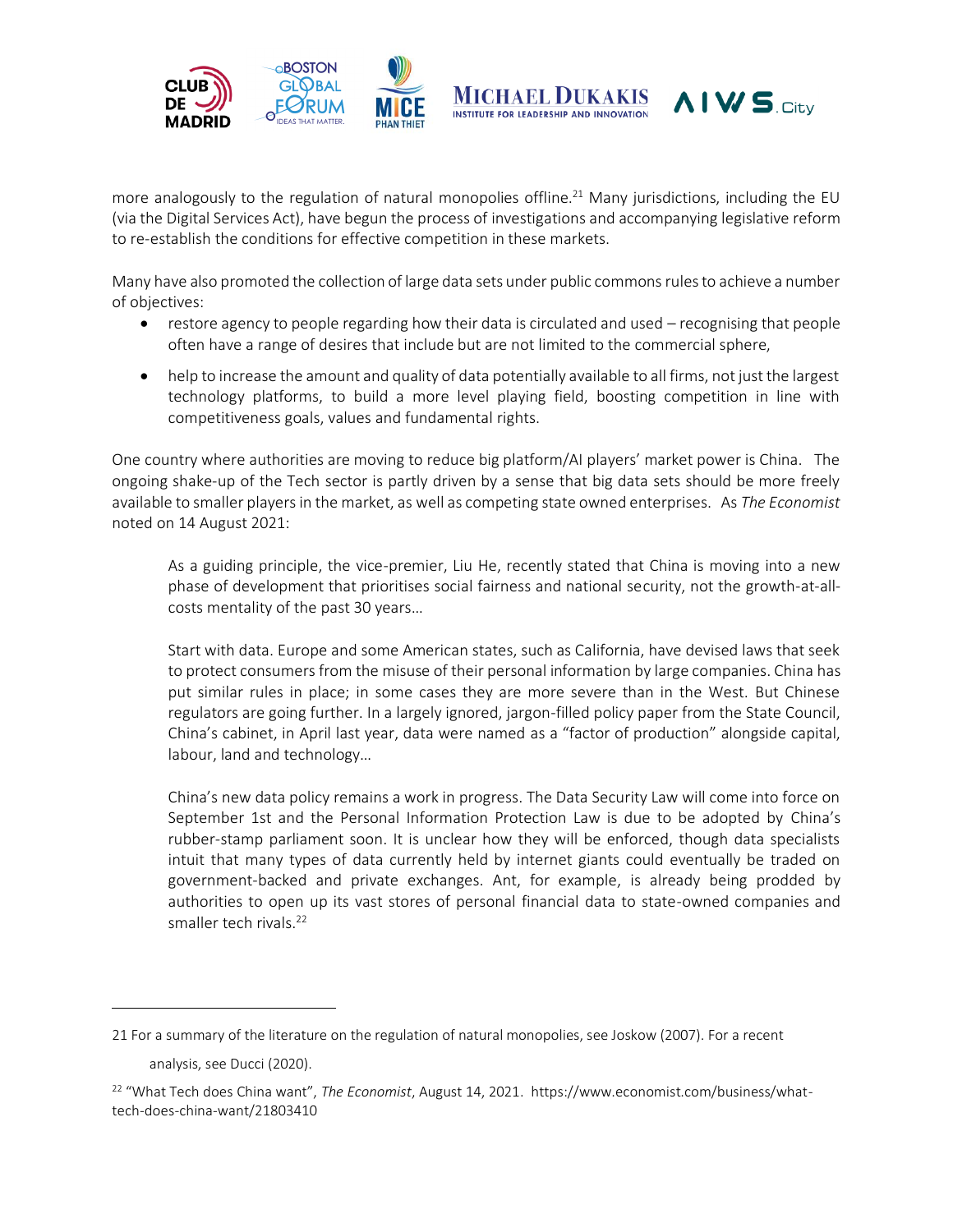

#### AI and Human Rights

Much of the public critique of AI focuses on racial or sex bias in learning data sets and or the outputs of the systems. But the right to non-discrimination is not the only human right vulnerable to AI deployments. Indeed broadly deployed AI affects nearly every internationally recognized human right, from the rights to privacy and freedom of expression, to the rights to health and education.<sup>23</sup>

Accessnow, an international NGO focused on the digital rights of users at risk around the world,

has issued a review of how human rights are challenged by AI and makes the following broad recommendations:

- 1. Comprehensive data protection legislation can anticipate and mitigate many of the human rights risks posed by AI. However, because it is specific to data, additional measures are also necessary.
- 2. Government use of AI should be governed by a high standard, including open procurement standards, human rights impact assessments, full transparency, and explainability and accountability processes.
- 3. Given the private sector's duty to respect and uphold human rights, companies should go beyond establishing internal ethics policies and develop transparency, explainability, and accountability processes.
- 4. Significantly more research should be conducted into the potential human rights harms of AI systems and investment should be made in creating structures to respond to these risks. $24$

Much detailed discussion of the effect of AI on human rights (at least as they have evolved in a European context) is contained in the work of the Ad Hoc Committee on Artificial Intelligence at the Council of Europe<sup>25</sup> (CAHAI), which has in its Feasibility Study<sup>26</sup> addressed both the need for international regulation, as well as the instruments through which this could be achieved - identifying a need for a combination of binding and non-binding instruments, some with horizontal character, some vertical or sectorial.

#### Some Framework Principles

Over the last several years, the author has developed (in response to the G20 policy processes) a series of principles which give a framework for how governments could seek to protect the rights and well-being of citizens and workers in AI infused world. Partly to make the principles more palatable across a range of political systems, the author has cast many of the principles mostly in the context of the future of work (rather than broader civic life). Every government, not just liberal democracies, is confronted with the challenge of AI in the workplace and the need to maintain worker confidence.

<sup>&</sup>lt;sup>23</sup> The rights being referred to are protected in the three main treaties: the Universal Declaration of Human Rights (UDHR), the International Covenant on Civil and Political Rights (ICCPR), and the International Covenant on Economic, Social and Cultural Rights (ICESCR).

<sup>24</sup> See *Human Rights In The Age Of Artificial Intelligence* 

https://www.accessnow.org/cms/assets/uploads/2018/11/AI-and-Human-Rights

 $25$  See https://www.coe.int/en/web/artificial-intelligence/home

<sup>26</sup> See https://rm.coe.int/cahai-2020-23-final-eng-feasibility-study-/1680a0c6da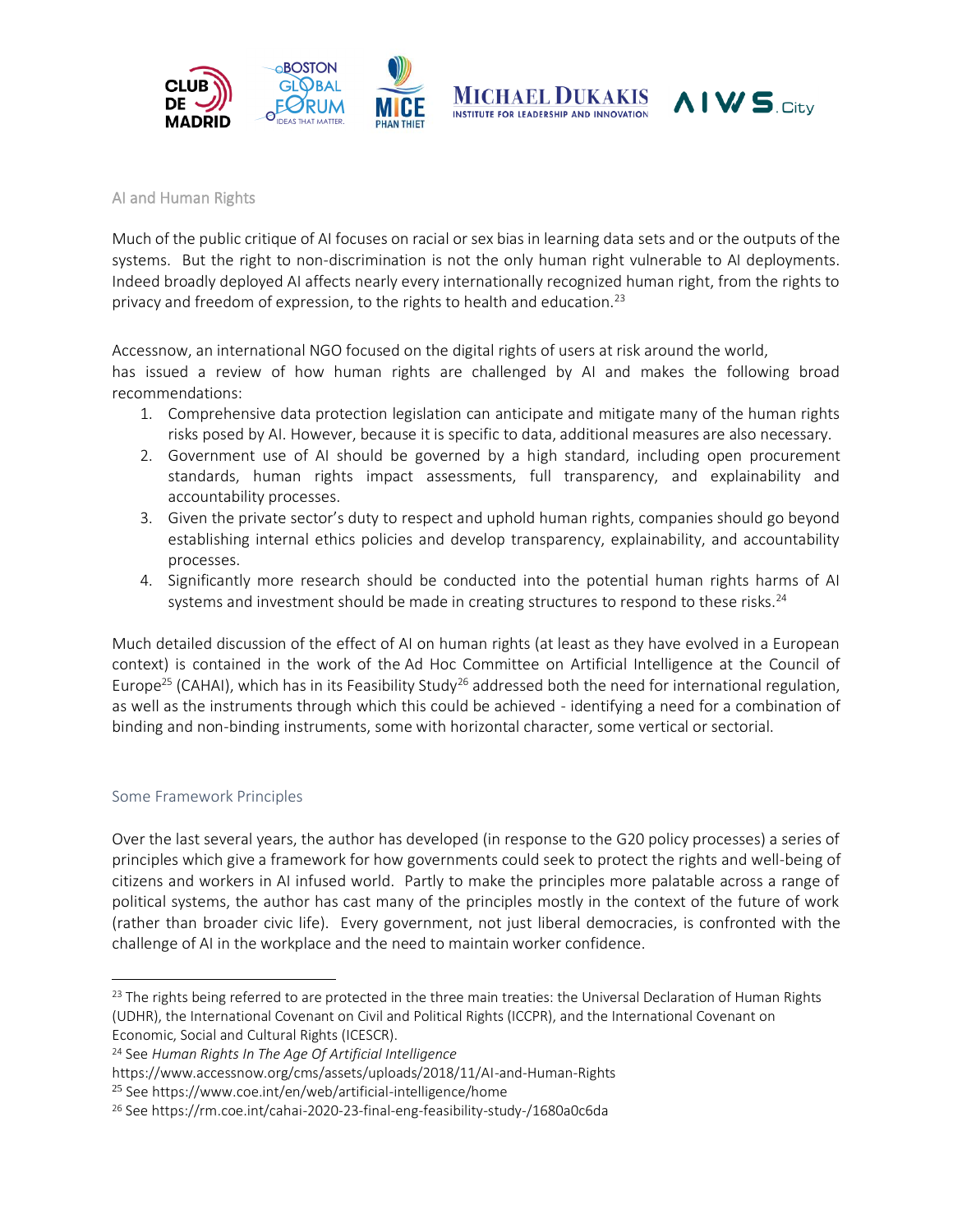

The first set of seven framework principles relates to the collection of data in the work environment.

Right to know data is being collected, for what and from where: Workers, be they employees or contractors, or prospective employees and contractors, must have the right to know what data is being collected on them by their employers, for what purpose and from what sources.

Right to ensure worker data is accurate and compliant with legal rights to privacy: An important feature for worker understanding and productivity is to ensure that workers, ex-workers and job applicants have access to the data held on them in the workplace or have the means to ensure that the data is accurate and can be rectified, blocked or erased if it is inaccurate or breaches legally established rights to privacy. The collection and processing of biometric data and other personally identifiable information (PII) must be proportional to its stated purpose, based on scientifically recognized methods, and held and transmitted very securely.

Principle of proportionality: The data collected on present or prospective employees or contractors should be proportional to its purpose. As one group has proposed: "Collect data and only the right data for the right purposes and only the right purposes, to be used by the right people and only the right people and for the appropriate amount of time and only the appropriate amount of time."

Principle of anonymization: Data should be anonymized where possible. Data with PII should only be available where it is important to the data collection's prime purpose, and its visibility must be limited to the employee and the relevant manager. Aggregated, anonymized data is preferable for many management and productivity purposes.

Right to be informed about the use of data: Employees and contractors should be fully informed when either internal or external data (or both) has been used in a decision affecting their career. Any data processing of present or prospective employees' or contractors' data should be transparent and the available for their review. The right to understand and appeal against both the rationale employed and the data used to achieve that rationale is essential to safeguard present or prospective workers against poor or inaccurate input data or discriminative decisions.

Limits to monitoring of the workplace by employers: Proportional data collection and processing should not be allowed to develop into broad-scale monitoring of employees or contractors. While monitoring can be an indirect consequence of steps taken to protect production, health and safety or to ensure the efficient running of an organization, continuous general monitoring of workers should not be the primary intent of the deployment of workplace technology. Given the potential in the use of such technology to violate the rights and freedoms of the persons concerned, employers must be actively engaged to ensure that the use is constrained to specific positive purposes, so as not to breach these rights. This principle is not only a matter of workplace freedoms, but also a practical step toward maintaining morale and productivity.

Accuracy of data inputs and the "many eyes" principle: Employers should ensure the accuracy, both in detail and its intended purpose, of the data models and sources for AI. Poor data results in flawed decision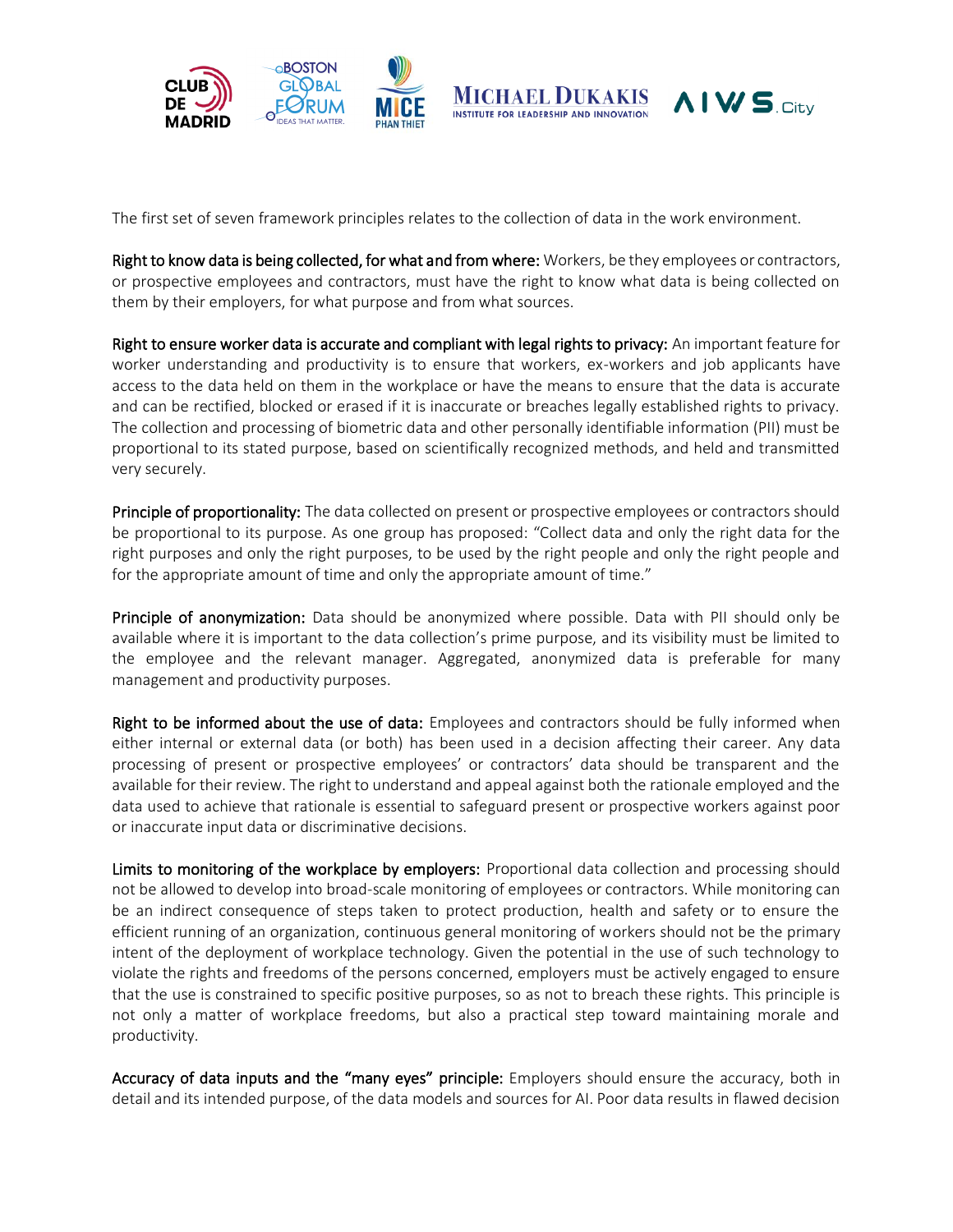

making. Training data and training features  should be reviewed by many eyes to identify possible flaws and to counter the "garbage in, garbage out" trap. There should be a clear and testable explanation of the type and purpose of the data being sourced. Workers and contractors with experience of the work processes and data environment of the firm should be incorporated into the review of data sources. Such data should be regularly reviewed for accuracy and fit for purpose. Algorithms used by firms to hire, fire and promote should be regularly reviewed for data integrity, bias and unintended consequences.

An additional seven principles focus on AI in the workplace.

Focus on humans: focus: Human control of AI should be mandatory and testable by regulators.

AI should be developed with a focus on the human consequences as well as the economic benefits. A human impact review should be part of the AI development process, and a workplace plan for managing disruption and transitions should be part of the deployment process. Ongoing training in the workplace should be reinforced to help workers adapt. Governments should plan for transition support as jobs disappear or are significantly changed.

Shared benefits: AI should benefit as many people as possible. Access to AI technologies should be open to all countries. The wealth created by AI should benefit workers and society as a whole as well as the innovators.

Fairness and inclusion: AI systems should make the same recommendations for everyone with similar characteristics or qualifications. Employers should be required to test AI in the workplace on a regular basis to ensure that the system is built for purpose and is not harmfully influenced by bias of any kind — gender, race, sexual orientation, age, religion, income, family status and so on. AI should adopt inclusive design efforts to anticipate any potential deployment issues that could unintentionally exclude people. Workplace AI should be tested to ensure that it does not discriminate against vulnerable individuals or communities. Governments should review the impact of workplace, governmental and social AI on the opportunities and rights of poor people, Indigenous peoples and vulnerable members of society. In particular, the impact of overlapping AI systems toward profiling and marginalization should be identified and countered.

Reliability: AI should be designed within explicit operational requirements and undergo exhaustive testing to ensure that it responds safely to unanticipated situations and does not evolve in unexpected ways. Human control is essential. People-inclusive processes should be followed when workplaces are considering how and when AI systems are deployed.

Privacy and security: Big data collection and AI must comply with laws that regulate privacy and data collection, use and storage. AI data and algorithms must be protected against theft, and employers or AI providers need to inform employees, customers and partners of any breach of information, in particular PII, as soon as possible.

Transparency: As AI increasingly changes the nature of work, workers, customers and vendors need to have information about how AI systems operate so that they can understand how decisions are made. Their involvement will help to identify potential bias, errors and unintended outcomes. Transparency is not necessarily nor only a question of open-source code. While in some circumstances open-source code will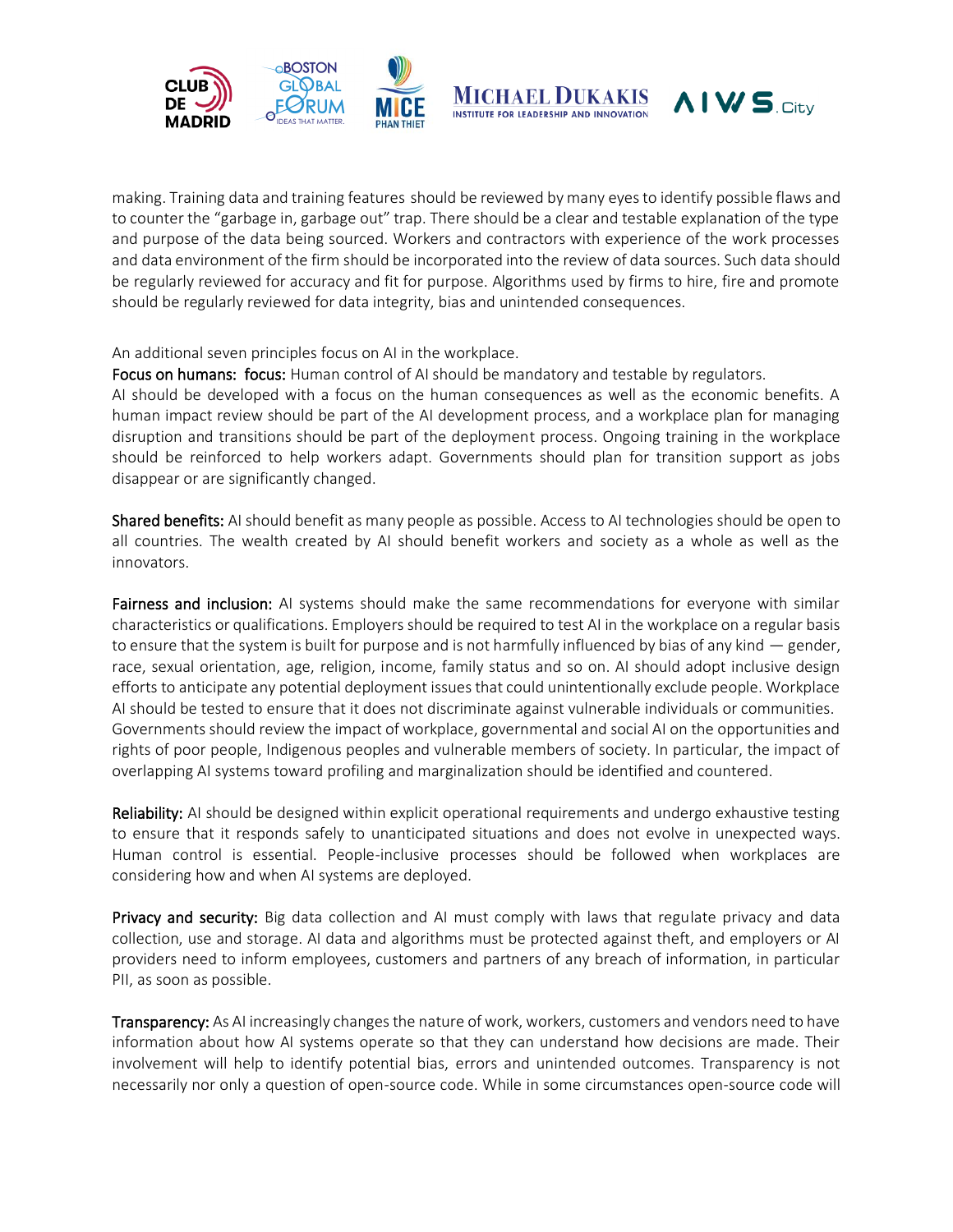

be helpful, what is more important are clear, complete and testable explanations of what the system is doing and why.

Intellectual property, and sometimes even cyber security, is rewarded by a lack of transparency. Innovation generally, including in algorithms, is a value that should be encouraged. How, then, are these competing values to be balanced?

One possibility is to require algorithmic verifiability rather than full algorithmic disclosure. Algorithmic verifiability would require companies to disclose not the actual code driving the algorithm but information allowing the *effect* of their algorithms to be independently assessed. In the absence of transparency regarding their algorithms' purpose and actual effect, it is impossible to ensure that competition, labour, workplace safety, privacy and liability laws are being upheld.<sup>27</sup>

When accidents occur, the AI and related data will need to be transparent and accountable to an accident investigator, so that the process that led to the accident can be understood.

A related principle is **data governance of record keeping**: Long term data governance throughout the AI system lifecycle should be required to ensure that data used in AI systems is accurate, complete and appropriate and is stored in a safe and secured environment. Further appropriate records of the data management methodologies should be maintained.

Accountability: People and corporations who design and deploy AI systems must be accountable for how their systems are designed and operated. The development of AI must be responsible, safe and useful. AI must maintain the legal status of tools, and legal persons need to retain control over, and responsibility for, these tools at all times.

Workers, job applicants and ex-workers must also have the "right of explanation" when AI systems are used in human-resource procedures, such as recruitment, promotion or dismissal.<sup>28</sup> They should also be able to appeal decisions by AI and have them reviewed by a human.

Sustainability. AI should be able to detect unintended environmental harm and automatically disengage if it occurs, or allow deactivation by a human. It is particularly important that AI and autonomous devices deployed in agriculture and mining should be designed and monitored for long term environmental sustainability and maintenance of biodiversity. Leaving agriculture just in the thrall of the efficiency motive will result in monocultures and loss of food diversity.

Principles to protect the citizen as consumer as well as worker

In the offline world, we have developed safeguards to ensure that those with intimate knowledge of others do not exploit vulnerabilities and weaknesses of individuals through manipulation. Yet, online data

<sup>&</sup>lt;sup>27</sup> This is explored to some degree by the Global Commission for Internet Governance (2016, 45).

<sup>&</sup>lt;sup>28</sup> The European Union's [General Data Protection Regulation](https://www.accessnow.org/year-gdpr-becomes-applicable-europe-ready/) seems to infer a "right to explanation." See Burt (2017).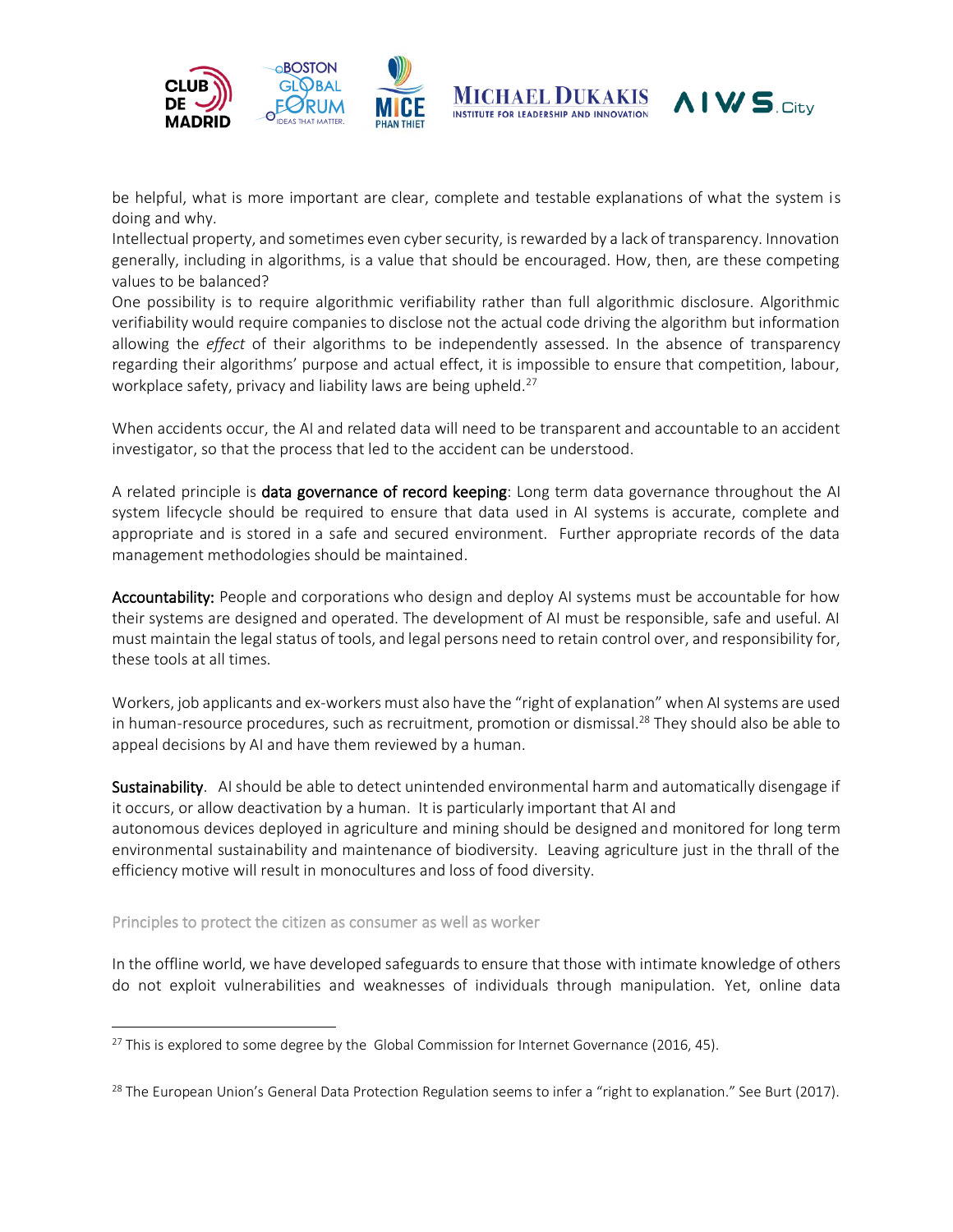

aggregators and their related AI firms, with whom we have no relationship (for instance a contract), have more information about our preferences, concerns, and vulnerabilities than our priests, doctors, lawyers, or therapists. I propose that Governments should extend their existing off-line protections and standards against manipulation to also cover these data controllers which presently have the knowledge and proximity of a very intimate relationship without the governance and trust inherent to such relationships in the off-line market. I also propose several steps to protect citizens' autonomy and decrease user deception.

Regulating manipulation to protect consumer choice is not novel. What is unique now is that the current incarnation of manipulation online divorces the intimate knowledge of the target and power used to manipulate from a specific, ethically-regulated relationship as we usually find offline. Online we now have a situation where firms, with whom we have no relationship, have more information about our preferences, concerns, and vulnerabilities than our priests, doctors, lawyers, or therapists. In addition, these firms, such as ad networks, data brokers, and data aggregators, have an ability to reach specific targets due to the hypertargeting mechanisms available online. Yet, we are not privy to who has access to that information when businesses approach us with targeted product suggestions or advertising. These data brokers have the knowledge and proximity of an intimate relationship covering very personal parts of our lives without the governance and trust inherent to such relationships in the market. They clearly fail the transparency, stewardship, non-discrimination, autonomy, and fairness provisions of the G20 Principles.

#### Current Approach to Regulating Manipulation Online.

In the offline world sharing information with a particular market actor, such as a firm or individual, requires trust and other safeguards such as regulation, professional duties, contracts, negotiated alliances, nondisclosure agreements, etc. The point of such instruments is to share information within a (now legally binding) safe environment where the interests of the two actors are forced to be aligned. However, three facets of manipulation by data traffickers<sup>29</sup> – those in a position to covertly exploit the relative vulnerabilities or weaknesses of a person in order to usurp their decision making – strain our current mechanisms governing privacy and data. First, manipulation works by not being disclosed, thus making detection difficult and rendering the market ill-equipped to govern the behavior. Second, the type of manipulation described herein is performed by multiple economic actors including websites/apps, trackers, data aggregators, ad networks, and customer facing websites luring in the target. Third, data traffickers – who collect, aggregate, and sell consumer data – are the engine of manipulation of online consumers yet have no interaction, contract, agreement with individuals.

These three facets – manipulation is deceptive, shared between actors, and not visible by individuals – render the current mechanisms ineffective in governing the behavior or the actors. For example, GDPR is strained when attempting to limit a 'legitimate use' of data traffickers or data brokers who are looking to market products and services based on intimate knowledge. An individual has a right to the restriction of processing of information only when there are no legitimate grounds of the data controller. This makes GDPR fall short because legitimate interests can be broadly construed to include product placements and

<sup>&</sup>lt;sup>29</sup> Lauren Scholz first used the term data traffickers, rather than data brokers, to describe firms that remain hidden yet traffic in such consumer data (Scholz 2019).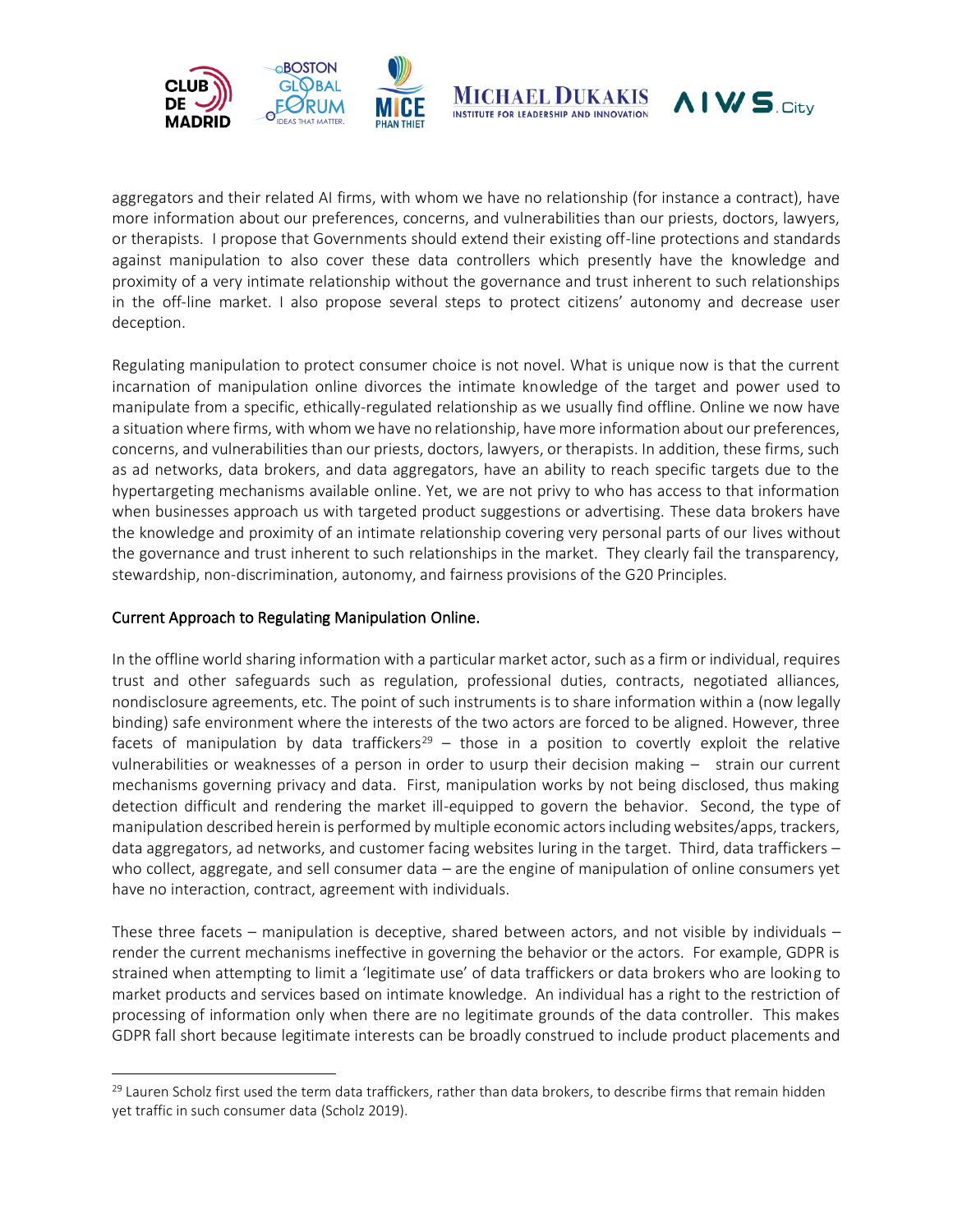

ads. And the manipulation of individuals has not been identified (yet) as diminishing a human right of freedom and autonomy. One fix is to more clearly link manipulation to individual autonomy, which would be seen as a human right that could trump even the legitimate interests of data traffickers.

## A first step forward – Policy Goals

In general, the danger comes from using intimate knowledge about an individual and hyper-targeting to then manipulate them. The combination of individualized data and individualized targeting needs to be governed or limited:

- 1. Protect Autonomy. Manipulation is only possible because a market actor, here it is data brokers, has intimate knowledge of individuals as to what renders a target vulnerable in their decision making. The goal of governance would be to limit the use of intimate knowledge by making certain types of intimate knowledge either illegal or heavily governed. The combination of intimate knowledge with hyper- targeting of individuals should be more closely regulated than blanket targeting based on age and gender. Explicitly recognize individual autonomy, defined as the ability of individuals to be the authentic authors of their own decisions, as a legal right in order to protect individuals from manipulation done in the name of "legitimate interests" within the AI Principles.
- 2. Expand Definitions of Intimate Knowledge. One step would be to explicitly include inferences made about individuals as sensitive information within such existing regulations as GDPR (Wachter and Mittelstadt 2019). Sandra Wachter and Brent Mittelstadt have recently called on rights of access, notification, and correction for not only the data being collected but the possible inferences drawn from the data about individuals. These inferences would be considered intimate knowledge of individuals that could be used to manipulate them (e.g., whether someone is depressed or not based on their online activity). The inferences made by data traffickers based on a mosaic of information about individuals can constitute intimate knowledge as to who is vulnerable and when. Current regulatory approaches only include collected data as protected rather than the inferences drawn about individuals based on that data.
- 3. Force Shared Responsibility. Make customer-facing firms responsible for who they partner with to track users or to target users. Customer-facing websites and apps should be responsible for who is given access to their users' data – whether by sale or whether given access by placing trackers and beacons on their site. Third parties include all trackers, beacons, and third parties who purchase data or access to their users. Websites and apps would then be held responsible for whether they partner with firms that abide by GDPR standards, AI Principles, or new standards of care in the U.S. Holding customer facing firms responsible for how their partners (third party trackers) gather and use their users' data would be similar to holding a hospital responsible for how the patient is cared for by their contractors in the hospital or holding a car company responsible for a third party app in the car that then tracked your movements. This would force the customerfacing firm, with whom the individual has some influence, to make sure their users' interests are being respected.<sup>30</sup> The shift would be to have customer-facing firms be held responsible for how their partners (ad networks and media) treat their users.

<sup>30</sup> It is ironic that currently data traffickers can *sell* data to bad actors but they just can't have their data *stolen* by those same bad actors.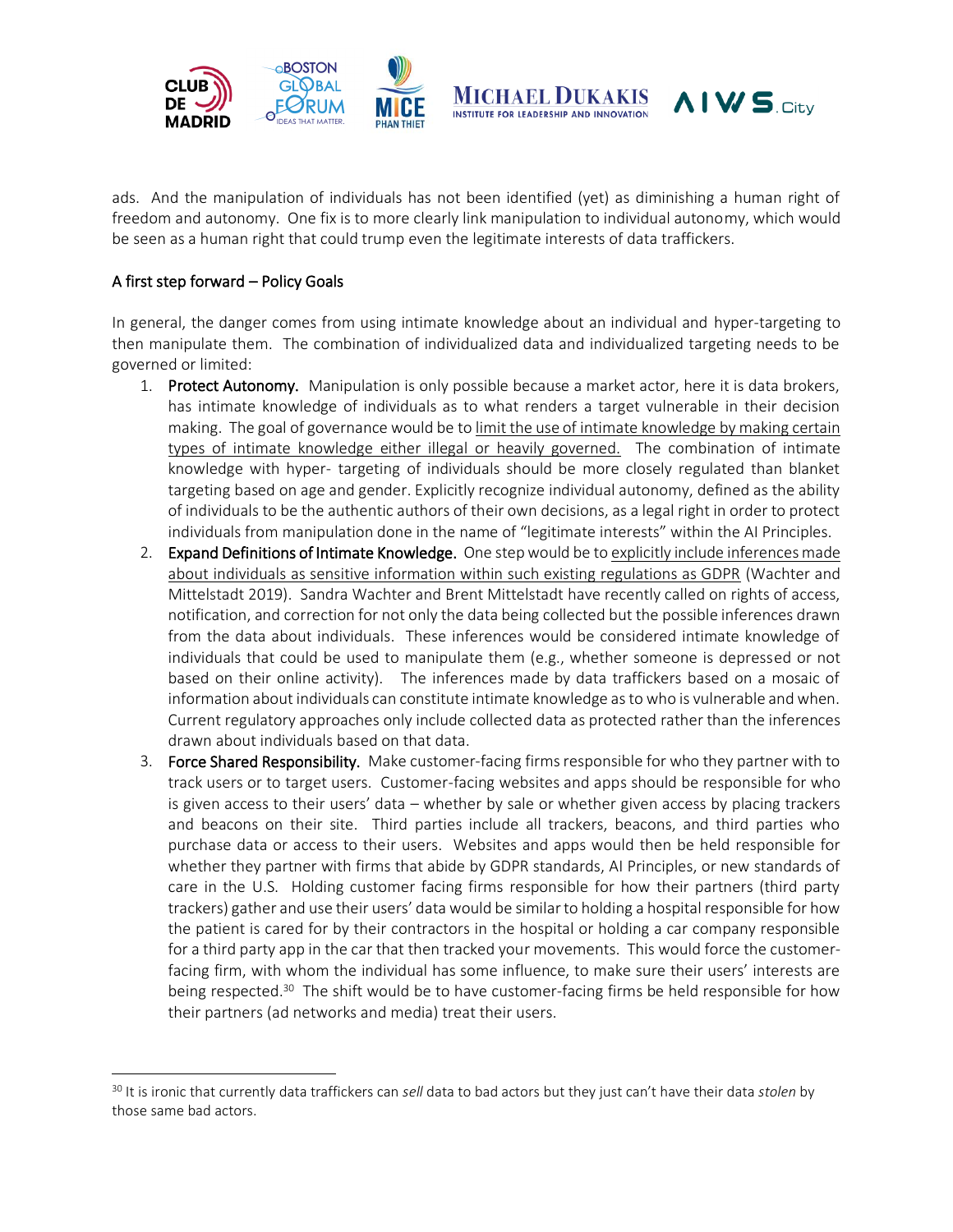

- 4. Expand the Definition of "Sold". Make sure all regulations include beacons and tracking companies in the any requirement to notify if user data is 'sold'.
- 5. Create a Fiduciary Duty for Data Brokers. there is a profound, yet relatively easy to implement, step to address this manipulation. G20 and other governments could make their AI Principles practical by extending the regulatory requirements they have on doctors, teachers, lawyers, government agencies and others who collect and act on the intimate data of individuals to also apply to data aggregators and their related AI implementations. Any actor who collects intimate data about an individual should be required to act on, share, or sell this data consistent with the interests of the person. This would force the alignment of interests between the target/consumer/user and the firm in the position to manipulate. Without any market pressures, data brokers who hold intimate knowledge of individuals, would need to be held to a fiduciary-like standard of care for how their data would be used.(Balkin 2015) This would mean data brokers would need to be responsible for how their products and services were used to possibly undermine the interests of the individuals.
- 6. Add Oversight. Add a GAAP-like governance structure over data traffickers and ad networks to ensure individualized data is not used to manipulate. With these economic actors well outside any market pressures, there are few pressures on the firms to align their actions with users' interests. A third step would be to make data traffickers abide by GAAP-like regulations. Recently McGeveran called for GAAP-like approach for data security, where companies would be held to a standard defined for all firm similar to the use of GAAP standards for accounting. However, the same concept should be applied to those who hold user data as to how they protect the data when profiting from it.<sup>31</sup> Audits could also be used in order to ensure data traffickers, who control and profit from intimate knowledge of individuals, are abiding by their standards. This would add a cost to those who traffic in customer vulnerabilities and provide a third party to verify that those holding intimate user data act in a way that is in the individuals' interests and protect firms from capitalizing on their vulnerabilities. A GAAP-line governance structure could be flexible enough to understand the market needs while still being responsive to protect individual rights and concerns.
- 7. Decrease Deception. Finally, manipulation works because the tactic is hidden from the target. The goal of governance would be to make the basis of manipulation open to the target and others. In other words, make the type of intimate knowledge used in targeting obvious and public. This could mean a notice (e.g., this ad was placed because the ad network believes you are diabetic) or this could mean a registry when hyper-targeting is used to allow others to analyze how and why individuals are being targeted. Registering would be particularly important for political advertising so that researchers and regulators can identify the basis for hyper-targeting. It should not be sufficient for an AI/data aggregator just to say "I am collecting all this information in the interests of the user to see tailored advertising." That is equivalent to a doctor saying "I collect all this data about a patient's health to ensure that the patient only knows the prescription I give the patient." Patients have to give permission for and are entitled to know what data is collected (indeed in many countries patients formally own their health data), what tests have been conducted and their results, what the diagnosis is – and they are entitled to a second opinion on the data. Similar sorts of transparency and accountability offline should apply online. In other areas, where a lawyer or

<sup>&</sup>lt;sup>31</sup> McGeveran calls for a GAAP like approach for data security. Here we would have the same idea for data protection. Where standards are set and others must be certified to abide by them (McGeveran 2018).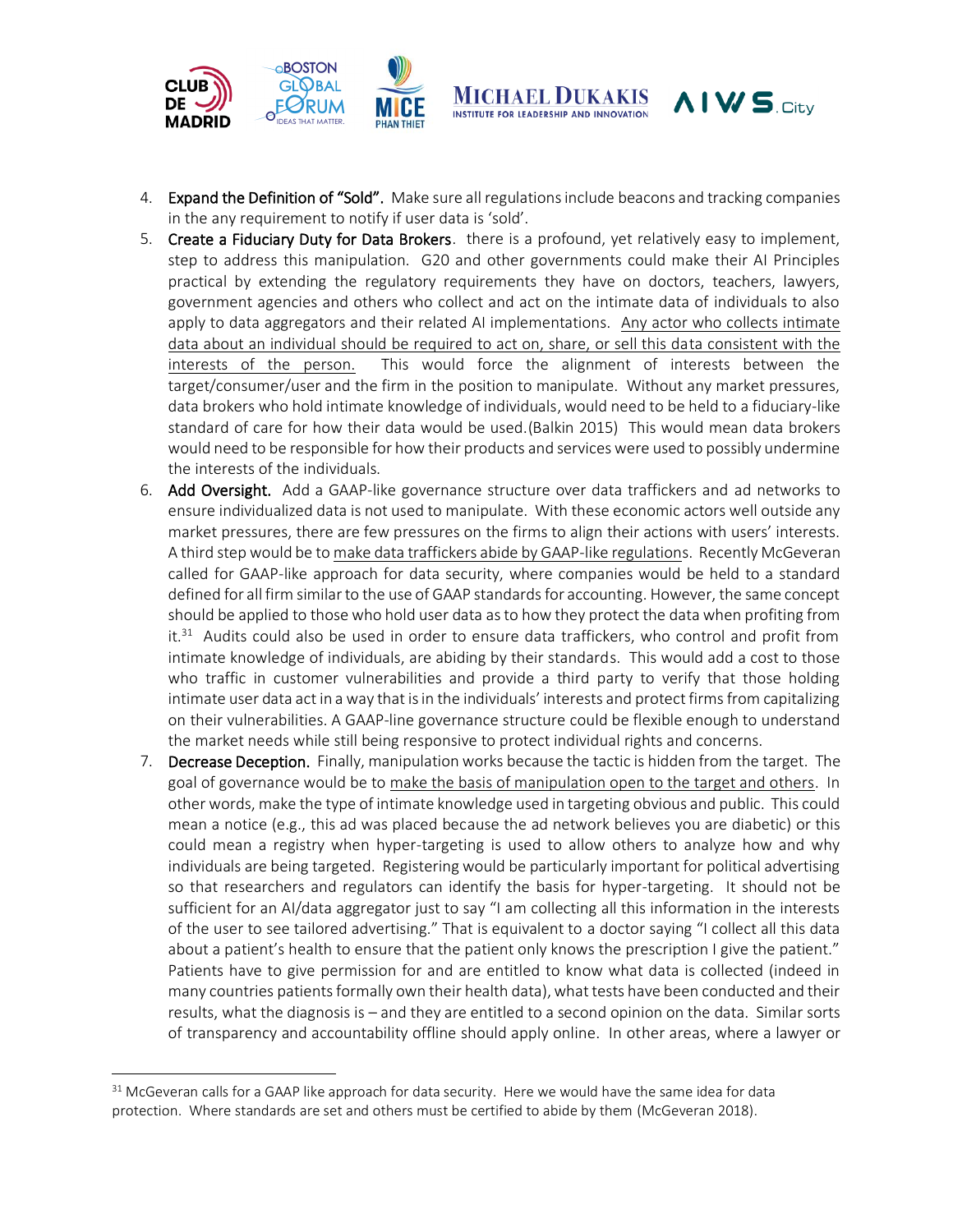

realtor or financial advisor, has intimate knowledge and a conflict of interest (where they could profit in a way that is detrimental to their client), they must disclose their conflict and the basis for their conflict.

Putting a legal requirement for companies to use data in the interests of the data subject also demands an objective test to ensure that the interpretation of the "interests of the data subject" is not open to differing interpretations. Various entities and companies could claim to be acting in the individual's interest, as they define it, even if the individual believes they are not. We propose that the test be grounded in two existing bodies of law: conventions on human rights and law governing relationships between professionals and their data subjects (doctor-patient, lawyer-client etc.), particularly the law related to use of patient/client data so as not to manipulate or exploit the data subject.<sup>32</sup>

The same principle holds for data that is generated by material objects owned by the data subject. The IOT digital service provider, when different from the owner of the material objects, are to manage the IOT data flow in the interests of the data subject and the data subject needs to be given automatic access to the data generated by the relevant material objects. This data, along with associated terms and conditions, must be transparent and clear.

In the offline world, we have stressed the importance of clear relationships between people and those who have intimate information asymmetries over them. And we have developed safeguards to ensure that those gaining positions of power do not exploit vulnerabilities and weaknesses of individuals. The issues posed by vast data collection and hyper-targeted marketing and/or service delivery are a product of the global expanse of the Internet, social media and AI platforms. Furthermore, the ability of 'data traffickers' and their AI partners to leverage knowledge they have on almost every person on the Internet makes the scale of the public policy and political challenge worthy of Ministers and Heads of Government. As the growing "tech backlash" shows, there is political mobilization among citizens across the world for change. The innovation of this "apply the offline world rules to the online players" approach is that it does not require governments to educate or force citizens to change behaviors or desires. It puts the ethical and regulatory onus on the firms involved and holds them accountable.

Multilateral Governmental Responses to Date

The questions of the correct governance for Artificial Intelligence and its underlying Big Data have been discussed at national and dispersed international fora for several years. These include efforts by the Council

<sup>32</sup> Some examination of this law can be found at

https://ec.europa.eu/health/sites/health/files/cross\_border\_care/docs/2018\_mapping\_patientsrights\_frep\_e

n.pdf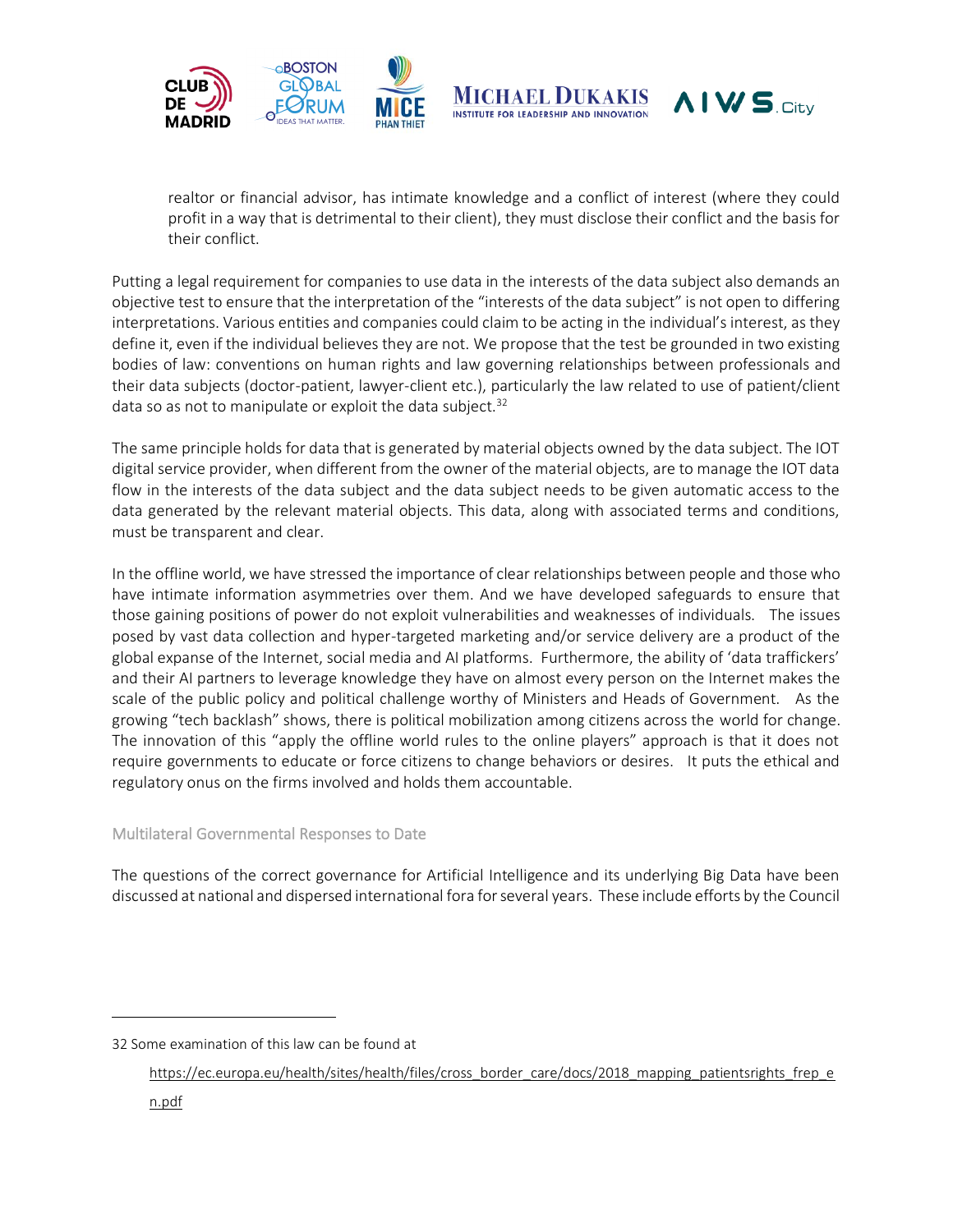

of Europe<sup>33</sup>, the Innovation Ministers of the G7<sup>34</sup>, the European Parliament <sup>35</sup> and the OECD.<sup>36</sup> In June 2019, China's Ministry of Science and Technology published on its website the Governance Principles for a New Generation of Artificial Intelligence: Develop Responsible Artificial Intelligence.<sup>37</sup> The same month, the G20 Trade Ministers and Digital Economy Ministers adopted a set of AI Principles<sup>38</sup> which drew from the OECD's principals and discussion of proposals from G20 engagement groups<sup>39</sup> These principles point to a more human-focused and ethical approach to guiding AI – but they are by necessity broad in tone and lacking in regulatory specifics. The G20 principles are attached as an Appendix A.

On 11 June 2020, United Nations Secretary General Guterres presented his *Roadmap on Digital Cooperation*. <sup>40</sup> One of the recommended actions is "Supporting global cooperation on artificial intelligence that is trustworthy, human-rights based, safe and sustainable and promotes peace."

In April 2021, the European Commission released its Proposal for consideration of the European Parliament and Council for the promotion and regulation of AI in Europe.<sup>41</sup> The media brief outlining the full package is attached as Appendix B

The proposal is more detailed than previous statements of principles. Among a range of issues, the draft regulations seek to cover facial recognition, autonomous driving, the use of AI in online advertising, automated hiring, and credit scoring. They seek to prohibit (at least in some ways) "high risk" applications of AI, including law enforcement real time use of AI for facial recognition in public spaces (but not its postfacto uses in a number of circumstances).

 $b/$ 

https://www.europarl.europa.eu/RegData/etudes/STUD/2019/624262/EPRS\_STU(2019)624262\_EN.pdf

https://www.mofa.go.jp/files/000486596.pdf

<sup>33</sup> https://rm.coe.int/algorithms-and-human-rights-study-on-the-human-rights-dimension-of- aut/1680796d10 <sup>34</sup> https://g7.gc.ca/en/g7-presidency/themes/preparing-jobs-future/g7-ministerial-meeting/chairs- summary/annex-

<sup>&</sup>lt;sup>35</sup> [Directorate-General for Parliamentary Research Services](https://op.europa.eu/en/publication-detail?p_p_id=portal2012documentDetail_WAR_portal2012portlet&p_p_lifecycle=1&p_p_state=normal&p_p_mode=view&p_p_col_id=maincontentarea&p_p_col_count=3&_portal2012documentDetail_WAR_portal2012portlet_javax.portlet.action=author&facet.author=EP_RESEARCH&language=en&facet.collection=EUPub) (European Parliament), A governance framework for algorithmic accountability and transparency see at

<sup>36</sup> https://www.oecd.org/going-digital/ai/principles/

<sup>37</sup> Se[e https://perma.cc/V9FL-H6J7](https://perma.cc/V9FL-H6J7) 

<sup>&</sup>lt;sup>38</sup> See Annex to G20 Ministerial Statement on Trade and Digital Economy at

<sup>&</sup>lt;sup>39</sup> For instance, see Paul Twomey. "Building on the Hamburg Statement and the G20 Roadmap for Digitalization: Toward a G20 framework for artificial intelligence in the workplace." At https://www.g20-

insights.org/policy\_briefs/building-on-the-hamburg-statement-and-the-g20-roadmap-for-digitalization-towards-ag20-framework-for-artificial-intelligence-in-the-workplace/

<sup>40</sup> Se[e https://www.un.org/en/content/digital-cooperation-roadmap/](https://www.un.org/en/content/digital-cooperation-roadmap/)

<sup>41</sup> Regulation Of The European Parliament And Of The Council Laying Down Harmonised Rules On Artificial Intelligence (Artificial Intelligence Act) And Amending Certain Union Legislative Acts, COM/2021/206 final. See https://eur-lex.europa.eu/legal-content/EN/TXT/?qid=1623335154975&uri=CELEX%3A52021PC0206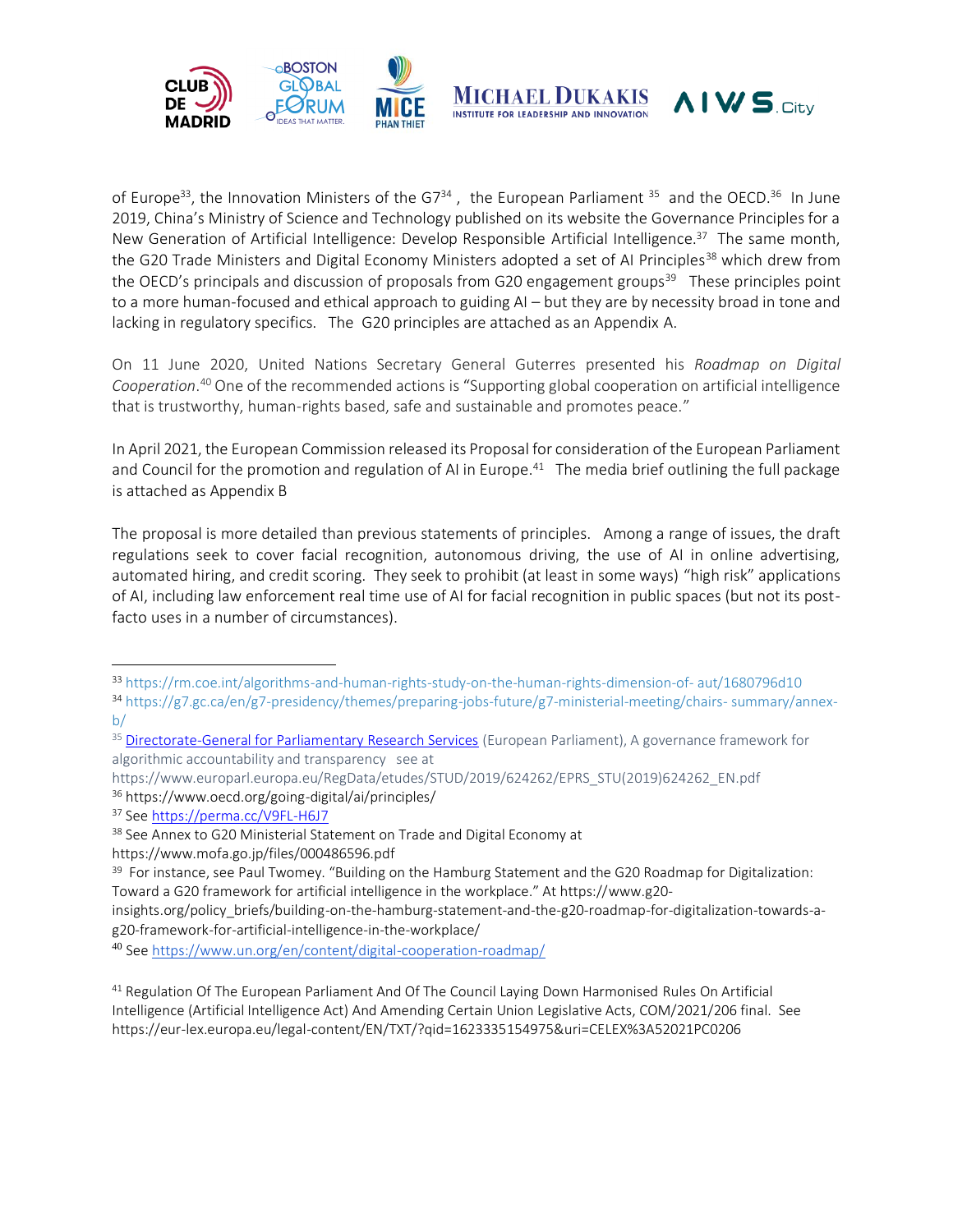

The proposed EU rules would also prohibit "AI-based social scoring for general purposes done by public authorities," as well as AI systems that target "specific vulnerable groups" in ways that would "materially distort their behavior" to cause "psychological or physical harm." This could stop the use of AI for credit scoring, hiring, or some forms of surveillance advertising.

Like the European Commission's proposal, the Feasibility Study of CAHAI lays forth quite detailed provisions to address specific rights in European law. CAHAI is we are working on elaboration of elements of binding and non-binding instruments, and according to the timeline set by the Committee of Ministers (governing body composed by Foreign Ministers of 47 member countries) negotiations on a treaty are to start before May 2022.

In July 2021, representatives of Member States on UNESCO agreed on a draft recommendation on AI governance, to be submitted to the General Conference of UNESCO Member States in November 2021 for adoption<sup>42</sup>. The objectives of the draft Recommendation are:

- (a) to provide a universal framework of values, principles and actions to guide States in the formulation of their legislation, policies or other instruments regarding AI;
- (b) to guide the actions of individuals, groups, communities, institutions and private sector companies to ensure the embedding of ethics in all stages of the AI system life cycle;
- (c) to promote respect for human dignity and gender equality, to safeguard the interests of present and future generations, and to protect human rights, fundamental freedoms, and the environment and ecosystems in all stages of the AI system life cycle;
- (d) to foster multi-stakeholder, multidisciplinary and pluralistic dialogue about ethical issues relating to AI systems; and
- (e) to promote equitable access to developments and knowledge in the field of AI and the sharing of benefits, with particular attention to the needs and contributions of LMICs, including LDCs, LLDCs and SIDS.

The draft recommendations include a call for an international regulatory framework to ensure that AI benefits humanity as a whole and respect, protection and promotion of human dignity, human rights and fundamental freedoms.

Questions considered in discussion among the Sub Committee

Q What can be achieved in an international agreement? How can we achieve consensus of policy across the three dominant models of data governance: Enterprise-centred Internet (US), State-centred Internet (China) and Citizen-centred Internet (the EU and other OECD partner countries)?

<sup>42</sup> See https://en.unesco.org/artificial-intelligence/ethics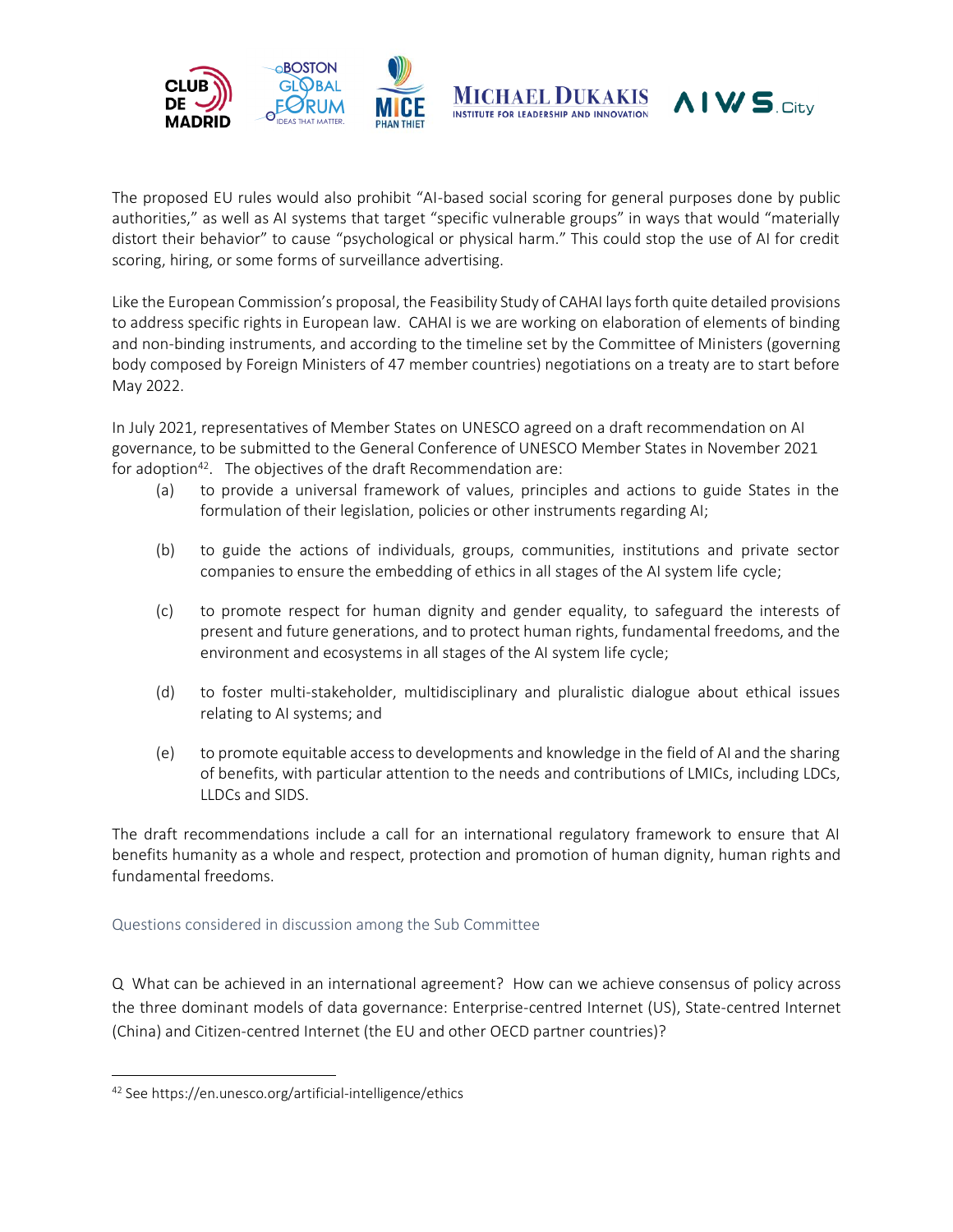

Q What level of further detail above the G20 principles could be adopted by a broad range of states?

Q What does an international agreement accept or ignore in the EU draft legislation?

Q How does this effort relate to the meetings of governmental experts and officials in Geneva under the auspices of the Convention on Certain Conventional Weapons<sup>43</sup> to continue trying to find consensus on next steps in regulating the next class of automated weapons?

#### Conclusions of the Sub Committee's video conference discussions

The Subcommittee concluded that the ambition of the Policy Lab should be an international accord with the greatest appeal to all countries (at least members of the UN). In this sense it should be more like the Kyoto Agreement or existing UN human rights treaties rather than a treaty with a more limited likely membership such as the treaty on the prohibition of nuclear weapons.

As we examined the various statements and draft multilateral documents on AI we realized that we were not comparing apples with apples, but rather we were dealing with more vague apples and quite specific pears. The challenge for our first Sub-Committee discussion was what mix of the two do we think is realistic.

To that end the Subcommittee recommended that the definition of human rights being protected by the proposed international accord be as widely accepted as possible. We focused on those outlined by the 1948 Universal Declaration of Human Rights. These could be expanded to include rights outlined in the nine core UN human rights treaties:

- the International Covenant on Civil and Political Rights (ICCPR)
- the International Covenant on Economic, Social and Cultural Rights (ICESCR)
- the International Convention on the Elimination of All Forms of Racial Discrimination (CERD)
- the Convention on the Elimination of All Forms of Discrimination against Women (CEDAW)
- the Convention against Torture and Other Cruel, Inhuman or Degrading Treatment or Punishment (CAT)
- International Convention on the Protection of the Rights of All Migrant Workers and Members of Their Families (ICMW)
- the Convention on the Rights of the Child (CRC)
- the Convention on the Rights of Persons with Disabilities (CRPD).<sup>44</sup>

The Subcommittee discussion recognised that even these expanded treaties are controversial in some quarters and can be see as being deriving from the basic 30 principles outlined in the Universal Declaration. Hence our focus on the 1948 document. Indeed we concluded that 28 of the rights outlined could be negatively affected by AI, while 26 could be promoted through careful application of AI

<sup>43</sup> See https://www.un.org/disarmament/

<sup>44</sup> See https://www.ohchr.org/en/professionalinterest/pages/coreinstruments.aspx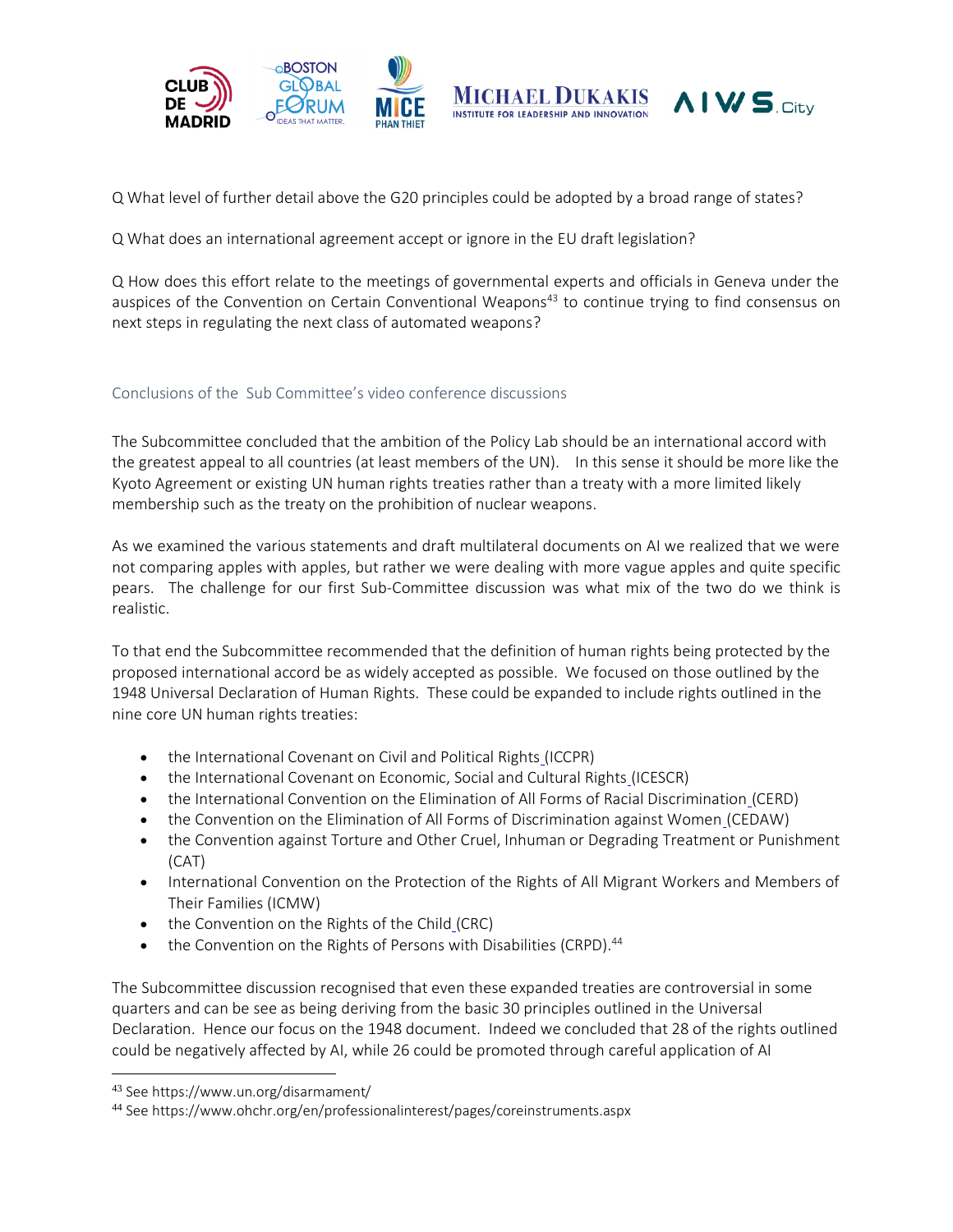

applications. (See Appendix C). Further, we though that specific focus should also be made on limiting the use of AI to manipulate users, particularly the vulnerable.

We also considered that the move to an international accord should not be held hostage to the difficulty governments are having to find consensus on regulating the next class of autonomous weapons. To the degree it is possible the two discussions should not be linked.

As for what wording to move forward on for the negotiation of an international accord, the subcommittee discussion considered that the G20 statement should be considered a good starting position (perhaps augmented by some of the wording of the UNESCO recommendation if and how it is approved by the General Assembly). The members in discussion suspected that the EU draft legislation and even the CAHAI documents may fail to attract the universal approval we think is necessary for a global accord.

Finally, the discussion in the Sub Committee suggested that an international accord should also call for transparency and a call for pause and international review (if not a total moratorium) on the transition to General Intelligence by AI initiatives in their jurisdictions. An unrestricted move to General Intelligence would in our view pose a very significant potential threat to human rights.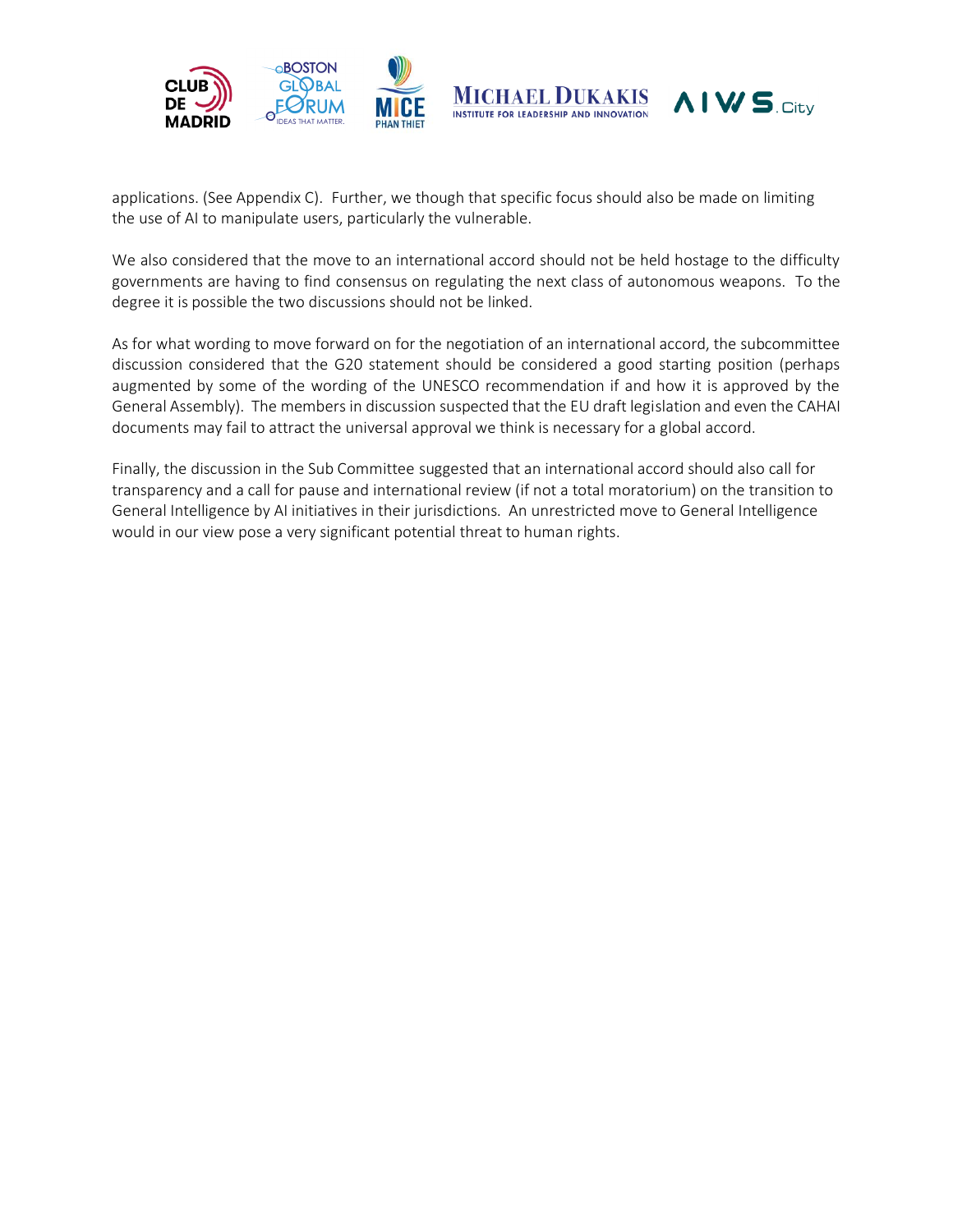

### Appendix A

G20 AI Principles

The G20 supports the Principles for responsible stewardship of Trustworthy AI in Section 1 and takes note of the Recommendations in Section 2.

Section 1: Principles for responsible stewardship of trustworthy AI

1.1. Inclusive growth, sustainable development and well-being

Stakeholders should proactively engage in responsible stewardship of trustworthy AI in pursuit of beneficial outcomes for people and the planet, such as augmenting human capabilities and enhancing creativity, advancing inclusion of underrepresented populations, reducing economic, social, gender and other inequalities, and protecting natural environments, thus invigorating inclusive growth, sustainable development and well-being.

1.2. Human-centered values and fairness

a) AI actors should respect the rule of law, human rights and democratic values, throughout the AI system lifecycle. These include freedom, dignity and autonomy, privacy and data protection, non-discrimination and equality, diversity, fairness, social justice, and internationally recognized labor rights.

b) To this end, AI actors should implement mechanisms and safeguards, such as capacity for human determination, that are appropriate to the context and consistent with the state of art.

#### 1.3. Transparency and explainability

AI Actors should commit to transparency and responsible disclosure regarding AI systems. To this end, they should provide meaningful information, appropriate to the context, and consistent with the state of art:

i. to foster a general understanding of AI systems;

ii. to make stakeholders aware of their interactions with AI systems, including in the workplace; iii. to enable those affected by an AI system to understand the outcome; and,

iv. to enable those adversely affected by an AI system to challenge its outcome based on plain and easy-to-understand information on the factors, and the logic that served as the basis for the prediction, recommendation or decision.

1.4. Robustness, security and safety

a) AI systems should be robust, secure and safe throughout their entire lifecycle so that, in conditions of normal use, foreseeable use or misuse, or other adverse conditions, they function appropriately and do not pose unreasonable safety risk.

b) To this end, AI actors should ensure traceability, including in relation to datasets, processes and decisions made during the AI system lifecycle, to enable analysis of the AI system's outcomes and responses to inquiry, appropriate to the context and consistent with the state of art.

c) AI actors should, based on their roles, the context, and their ability to act, apply a systematic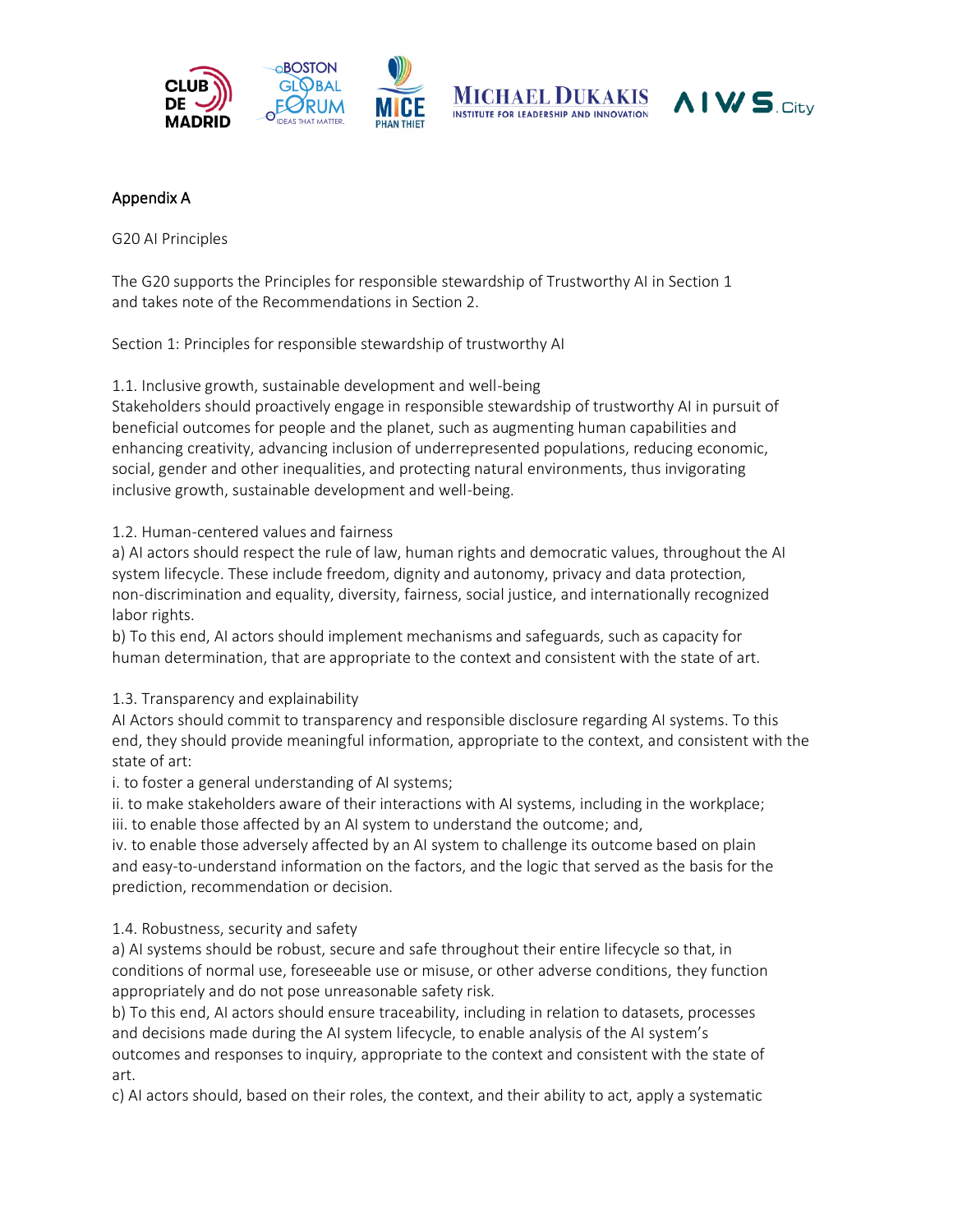

risk management approach to each phase of the AI system lifecycle on a continuous basis to address risks related to AI systems, including privacy, digital security, safety and bias.

### 1.5. Accountability

AI actors should be accountable for the proper functioning of AI systems and for the respect of the above principles, based on their roles, the context, and consistent with the state of art.

Section 2: National policies and international co-operation for trustworthy AI

### 2.1. Investing in AI research and development

a) Governments should consider long-term public investment, and encourage private investment, in research and development, including inter-disciplinary efforts, to spur innovation in trustworthy AI that focus on challenging technical issues and on AI-related social, legal and ethical implications and policy issues.

b) Governments should also consider public investment and encourage private investment in open datasets that are representative and respect privacy and data protection to support an environment for AI research and development that is free of inappropriate bias and to improve interoperability and use of standards.

## 2.2. Fostering a digital ecosystem for AI

Governments should foster the development of, and access to, a digital ecosystem for trustworthy AI. Such an ecosystem includes in particular digital technologies and infrastructure, and mechanisms for sharing AI knowledge, as appropriate. In this regard, governments should consider promoting mechanisms, such as data trusts, to support the safe, fair, legal and ethical sharing of data.

#### 2.3 Shaping an enabling policy environment for AI

a) Governments should promote a policy environment that supports an agile transition from the research and development stage to the deployment and operation stage for trustworthy AI systems. To this effect, they should consider using experimentation to provide a controlled environment in which AI systems can be tested, and scaled-up, as appropriate. b) Governments should review and adapt, as appropriate, their policy and regulatory frameworks and assessment mechanisms as they apply to AI systems to encourage innovation and competition for trustworthy AI.

2.4. Building human capacity and preparing for labor market transformation

a) Governments should work closely with stakeholders to prepare for the transformation of the world of work and of society. They should empower people to effectively use and interact with AI systems across the breadth of applications, including by equipping them with the necessary skills.

b) Governments should take steps, including through social dialogue, to ensure a fair transition for workers as AI is deployed, such as through training programs along the working life, support for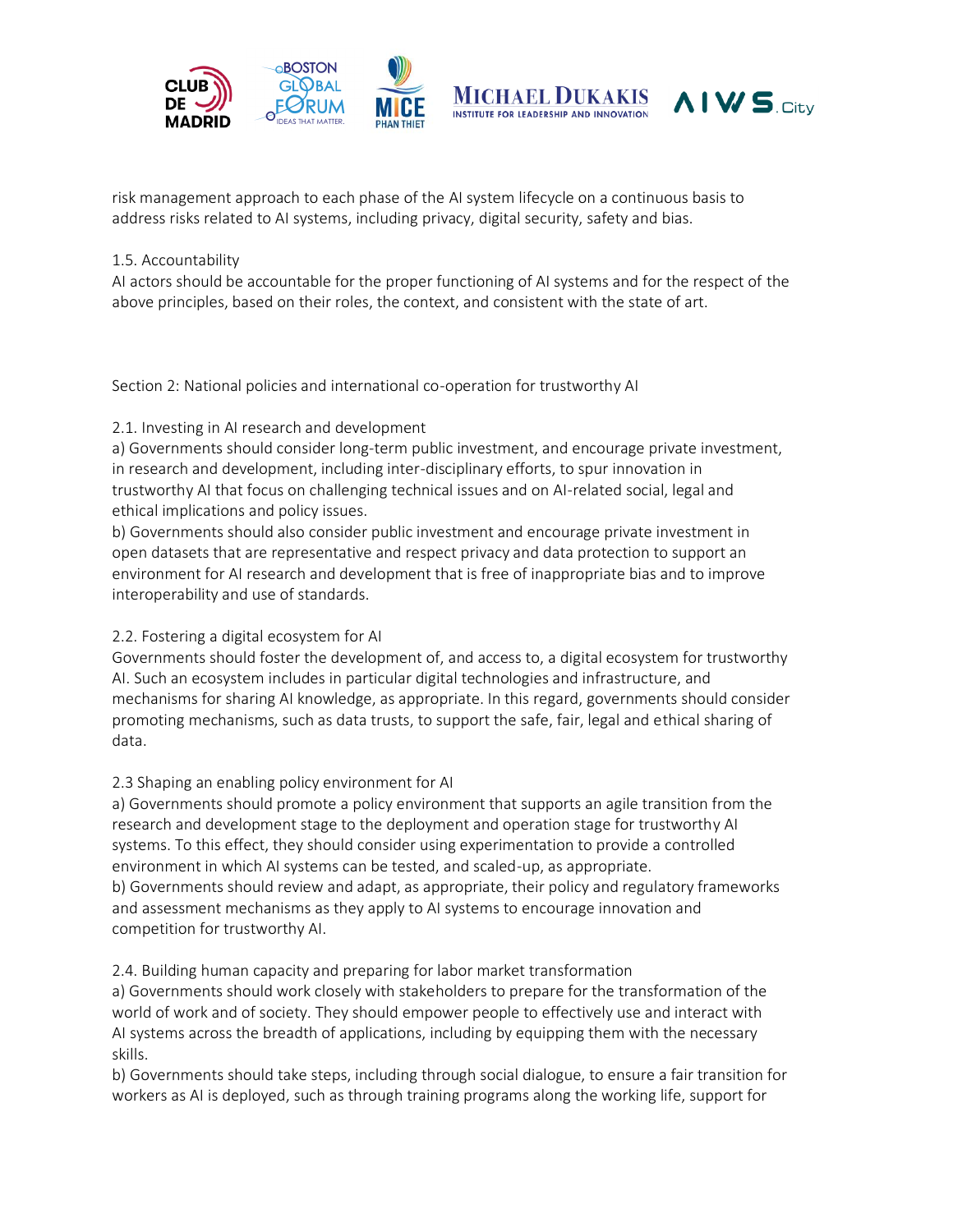

those affected by displacement, and access to new opportunities in the labor market.

c) Governments should also work closely with stakeholders to promote the responsible use of AI at work, to enhance the safety of workers and the quality of jobs, to foster entrepreneurship and productivity, and aim to ensure that the benefits from AI are broadly and fairly shared.

## 2.5. International co-operation for trustworthy AI

a) Governments, including developing countries and with stakeholders, should actively cooperate to advance these principles and to progress on responsible stewardship of trustworthy AI.

b) Governments should work together in the OECD and other global and regional fora to foster the sharing of AI knowledge, as appropriate. They should encourage international, crosssectoral and open multi-stakeholder initiatives to garner long-term expertise on AI.

c) Governments should promote the development of multi-stakeholder, consensus-driven global technical standards for interoperable and trustworthy AI.

d) Governments should also encourage the development, and their own use, of internationally comparable metrics to measure AI research, development and deployment, and gather the evidence base to assess progress in the implementation of these principles.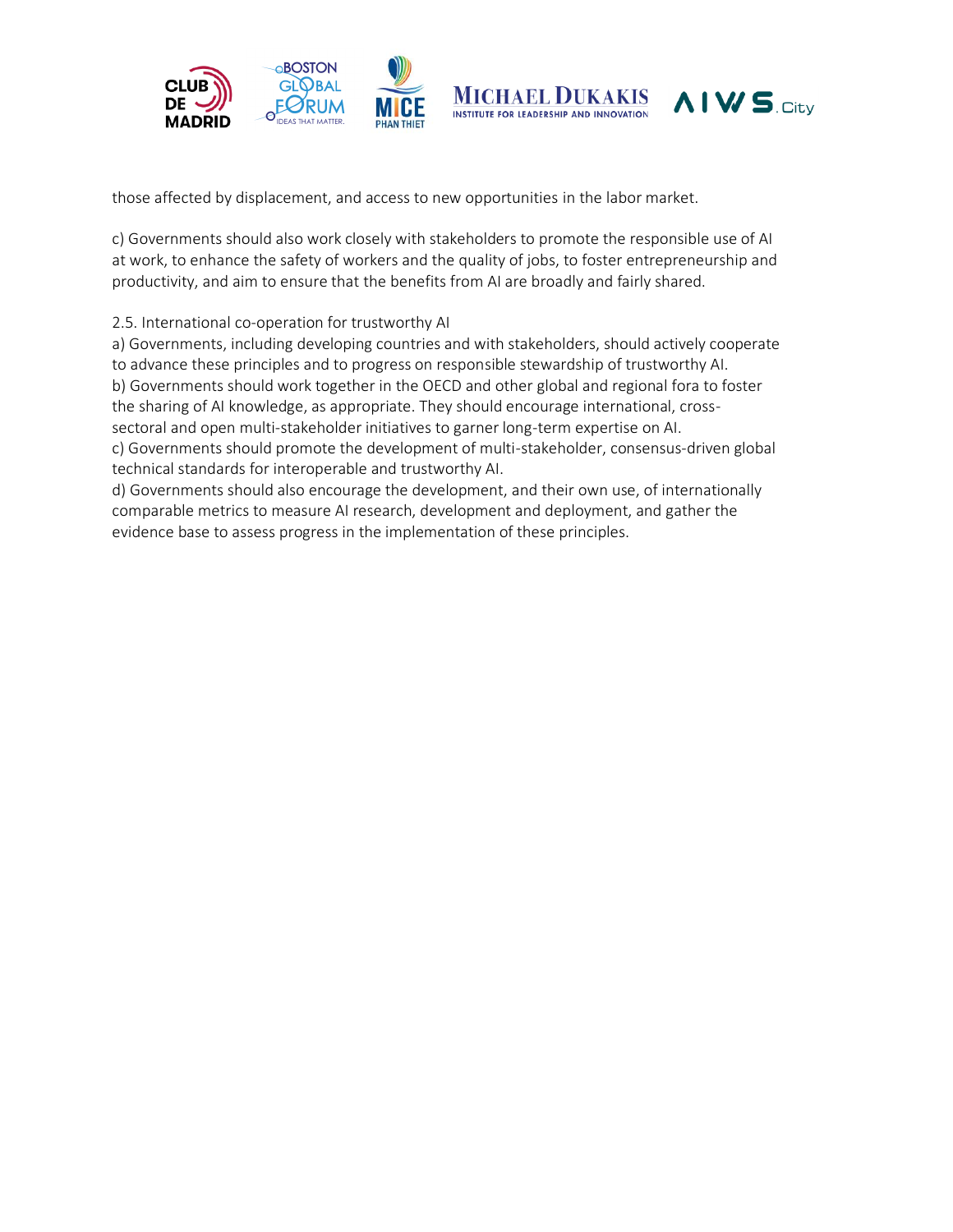

## Appendix B

# Europe fit forthe Digital Age:Commission proposes newrules and actions for excellence and trust in Artificial Intelligence

## Brussels, 21 April 2021

TheCommissionproposestodaynewrulesandactionsaimingtoturnEuropeintotheglobalhubfor trustworthy Artificial Intelligence (AI). The combination ofthe first-everlegal [framework](https://digital-strategy.ec.europa.eu/news-redirect/709090) on AI and a new [Coordinated](https://digital-strategy.ec.europa.eu/news-redirect/709091) Planwith Member States will guarantee the safety and fundamental rights of people and businesses, while strengthening AI uptake, investment and innovation acrossthe EU. New rules o[nMachineryw](https://ec.europa.eu/docsroom/documents/45508)illcomplementthisapproachbyadaptingsafetyrulestoincrease users'trustinthe new, versatile generation ofproducts.

Margrethe Vestager, Executive Vice-President for a Europe fit forthe Digital Age,said: *"On Artificial Intelligence,trustis amust,notanicetohave.Withtheselandmarkrules,theEUisspearheading thedevelopmentofnewglobalnormsto makesureAIcanbetrusted.Bysettingthestandards,we can pave the way to ethical technology worldwide and ensure that the EU remains competitive along the way. Future-proof and innovation-friendly, our ruleswill intervene where strictly needed: when the safety and fundamental rights of EU citizens are atstake."*

CommissionerforInternal MarketThierryBreton said: "*AIisameans, notanend.Ithasbeen around for decades but has reached new capacitiesfueled by computing power. This offersimmense potentialinareasasdiverseashealth,transport, energy,agriculture,tourismorcybersecurity.It alsopresentsanumberofrisks.Today'sproposalsaimtostrengthen Europe'spositionasaglobal hubofexcellenceinAIfromthelabtothemarket,ensurethatAIinEuroperespectsourvalues and rules, and harness the potential of AI for industrial use."*

ThenewAI regulation willmakesurethatEuropeanscantrustwhatAIhastooffer.Proportionate andflexibleruleswill addressthespecificrisksposedbyAIsystemsandsetthehigheststandard worldwide. The Coordinated Plan outlines the necessary policy changes and investment at Member States level to strengthen Europe's leading position in the development of human-centric, sustainable, secure, inclusive and trustworthyAI.

The European approach to trustworthy AI

ThenewruleswillbeapplieddirectlyinthesamewayacrossallMemberStatesbasedonafuture- proof definition of AI. They follow a risk-based approach:

Unacceptablerisk: AIsystemsconsideredaclearthreattothesafety, livelihoodsandrights of people will be banned. This includes AI systems or applications that manipulate human behaviour to circumvent users' freewill (e.g. toys using voice assistance encouraging dangerous behaviour of minors) and systems that allow 'social scoring' by governments.

High-risk: AI systems identified as high-risk include AI technology used in:

- Critical infrastructures (e.g.transport),thatcouldputthelifeandhealthofcitizensatrisk;
- Educational or vocational training, that may determine the access to education and professional course of someone's life (e.g. scoring of exams);
- Safety components of products (e.g. AI application in robot-assisted surgery);
- Employment, workers management and access to self-employment (e.g. CV-sorting software for recruitment procedures);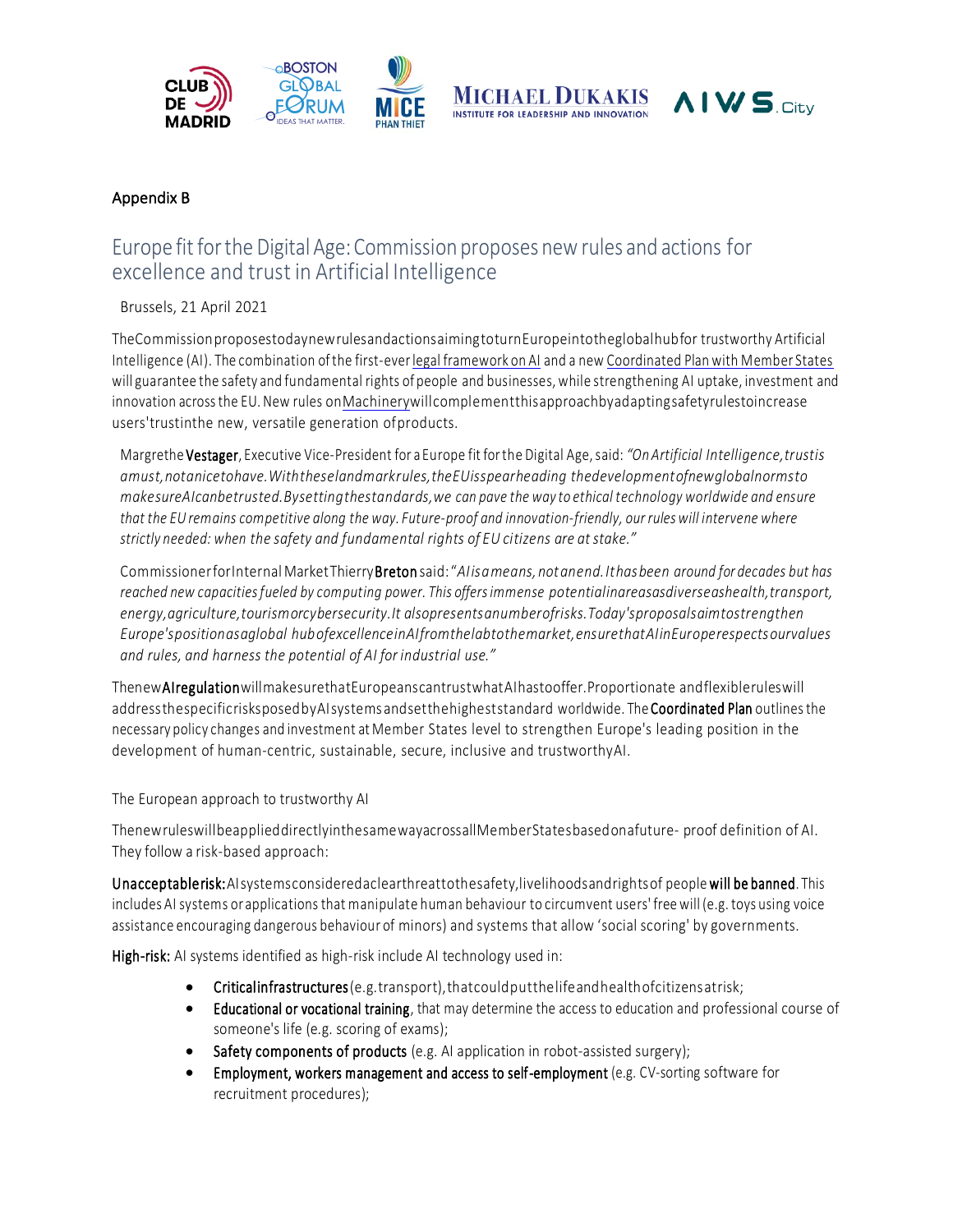

- Essential private and public services (e.g. credit scoring denying citizens opportunity to obtain a loan);
- Law enforcement that may interfere with people's fundamental rights (e.g. evaluation of the reliability of evidence);
- Migration, asylum and border control management (e.g. verification of authenticity of travel documents);
- Administration of justice and democratic processes (e.g. applying the law to a concrete
- set of facts).
- High-risk AI systems will be subject to **strict obligations** before they can be put on the market:
- Adequate risk assessment and mitigation systems;
- High quality of the datasets feeding the system to minimise risks and discriminatory outcomes;
- Logging of activity to ensure traceability of results;
- Detailed documentation providing all information necessary on the system and its purpose for authorities to assess its compliance;
- Clear and adequate information to the user; Appropriate human oversight measures to minimise risk; High level of robustness, security and accuracy.

In particular, all remote biometric identification systems are considered high risk and subject to strictrequirements. Theirliveuseinpubliclyaccessiblespacesforlawenforcementpurposesis prohibitedinprinciple.Narrowexceptions arestrictlydefinedandregulated(suchaswherestrictly necessary tosearchforamissingchild,topreventaspecific and imminentterroristthreatorto detect, locate, identify orprosecute a perpetrator orsuspect of a serious criminal offence). Such use issubjecttoauthorisationbyajudicialorotherindependentbodyandtoappropriatelimitsintime, geographic reach and the data basessearched.

Limited risk, i.e. AI systems with specific transparency obligations: When using AI systems such as chatbots, users should be aware that they are interacting with a machine so they can take an informed decision to continue or step back.

Minimal risk: Thelegal proposal allowsthe free use ofapplicationssuch asAI-enabled video games orspamfilters.Thevast majorityofAIsystemsfallintothiscategory.ThedraftRegulationdoesnot intervenehere,astheseAIsystemsrepresent onlyminimalornoriskforcitizens'rightsorsafety.

In terms of governance, the Commission proposes that national competent market surveillance authorities supervise the new rules, while the creation of a European Artificial Intelligence Board will facilitate their implementation, as well as drive the development of standards for AI. Additionally, voluntary codes of conduct are proposed for non-high-risk AI, as well as regulatory sandboxes to facilitate responsible innovation.

The European approach to excellence in AI

Coordination will strengthen Europe's leading position in human-centric, sustainable, secure, inclusive and trustworthy AI. To remain globally competitive, the Commission is committed to fostering innovation in AI technology development and use across all industries, in all Member States.

First published in 2018 to define actions and funding instruments forthe development and uptake of AI,the Coordinated Planon AlenabledavibrantlandscapeofnationalstrategiesandEUfunding for public-private partnerships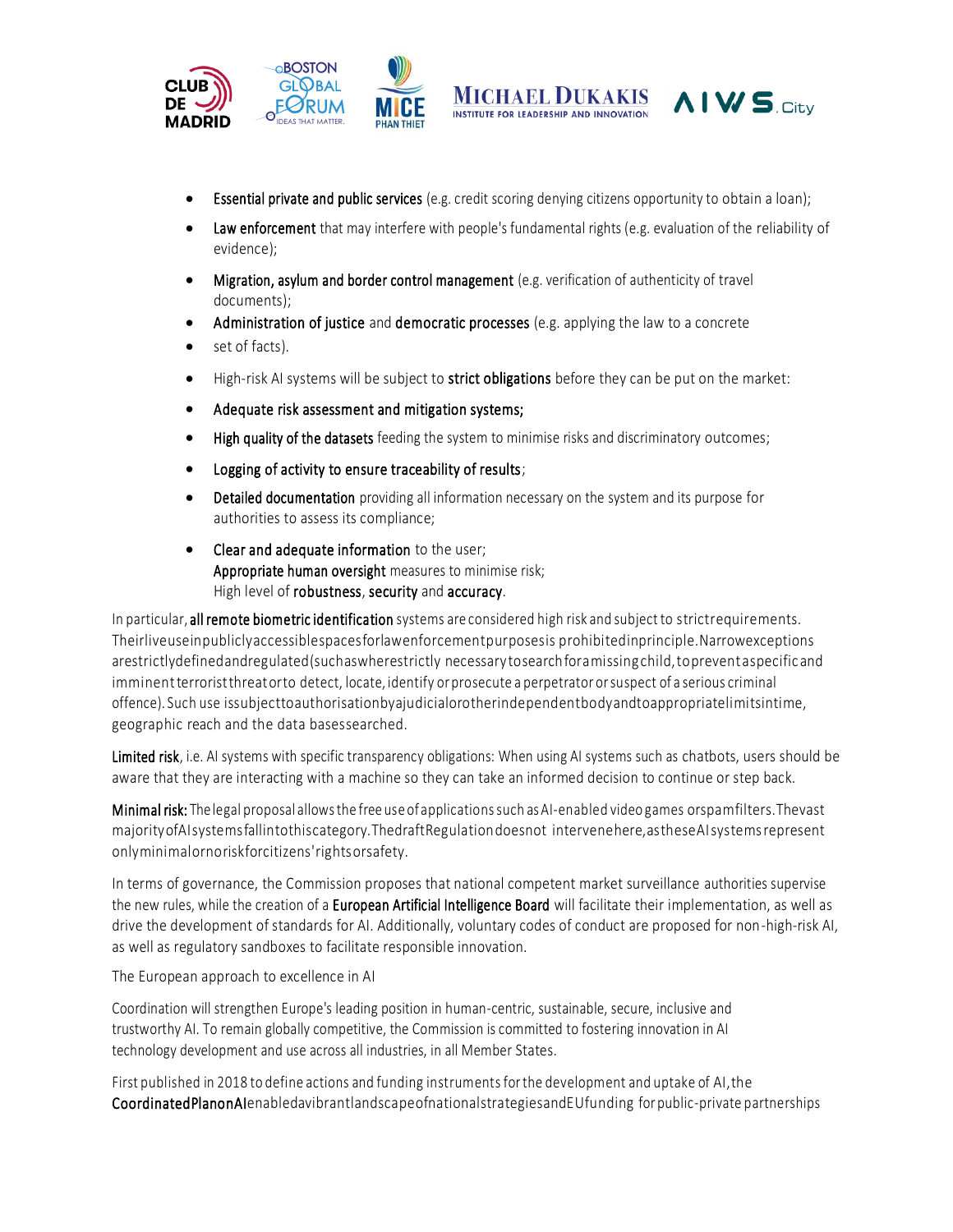

and research and innovation networks. The comprehensive update of the Coordinated Plan proposes concrete joint actions for collaboration to ensure all efforts are aligned withtheEuropean StrategyonAI andtheEuropeanGreenDeal, whiletakingintoaccountnew challenges brought by the coronavirus pandemic. It puts forward a vision to accelerate investments in AI, which can benefit the recovery. It also aims to spur the implementation of national AI strategies, remove fragmentation, and address global challenges.

 $\sqrt{1 + 5}$ . City

The updated Coordinated Plan will use funding allocated through the Digital Europe and Horizon Europe programmes, as well as the Recovery and Resilience Facility that foresees a 20% digital expenditure target, and Cohesion Policy programmes, to:

- Create enabling conditions for AI's development and uptake through the exchange of policy insights, data sharing and investment in critical computing capacities;
	- Foster Alexcellence 'from the labtothemarket' by setting upapublic-private partnership, building and mobilising research, development and innovation capacities, and making testing andexperimentation facilitiesaswellasdigitalinnovationhubsavailabletoSMEsandpublic administrations;
	- Ensure that AI works for people and is a force for good insociety by being at the fore front of the development and deployment of trustworthy AI, nurturing talents and skills by supportingtraineeships,doctoral networksandpostdoctoralfellowshipsindigitalareas, integratingTrustintoAIpolicies andpromotingthe Europeanvisionofsustainableand

trustworthy AI globally;

Build strategic leadership in high-impact sectors and technologiesincluding environment by focusing on AI's contribution to sustainable production, health by expanding the cross-border exchangeofinformation,aswell asthepublicsector,mobility,homeaffairsandagriculture, and Robotics.

The European approach to new machinery products

Machinery products cover an extensive range of consumer and professional products, from robotsto [lawnmowers, 3D](https://ec.europa.eu/growth/sectors/mechanical-engineering/machinery_en)  [printers, construction machines, industrial production lines. The Machinery](https://ec.europa.eu/growth/sectors/mechanical-engineering/machinery_en) Directive,replacedbyth[enew](https://ec.europa.eu/docsroom/documents/45508) [MachineryRegulation](https://ec.europa.eu/docsroom/documents/45508)[,definedhealthandsafetyrequirement](https://ec.europa.eu/growth/sectors/mechanical-engineering/machinery_en)sfor machinery. This new Machinery Regulation will ensure that the new generation of machinery guaranteesthe safety of users and consumers, and encourages innovation. While the AI Regulation will address the safety risks of AI systems, the new Machinery Regulation will ensurethesafe integrationoftheAIsystemintotheoverallmachinery.Businesseswillneedtoperformonlyone single conformity assessment.

Additionally,thenewMachineryRegulationwillrespondtothemarketneedsbybringinggreater legal clarity to the current provisions,simplifying the administrative burden and costs forcompanies byallowingdigitalformatsfor documentationandadaptingconformityassessmentfeesforSMEs, while ensuring coherence with the EU legislative framework for products.

#### Next steps

The European Parliament and the Member States will need to adopt the Commission's proposals on a Europeanapproach forArtificialIntelligenceandonMachineryProductsintheordinarylegislative procedure.Onceadopted,theRegulations willbedirectlyapplicableacrosstheEU.Inparallel,the Commission will continue to collaboratewith Member States to implement the actions announced in the Coordinated Plan.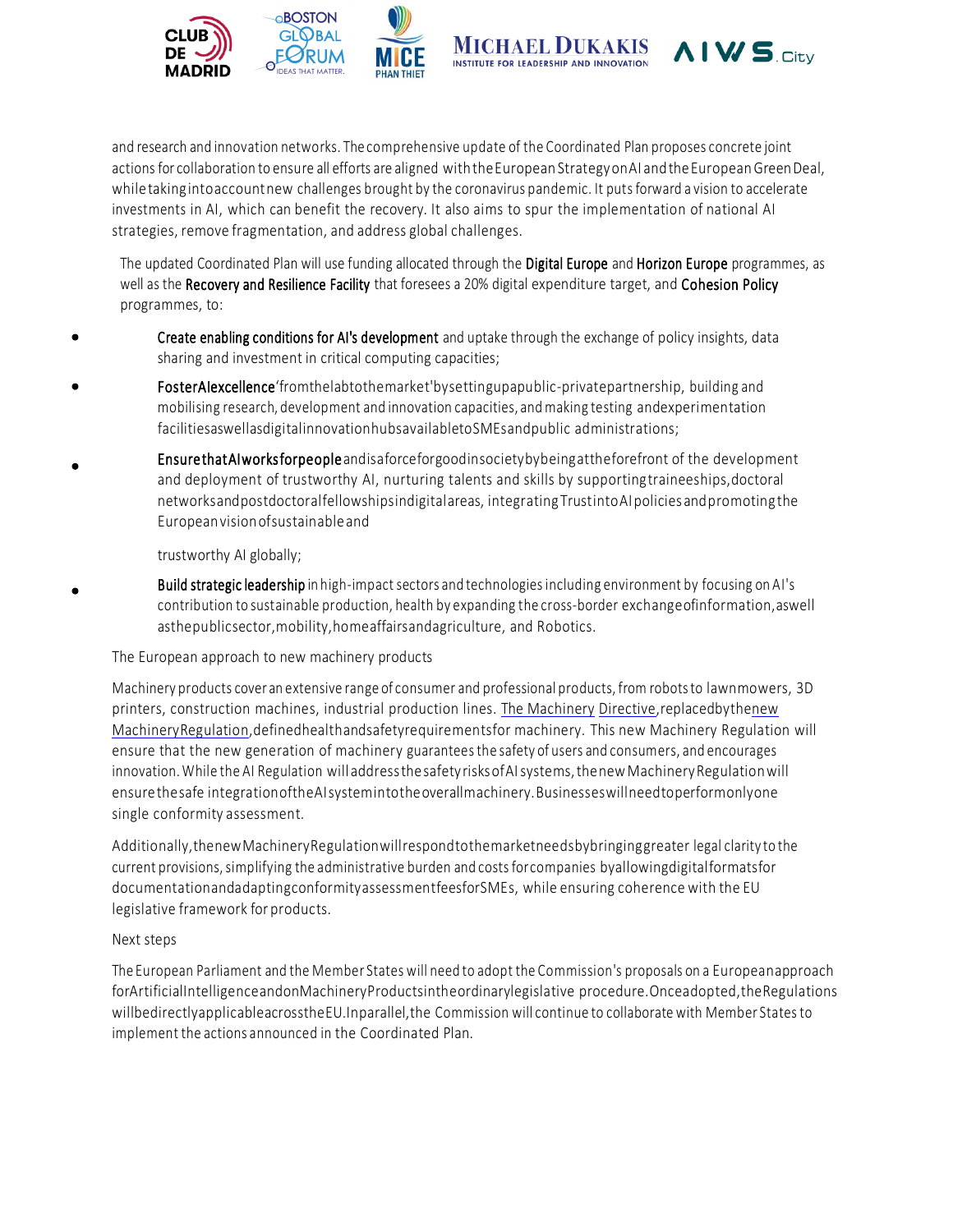



#### Background

Foryears,theCommissionhasbeenfacilitatingandenhancingcooperationonAIacrosstheEUto boost its competitiveness and ensure trust based on EU values.

Following the publication of the [European Strategy on AI](https://ec.europa.eu/transparency/regdoc/rep/1/2018/EN/COM-2018-237-F1-EN-MAIN-PART-1.PDF) in 2018 and after extensive stakeholder consultation, the [High-Level Expert Group on Artificial Intelligence \(HLEG\) developed Guidelines for](https://digital-strategy.ec.europa.eu/en/library/communication-building-trust-human-centric-artificial-intelligence) Trustworthy AI in 2019, and an [Assessment List for Trustworthy AI in 2020. In parallel, the first](https://digital-strategy.ec.europa.eu/en/library/communication-building-trust-human-centric-artificial-intelligence) [Coordinated Plan on AI](http://europa.eu/rapid/press-release_IP-18-6689_en.htm) was published in December 2018 as a joint commitment with Member States.

TheCommission'[sWhitePaperonAI,](https://ec.europa.eu/info/strategy/priorities-2019-2024/europe-fit-digital-age/excellence-trust-artificial-intelligence_en)publishedin2020,setoutaclearvisionforAIinEurope:an ecosystem of excellence and trust, setting the scene for today's proposal. The public [consultation](https://ec.europa.eu/digital-single-market/en/news/white-paper-artificial-intelligence-public-consultation-towards-european-approach-excellence) on the WhitePaperonAIelicitedwidespread participationfromacrosstheworld.TheWhitePaperwas accompaniedbya'[Reportonthesafetyandliability](https://ec.europa.eu/info/publications/commission-report-safety-and-liability-implications-ai-internet-things-and-robotics-0_en) implications of Artificial Intelligence, the Internet of Things and robotics' concluding that the current products afety [legislationcontains](https://ec.europa.eu/info/publications/commission-report-safety-and-liability-implications-ai-internet-things-and-robotics-0_en)a number of gapsthat needed to be addressed, notably in the Machinery Directive.

For More Information

[New rules for Artificial Intelligence](https://ec.europa.eu/commission/presscorner/detail/en/QANDA_21_1683) – Questions and Answers [New](https://ec.europa.eu/info/strategy/priorities-2019-2024/europe-fit-digital-age/excellence-trust-artificial-intelligence_en)  [rules for Artificial Intelligence](https://ec.europa.eu/info/strategy/priorities-2019-2024/europe-fit-digital-age/excellence-trust-artificial-intelligence_en) – Facts page

[Communication on Fostering a European approach to Artificial Intelligence](https://digital-strategy.ec.europa.eu/news-redirect/709089) [Regulation on a](https://digital-strategy.ec.europa.eu/news-redirect/709090)  [European approach for Artificial Intelligence](https://digital-strategy.ec.europa.eu/news-redirect/709090)

[New Coordinated Plan on Artificial Intelligence](https://digital-strategy.ec.europa.eu/news-redirect/709091) [Regulation](https://ec.europa.eu/docsroom/documents/45508)  [on Machinery Products](https://ec.europa.eu/docsroom/documents/45508)

[EU-funded AI projects](https://digital-strategy.ec.europa.eu/news-redirect/709109)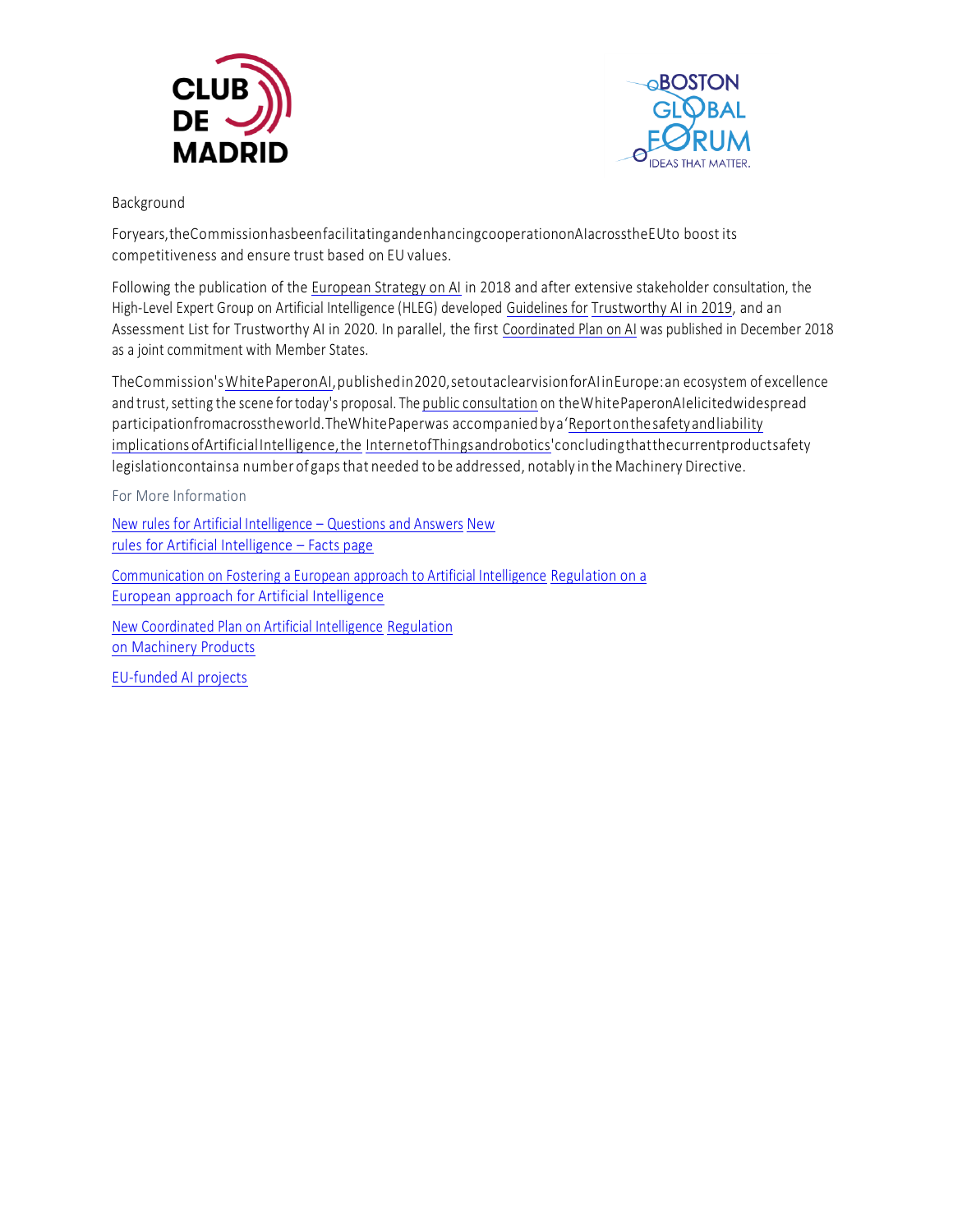



## Appendix C

## List of 30 basic human rights and their possible impact by AI

The Universal Declaration of Human Rights was approved by the United Nations General Assembly at the Palais de Chaillot in Paris, France on 10 December 1948. Of the then 58 members of the United Nations, 48 voted in favor, none against, eight abstained, and two did not vote.

This declaration consists of 30 articles affirming an individual's rights.

Beside each right I have placed my judgement as to how a right could be affected by AI applications. You will see that the majority could be both negatively impacted and also positively impacted – a not unusual consequence of such a powerful enabling technology.

Paul Twomey 1 September 2021

### 1. All human beings are free and equal Negatively

All human beings are born free and equal in dignity and rights. They are endowed with reason and conscience and should act towards one another in a spirit of brotherhood.

## 2. No discrimination Both Negatively or Positively

Everyone is entitled to all the rights and freedoms, without distinction of any kind, such as race, colour, sex, language, religion, political or other opinion, national or social origin, property, birth or other status. Furthermore, no distinction shall be made on the basis of the political, jurisdictional or international status of the country or territory to which a person belongs.

## 3. Right to life Both Negatively or Positively

Everyone has the right to life, liberty and security of person.

## 4. No slavery Both Negatively or Positively

No one shall be held in slavery or servitude; slavery and the slave trade shall be prohibited in all their forms.

#### 5. No torture and inhuman treatment Both Negatively or Positively

No one shall be subjected to torture or to cruel, inhuman or degrading treatment or punishment.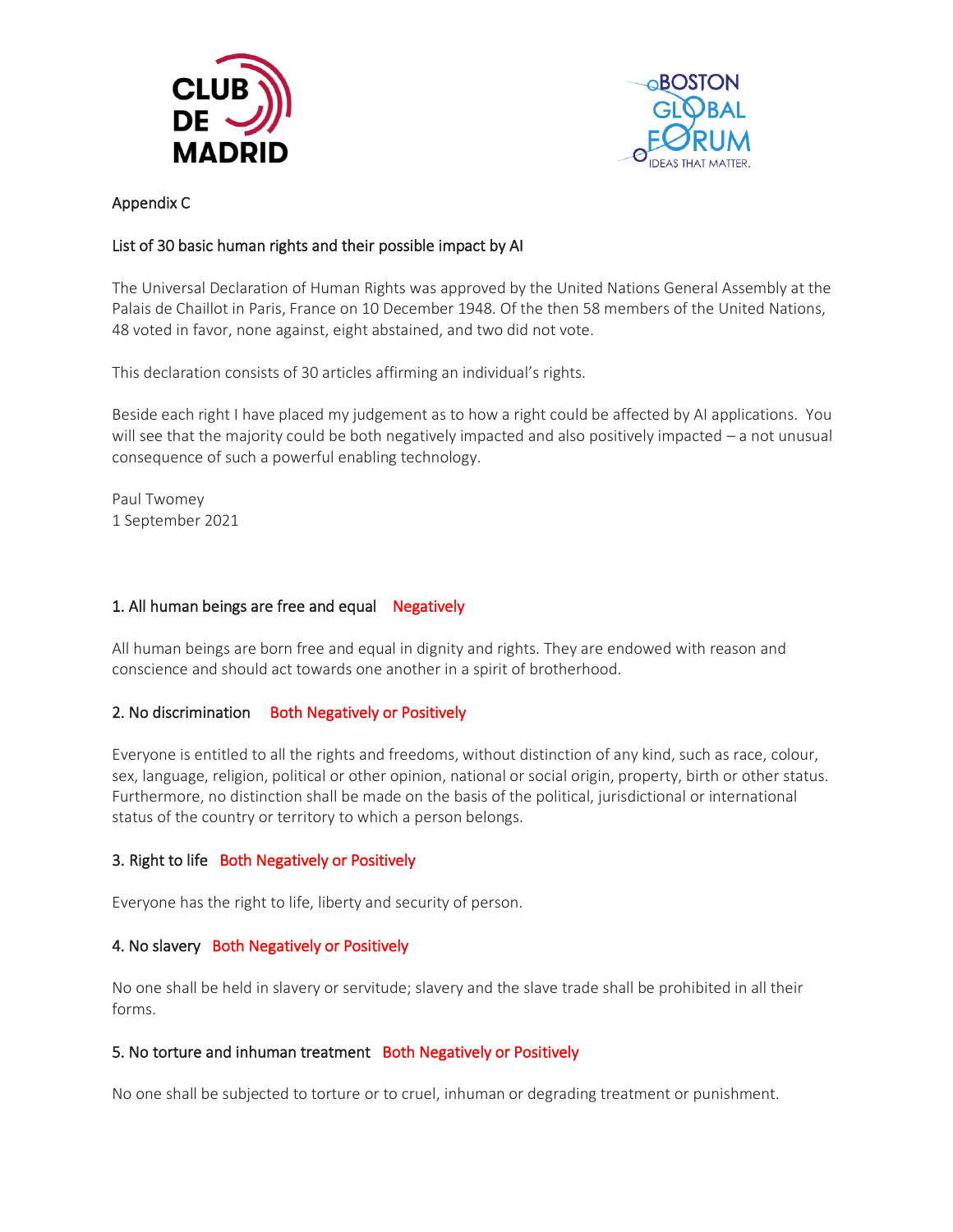



## 6. Same right to use law Both Negatively or Positively

Everyone has the right to recognition everywhere as a person before the law.

## 7. Equal before the law Both Negatively or Positively

All are equal before the law and are entitled without any discrimination to equal protection of the law. All are entitled to equal protection against any discrimination in violation and against any incitement to such discrimination.

## 8. Right to treated fair by court Both Negatively or Positively

Everyone has the right to an effective remedy by the competent national tribunals for acts violating the fundamental rights granted him by the constitution or by law.

### 9. No unfair detainment Both Negatively or Positively

No one shall be subjected to arbitrary arrest, detention or exile.

## 10. Right to trial Both Negatively or Positively

Everyone is entitled in full equality to a fair and public hearing by an independent and impartial tribunal, in the determination of his rights and obligations and of any criminal charge against him.

#### 11. Innocent until proved guilty Negatively

Everyone charged with a penal offence has the right to be presumed innocent until proved guilty according to law in a public trial at which he has had all the guarantees necessary for his defence. No one shall be held guilty of any penal offence on account of any act or omission which did not constitute a penal offence, under national or international law, at the time when it was committed.

#### 12. Right to privacy Both Negatively or Positively

No one shall be subjected to arbitrary interference with his privacy, family, home or correspondence, nor to attacks upon his honour and reputation. Everyone has the right to the protection of the law against such interference or attacks.

#### 13. Freedom to movement and residence Both Negatively or Positively

Everyone has the right to freedom of movement and residence within the borders of each state. Everyone has the right to leave any country, including his own, and to return to his country.

#### 14. Right to asylum Both Negatively or Positively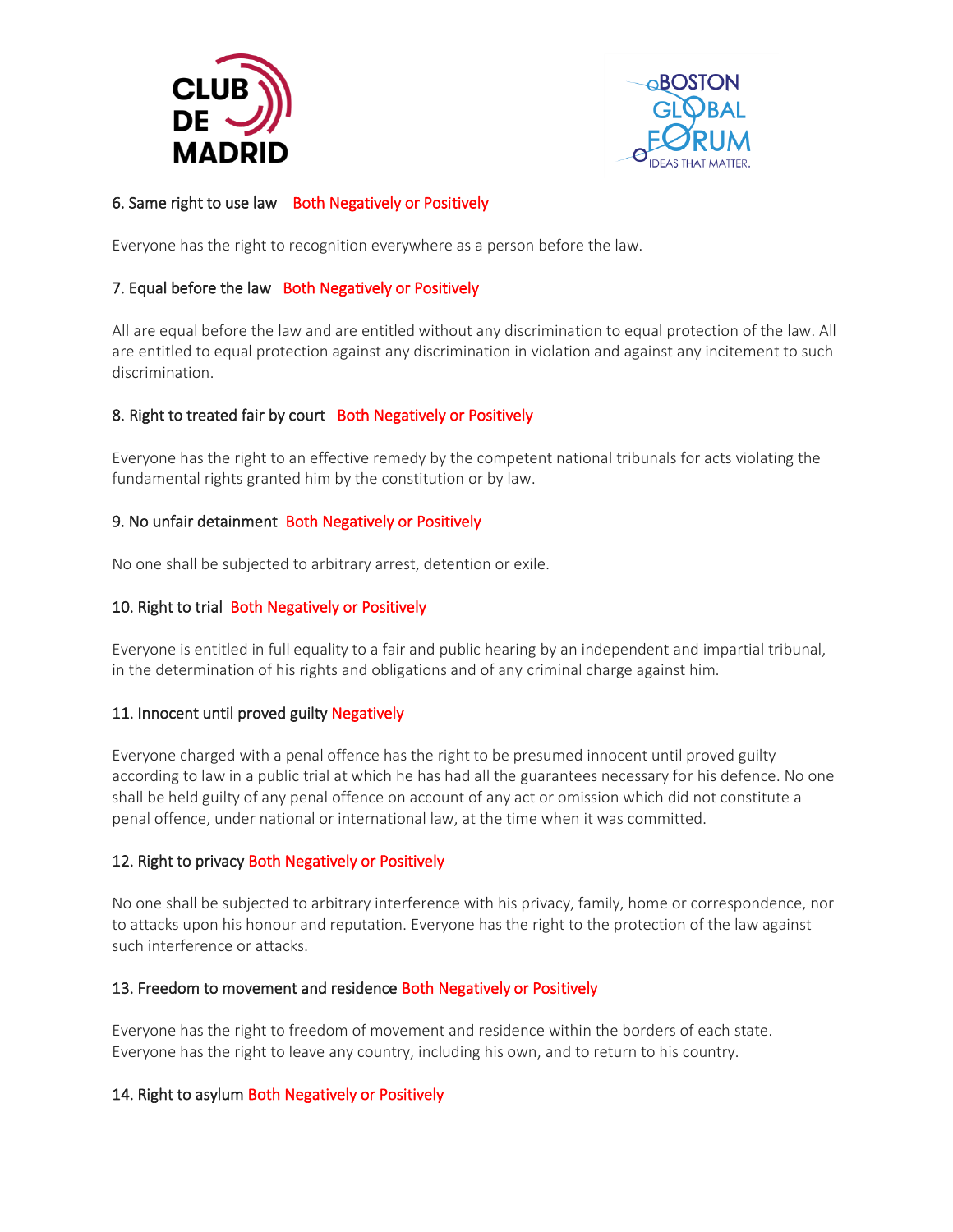



Everyone has the right to seek and to enjoy in other countries asylum from persecution. This right may not be invoked in the case of prosecutions genuinely arising from non-political crimes or from acts contrary to the purposes and principles of the United Nations.

## 15. Right to nationality Both Negatively or Positively

Everyone has the right to a nationality. No one shall be arbitrarily deprived of his nationality nor denied the right to change his nationality

## 16. Rights to marry and have family Both Negatively or Positively

Men and women of full age, without any limitation due to race, nationality or religion, have the right to marry and to found a family. They are entitled to equal rights as to marriage, during marriage and at its dissolution. Marriage shall be entered into only with the free and full consent of the intending spouses. The family is the natural and fundamental group unit of society and is entitled to protection by society and the State.

### 17. Right to own things Both Negatively or Positively

Everyone has the right to own property alone as well as in association with others. No one shall be arbitrarily deprived of his property.

#### 18. Freedom of thought and religion Both Negatively or Positively

Everyone has the right to freedom of thought, conscience and religion; this right includes freedom to change his religion or belief, and freedom, either alone or in community with others and in public or private, to manifest his religion or belief in teaching, practice, worship and observance.

#### 19. Freedom of opinion and expression Both Negatively or Positively

Everyone has the right to freedom of opinion and expression; this right includes freedom to hold opinions without interference and to seek, receive and impart information and ideas through any media and regardless of frontiers.

#### 20. Right to assemble Both Negatively or Positively

Everyone has the right to freedom of peaceful assembly and association. No one may be compelled to belong to an association.

#### 21. Right to democracy Both Negatively or Positively

Everyone has the right to take part in the government of his country, directly or through freely chosen representatives. Everyone has the right of equal access to public service in his country.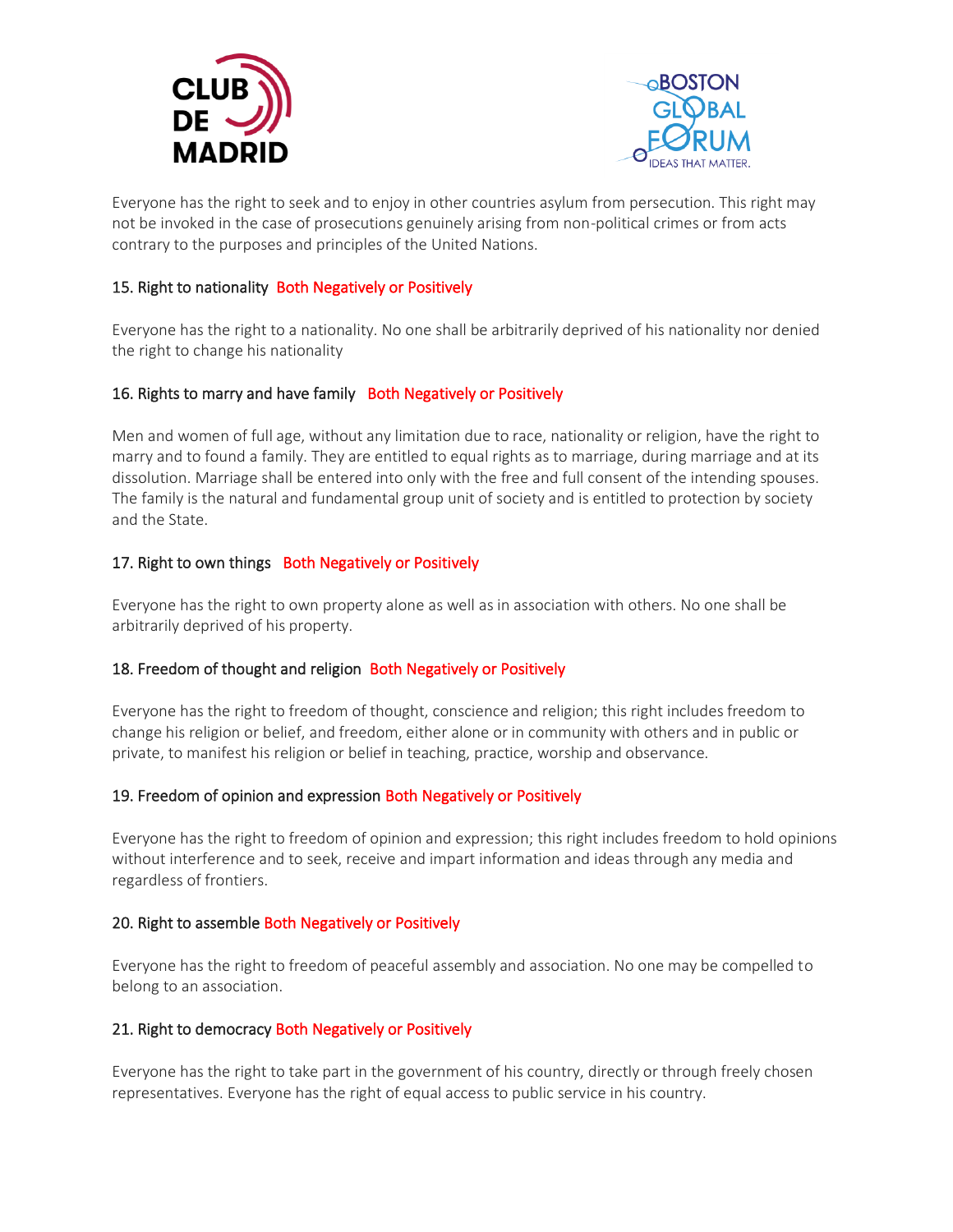



### 22. Right to social security Both Negatively or Positively

Everyone, as a member of society, has the right to social security and is entitled to realization, through national effort and international co-operation and in accordance with the organization and resources of each State, of the economic, social and cultural rights indispensable for his dignity and the free development of his personality.

## 23. Right to work Both Negatively or Positively

Everyone has the right to work, to free choice of employment, to just and favourable conditions of work and to protection against unemployment. Everyone, without any discrimination, has the right to equal pay for equal work. Everyone has the right to form and to join trade unions for the protection of his interests.

## 24. Right to rest and holiday Both Negatively or Positively

Everyone has the right to rest and leisure, including reasonable limitation of working hours and periodic holidays with pay.

## 25. Right of social service Both Negatively or Positively

Everyone has the right to a standard of living adequate for the health and well-being of himself and of his family, including food, clothing, housing and medical care and necessary social services, and the right to security in the event of unemployment, sickness, disability, widowhood, old age or other lack of livelihood in circumstances beyond his control. Motherhood and childhood are entitled to special care and assistance. All children shall enjoy the same social protection.

## 26. Right to education Both Negatively or Positively

Everyone has the right to education. Education shall be free, at least in the elementary and fundamental stages. Elementary education shall be compulsory. Technical and professional education shall be made generally available and higher education shall be equally accessible to all on the basis of merit.

## 27. Right of cultural and art Both Negatively or Positively

Everyone has the right freely to participate in the cultural life of the community, to enjoy the arts and to share in scientific advancement and its benefits. Everyone has the right to the protection of the moral and material interests resulting from any scientific, literary or artistic production of which he is the author.

## 28. Freedom around the world Both Negatively or Positively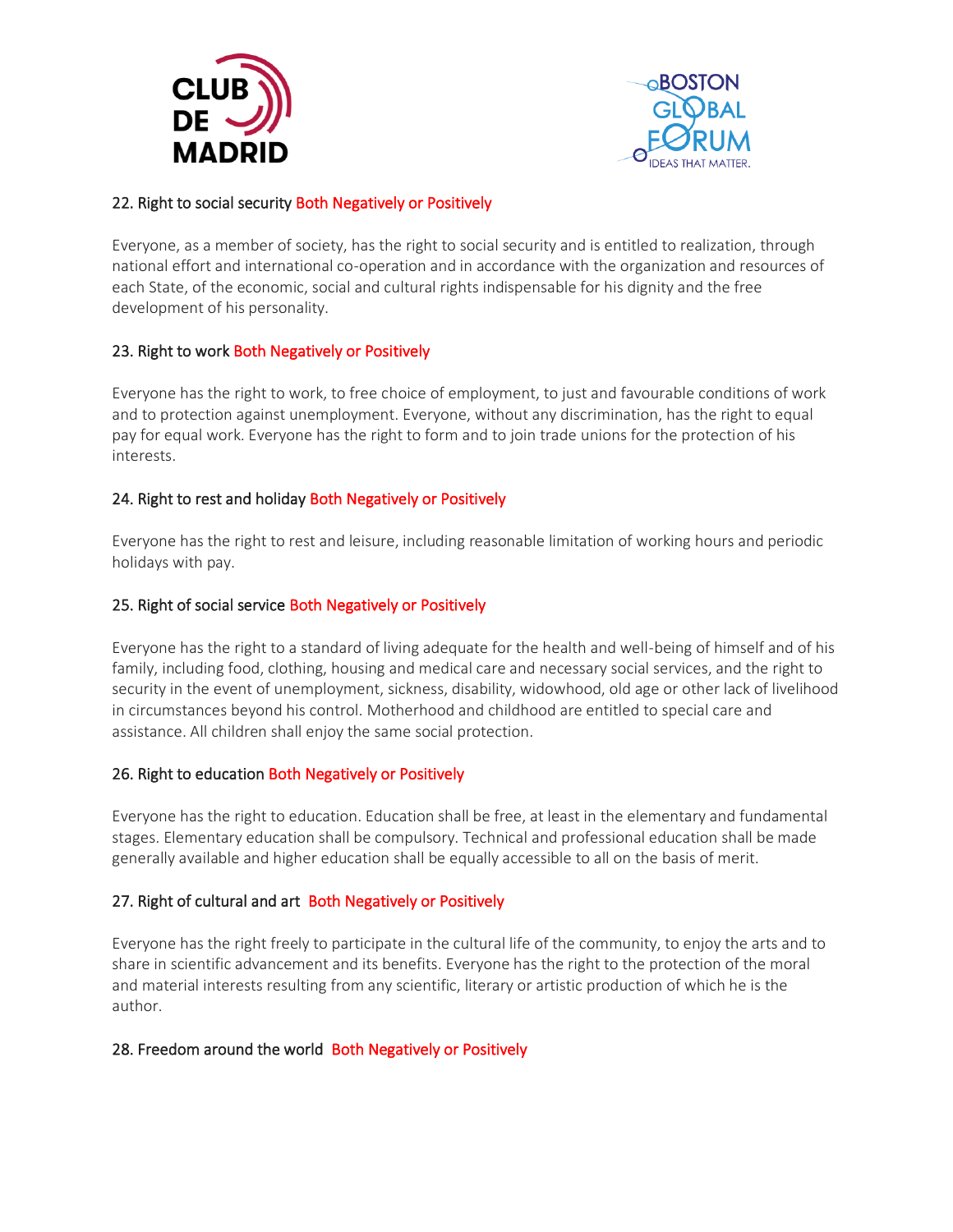



Everyone is entitled to a social and international order in which the rights and freedoms set forth in this Declaration can be fully realized.

## 29. Subject to law Both Negatively or Positively

Everyone has duties to the community in which alone the free and full development of his personality is possible. In the exercise of his rights and freedoms, everyone shall be subject only to such limitations as are determined by law solely for the purpose of securing due recognition and respect for the rights and freedoms of others and of meeting the just requirements of morality, public order and the general welfare in a democratic society.

### 30. Human rights can't be taken away Negatively

Nothing in this Declaration may be interpreted as implying for any State, group or person any right to engage in any activity or to perform any act aimed at the destruction of any of the rights and freedoms set forth herein.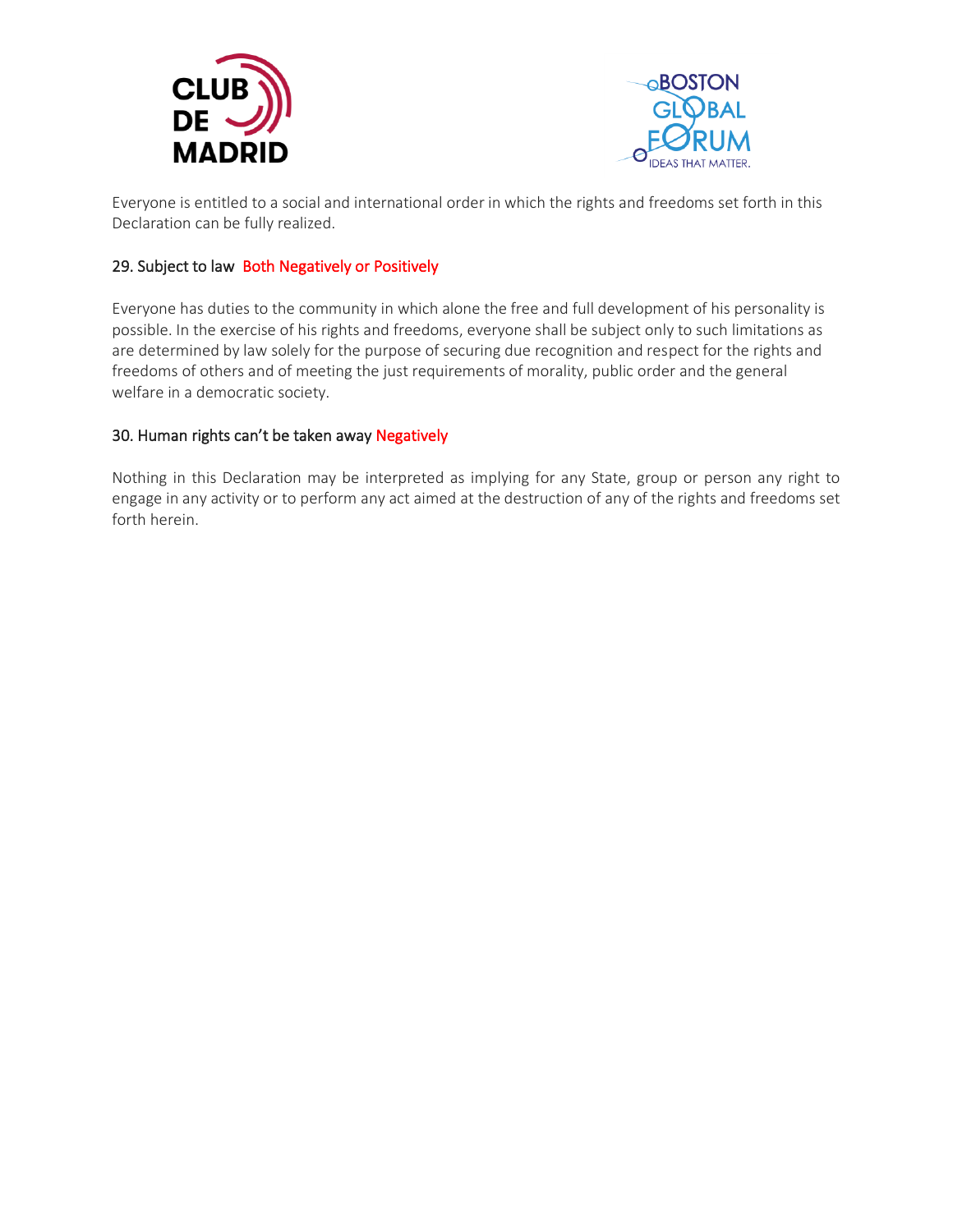



## Works Cited

Acquisti, Allesandro, and Christina M. Fong. 2015. "An Experiment in Hiring Discrimination via Online Social Networks." [https://papers.ssrn.com/sol3/papers.cfm?abstract\\_id=2031979.](https://papers.ssrn.com/sol3/papers.cfm?abstract_id=2031979)

Angwin, Julia, Jeff Larson, Surya Mattu and Lauren Kirchner. 2016. "Machine Bias." *ProPublica*, May 23*.*  [www.propublica.org/article/machine-bias-risk-assessments-in-criminal-sentencing.](https://www.propublica.org/article/machine-bias-risk-assessments-in-criminal-sentencing)

Balkin, Jack M. 2015. "Information Fiduciaries and the First Amendment." *UCDL Rev.* 49: 1183.

Barghava, Rahul. 2017. "The Algorithms Aren't Biased, We Are." *MIT Media Lab* (blog), January 3. [https://medium.com/mit-media-lab/the-algorithms-arent-biased-we-are-a691f5f6f6f2.](https://medium.com/mit-media-lab/the-algorithms-arent-biased-we-are-a691f5f6f6f2)

Barocas, Solon, and Andrew D. Selbst. 2016. "Big Data's Disparate Impact." *California Law Review* 104: 671– 732.

British Columbia First Nations Data Governance Initiative. 2017. *Decolonizing Data: Indigenous Data Sovereignty Primer*. April.

Burt, Andrew. 2017. "Is there a 'right to explanation' for machine learning in the GDPR?" IAPP *Privacy Tech* (blog), June 2. International Association of Privacy Professionals. https://iapp.org/news/a/is-there-a-rightto-explanation-for-machine-learning-in-the-gdpr/.

Cellan-Jones, Rory. 2014. "Stephen Hawking warns artificial intelligence could end mankind." BBC News, December 2.. [www.bbc.com/news/technology-30290540.](http://www.bbc.com/news/technology-30290540)

Clifford, Catherine . 2017. "Hundreds of A.I. experts echo Elon Mush, Stephen Hawking in call for a ban on killer robots." CNBC, November 8. [https://www.cnbc.com/2017/11/08/ai-experts-join-elon-musk-stephen](https://www.cnbc.com/2017/11/08/ai-experts-join-elon-musk-stephen-hawking-call-for-killer-robot-ban.html)[hawking-call-for-killer-robot-ban.html.](https://www.cnbc.com/2017/11/08/ai-experts-join-elon-musk-stephen-hawking-call-for-killer-robot-ban.html)

Englehardt, Steven, and Arvind Narayanan. 2016. "Online Tracking: A 1-Million-Site Measurement and Analysis." http://randomwalker.info/publications/OpenWPM\_1\_million\_site\_tracking\_measurement.pdf.

Eubanks, Virgina. 2018. *Automating Inequality: How High-Tech Tools Profile, Police, and Punish the Poor.* New York, NY: St. Martin's Press.

Executive Office of the President. 2014. *Big Data: Seizing Opportunities, Preserving Values*. Washington, DC: The The White White Service House. [https://obamawhitehouse.archives.gov/sites/default/files/docs/big\\_data\\_privacy\\_report\\_may\\_1\\_2014.p](https://obamawhitehouse.archives.gov/sites/default/files/docs/big_data_privacy_report_may_1_2014.pdf)\_ [df.](https://obamawhitehouse.archives.gov/sites/default/files/docs/big_data_privacy_report_may_1_2014.pdf)

Frey, Carl Benedikt and Michael A. Osborne. 2013. *The Future of Employment: How Susceptible Are Jobs to Computerisation?* September 17. Oxford, UK: Oxford Martin Programme on Technology and Employment. www.oxfordmartin.ox.ac.uk/downloads/academic/The\_Future\_of\_Employment.pdf.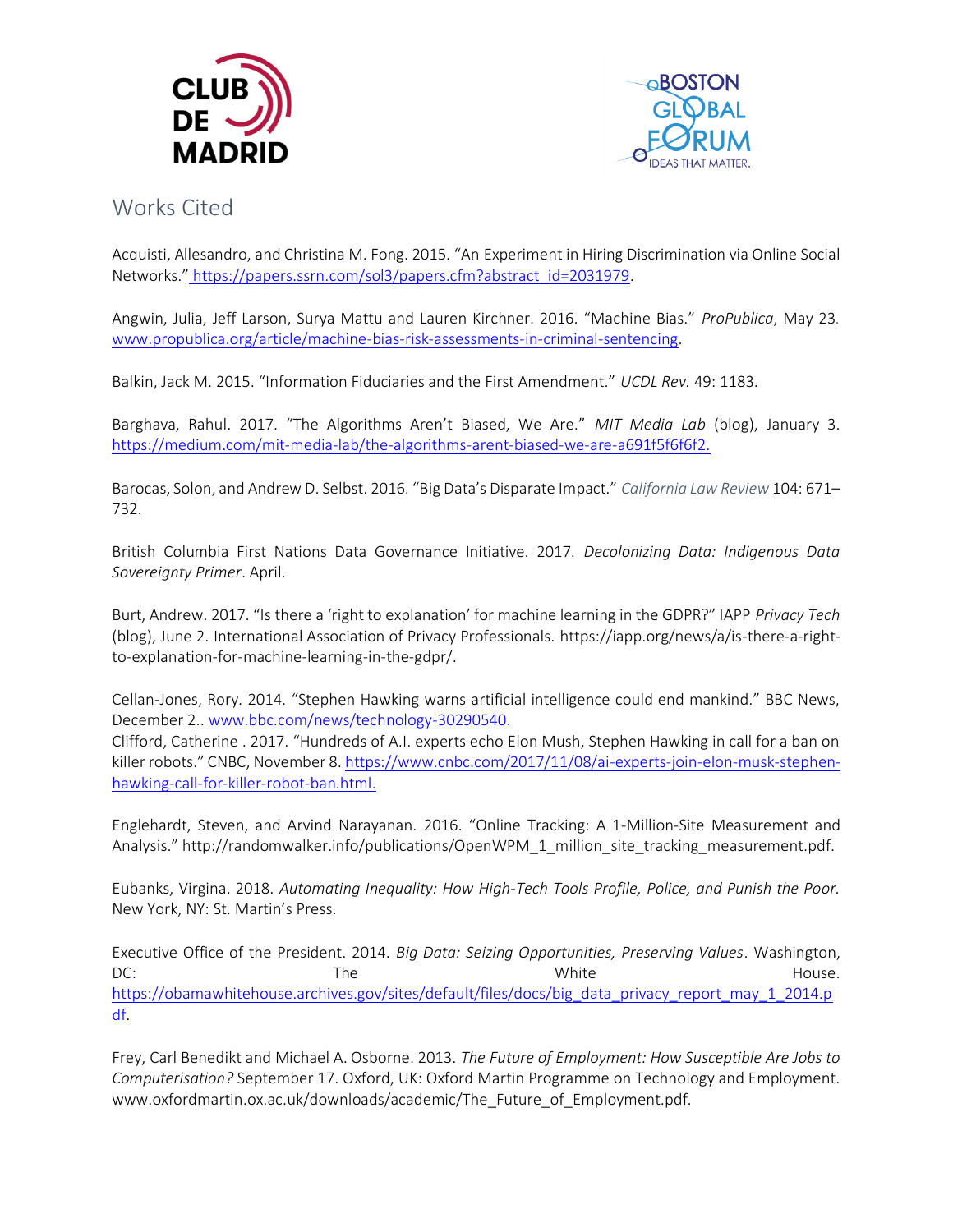



G20. 2017a. *G20 Digital Economy Ministerial Conference. Düsseldorf 6-7 April 2017. Declaration of the* Ministers Responsible for the Digital Economy. Federal Ministry for Economic Affairs and Energy. www.bmwi.de/Redaktion/DE/Downloads/G/g20-digital-economy-ministerial-declaration-englishversion.pdf?\_\_blob=publicationFile&v=12.

G20. 2017b. "A ROADMAP for Digitalisation: Policies for a Digital Future." Annex paper 1 to the Declaration of the Ministers responsible for the Digital Economy. In *G20 Digital Economy Ministerial Conference. Düsseldorf 6-7 April 2017*, 10–15. [www.bmwi.de/Redaktion/DE/Downloads/G/g20-digital-economy](http://www.bmwi.de/Redaktion/DE/Downloads/G/g20-digital-economy-ministerial-declaration-english-version.pdf?__blob=publicationFile&v=12)ministerial-declaration-english-version.pdf? blob=publicationFile&v=12.

G20. 2017c. "G20 Leaders' Declaration: Shaping an interconnected world." G20 Germany 2017 meetings, Hamburg, July 7-8. www.g20germany.de/Content/EN/\_Anlagen/G20/G20-leadersdeclaration.pdf;jsessionid=0C08AA235271BF43ECBB08BA059EE5B7.s6t2? blob=publicationFile&v=11.

Gangadharan, Seeta P., Virginia Eubanks and Solon Barocas, eds. 2014. *Data and Discrimination: Collected Essays*. Washington, DC: New America. [www.newamerica.org/oti/policy-papers/data-and-discrimination/.](http://www.newamerica.org/oti/policy-papers/data-and-discrimination/)

Global Commission on Internet Governance. 2016. *One Internet: Final Report of the Global Commission on Internet Governance.* Waterloo, ON: CIGI.. www.cigionline.org/publications/one-internet.

Hurley, Dan. 2018. "Can an Algorithm Tell When Kids Are in Danger?" *New York Times*, January 2. [www.nytimes.com/2018/01/02/magazine/can-an-algorithm-tell-when-kids-are-in-danger.html.](https://www.nytimes.com/2018/01/02/magazine/can-an-algorithm-tell-when-kids-are-in-danger.html)

Jaume-Palasí, Lorena and Matthias Spielkamp. 2017. "Ethics and algorithmic processes for decision making and decision support." AlgorithmWatch Working Paper No. 2, June 1. Berlin, Germany: AlgorithmWatch. [https://algorithmwatch.org/en/ethics-and-algorithmic-processes-for-decision-making-and-decision](https://algorithmwatch.org/en/ethics-and-algorithmic-processes-for-decision-making-and-decision-support)[support/](https://algorithmwatch.org/en/ethics-and-algorithmic-processes-for-decision-making-and-decision-support).

Kirchner, Lauren. 2017. "New York City moves to create accountability for algorithms." *Ars Technica*, December 19. [https://arstechnica.com/tech-policy/2017/12/new-york-city-moves-to-create](https://arstechnica.com/tech-policy/2017/12/new-york-city-moves-to-create-accountability-for-algorithms/)[accountability-for-algorithms/.](https://arstechnica.com/tech-policy/2017/12/new-york-city-moves-to-create-accountability-for-algorithms/)

KPMG International. 2016. "Rise of the humans: The integration of digital and human labor." KPMG International Cooperative, November. [https://assets.kpmg.com/content/dam/kpmg/xx/pdf/2016/11/rise](https://assets.kpmg.com/content/dam/kpmg/xx/pdf/2016/11/rise-of-the-humans.pdf)[of-the-humans.pdf.](https://assets.kpmg.com/content/dam/kpmg/xx/pdf/2016/11/rise-of-the-humans.pdf)

Kroll, Joshua A., Joanna Huey, Solon Barocas, Edward W. Felten, Joel R. Reidenberg, David G. Robinson and Harlan Yu. 2017. "Accountable algorithms." *University of Pennsylvania Law Review* 165: 633–705.

Lohr, Steve. 2017. "A.I. will transform the Economy. But How Much, and How Soon?" *New York Times*, November 30. www.nytimes.com/2017/11/30/technology/ai-will-transform-the-economy-but-howmuch-and-how-soon.html.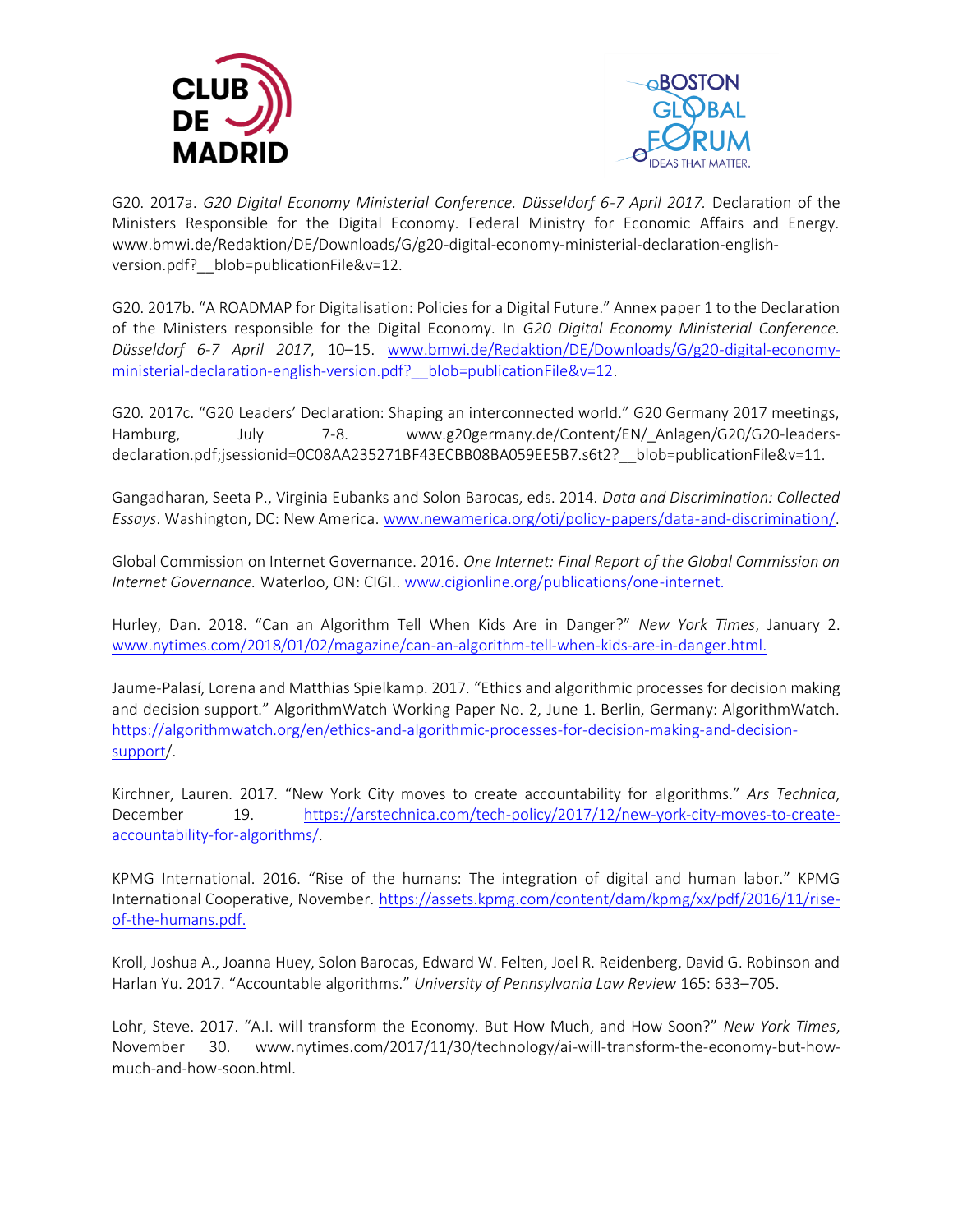



Madden, Mary, Michele Gilman, Karen Levy and Alice Marwick. 2017. "Privacy, Poverty, and Big Data: A Matrix of Vulnerabilities for Poor Americans." *Washington University Law Review* 95 (1): 53–125.

Manyika, James, Susan Lund, Michael Chui, Jacques Bughin, Jonathan Woetzel, Parul Batra, Ryan Ko and Saurabh Sanghvi. 2017. *Jobs Lost, Jobs Gained: Workforce Transitions in a Time of Automation*. San Francisco, CA: McKinsey Global Institute. www.mckinsey.com/featured-insights/future-of-organizationsand-work/jobs-lost-jobs-gained-what-the-future-of-work-will-mean-for-jobs-skills-and-wages.

McGeveran, William. 2018. "The Duty of Data Security." *Minn. L. Rev.* 103: 1135. Scholz, Lauren Henry. 2019. "Privacy Remedies." *Indiana Law Journal*. [https://papers.ssrn.com/sol3/papers.cfm?abstract\\_id=3159746](https://papers.ssrn.com/sol3/papers.cfm?abstract_id=3159746)

Microsoft. 2018. *The Future Computed: Artificial Intelligence and its role in society*. Redmond, WA: Microsoft. [https://blogs.microsoft.com/uploads/2018/02/The-Future-Computed\\_2.8.18.pdf.](https://blogs.microsoft.com/uploads/2018/02/The-Future-Computed_2.8.18.pdf)

Noble, Safiya Umoja. 2018. *Algorithms of Oppression: How Search Engines Reinforce Racism*. New York, NY: New York University Press.

Obar, Jonathan A. and Anne Oeldorf-Hirsch. 2016. "The biggest lie on the internet: Ignoring the privacy policies and terms of service policies of social networking services." [https://papers.ssrn.com/sol3/papers.cfm?abstract\\_id=2757465.](https://papers.ssrn.com/sol3/papers.cfm?abstract_id=2757465)

Obar, Jonathan, and Brenda McPhail. 2018. "Preventing Big Data Discrimination in Canada: Addressing Design, Consent and Sovereignty Challenges." In *Data Governance in the Digital Age*: *Special Report*, 56– 64. Waterloo, ON: CIGI. https://www.cigionline.org/publications/data-governance-digital-age.

O'Neil, Cathy. 2017. *Weapons of Math Destruction: How Big Data Increases Inequality and Threatens Democracy*. New York, NY: Broadway Books.

Ovenden, James. 2016. "AI In Developing Countries: Artificial intelligence isn't just for self driving cars." Innovation Enterprise, October 6. [https://channels.theinnovationenterprise.com/articles/ai-in-developing](https://channels.theinnovationenterprise.com/articles/ai-in-developing-countries)[countries.](https://channels.theinnovationenterprise.com/articles/ai-in-developing-countries)

Pasquale, Frank. 2015. *The Black Box Society: The Secret Algorithms that Control Money and Information.* Cambridge, MA: Harvard University Press.

Purdy, Mark, and Paul Daugherty. 2016. "Why Artificial Intelligence Is the Future of Growth." Accenture Institute for High Performance, September 28. [www.accenture.com/us-en/insight-artificial-intelligence](/Users/paultwomey/Desktop/Thunderbird%20downloads/www.accenture.com/us-en/insight-artificial-intelligence-future-growth)[future-growth.](/Users/paultwomey/Desktop/Thunderbird%20downloads/www.accenture.com/us-en/insight-artificial-intelligence-future-growth)

Reidenberg, Joel R., Travis Breaux, Lorrie Faith Cranor, Brian French, Amanda Grannis, James T. Graves, Fei Liu, Aleecia McDonald, Thomas B. Norton, Rohan Ramanath, N. Cameron Russell, Norman Sadeh and Florian Schaub. 2015. "Disagreeable Privacy Policies: Mismatches Between Meaning and Users'